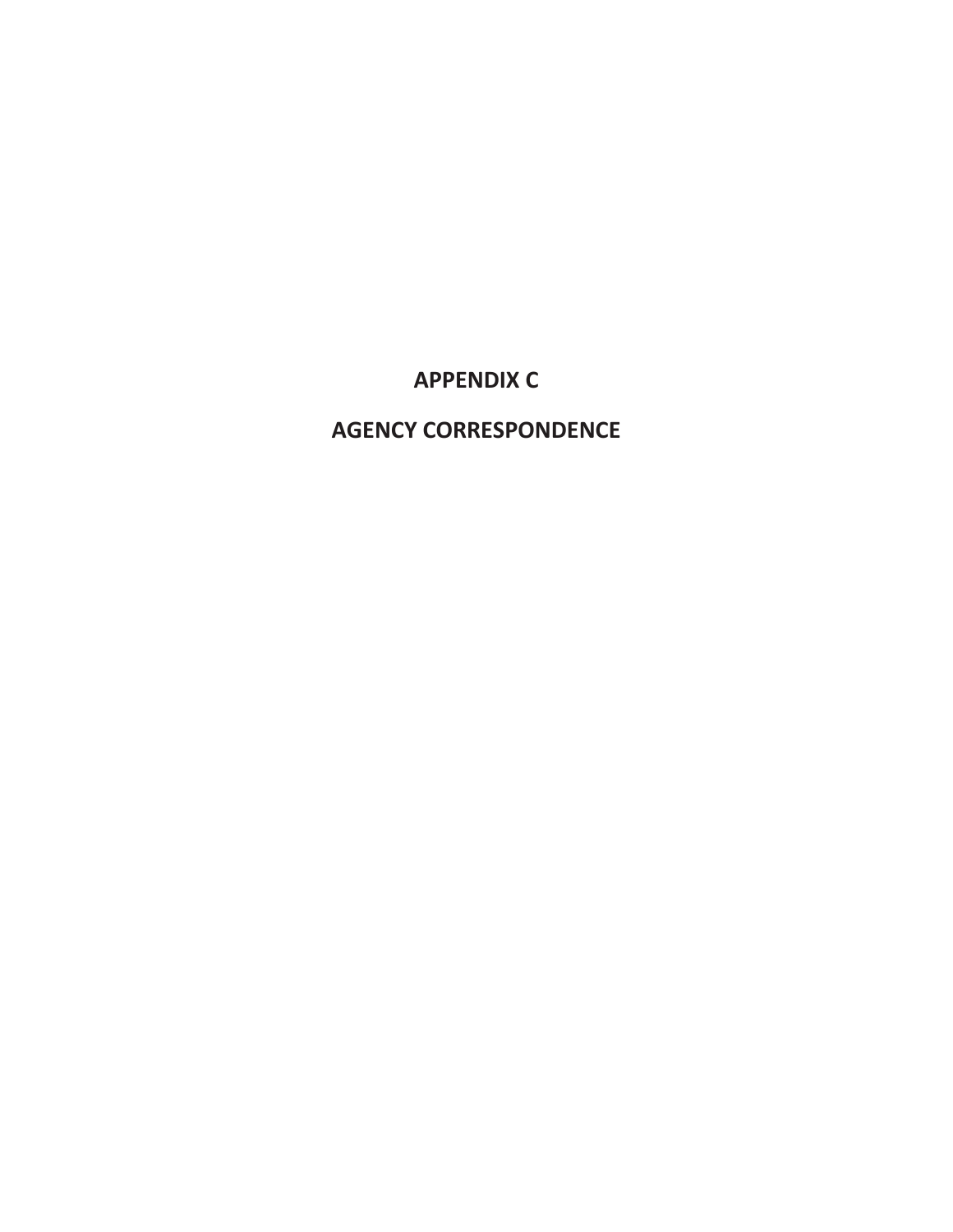

**Department of Education** Carmen Fariña, Chancellor

**Elizabeth A. Rose** Deputy Chancellor **Division of Operations** 

52 Chambers Street New York, NY 10007

212 374 7868 Tel 212 374 5588 Fax

#### February 5, 2016

The Honorable Carl Weisbrod Chairman **City Planning Commission** 120 Broadway, 31<sup>st</sup> Floor New York, New York 10271

#### **Re:** East New York Community Plan

Dear Chairman Weisbrod:

As you are aware, the New York City Department of Education (Department) and New York City School Construction Authority (SCA) have been active participants in the development of the City's East New York Community Plan, whose associated land use proposals are currently under consideration by the City Planning Commission. We would like to take this opportunity to address concerns that have been raised regarding the potential impacts of the East New York Community Plan on public schools in Community School District No. 19.

The Department utilizes measures across the City of New York to address increased school enrollments, including: relocating DOE administrative functions to other sites, thereby freeing up space for classrooms; restructuring or reprogramming existing school space within the district; and, development of additional public school capacity through new construction or expansion of existing school facilities.

With respect to Subdistrict 1 of Community School District No. 19, I am pleased to confirm that the Department is committed to moving forward with construction of a new, approximately 1,000-seat public school facility to serve that area. Funding for the design and construction of this school facility has been allocated within the recently released January 2016 Proposed Amendment to the our Five-Year Capital Plan for Fiscal Years 2015-2019, and we look forward to the adoption of that Proposed Amendment later this year. We are also pleased that the schoolyard that the SCA will construct as part of that school facility will be opened to the general public outside of school hours to provide the broader community with additional open space.

With respect to Subdistrict 2 of Community School District No. 19, the Draft Environmental Impact Statement (DEIS) for the East New York Community Plan indicates the potential for a significant adverse impact at the primary and middle school levels in 2024. In order to address the projected need for additional capacity anticipated in the DEIS, we will closely monitor school enrollment in this area during the remaining years of the current Five-Year Capital Plan and the succeeding Five-Year Plans for FY2020-2024 and FY2025-2029. This monitoring will take into account our enrollment projections for the district which are updated annually, as well as our annual assessment of new residential construction activity in this area of the school district. At such time as the need for additional capacity is identified, the DOE will evaluate the appropriate timing and mix of measures to address increased school enrollment. If additional school construction is warranted, and funding is available, it will be identified in the Five-Year Capital Plan that covers the period in which the capacity need would occur.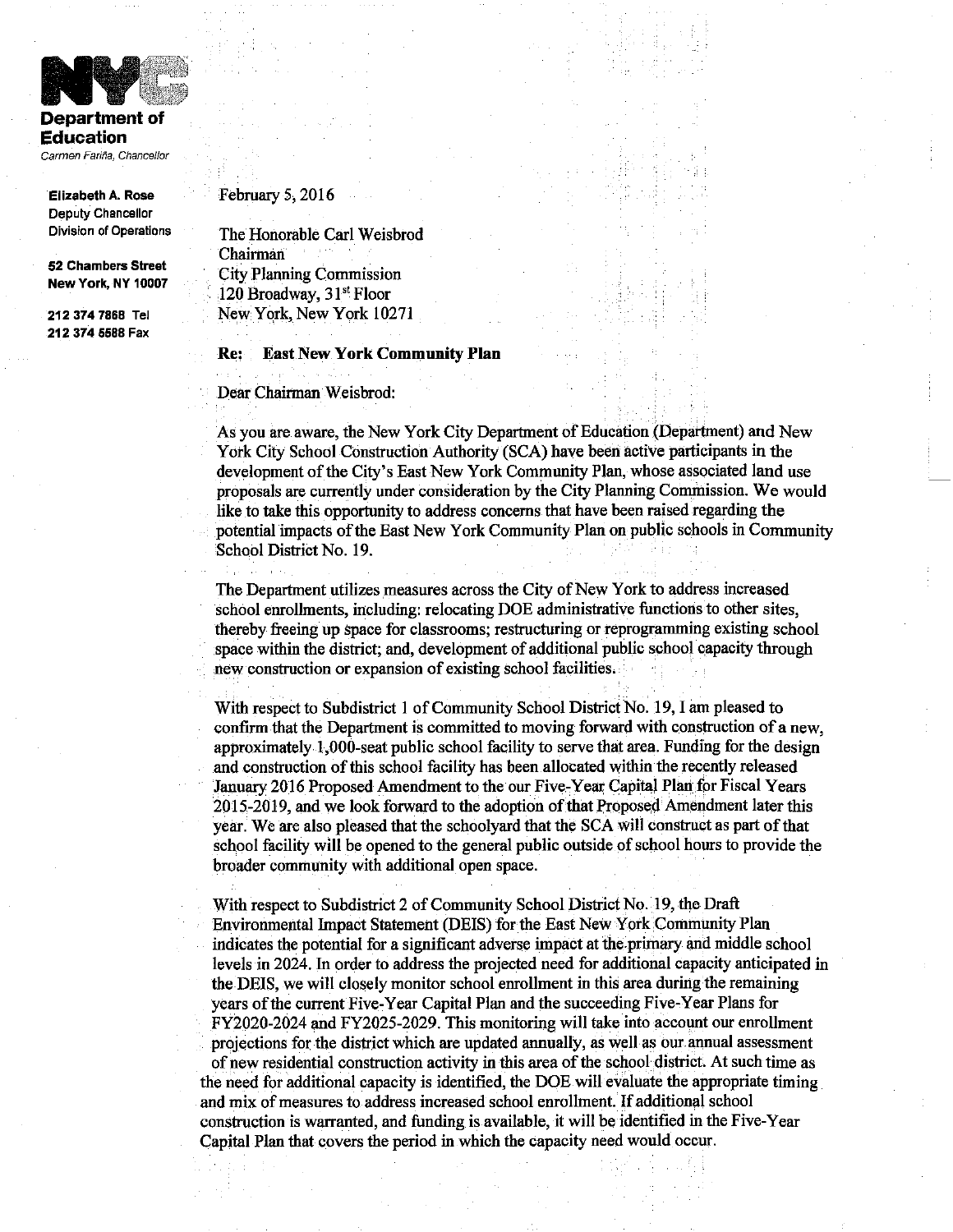In addition to the public school impacts, I would like to note that the Department remains committed to the removal of Transportable Classroom Units (TCUs), and is moving forward with a capital project to remove the TCUs from the Sperandeo Brothers Playground and restore the area they occupy for recreational use.

We appreciate the extraordinary spirit of collaboration and partnership that have informed the development of the East New York Community Plan and look forward to continued collaboration with the Department of City Planning and other City agencies on achieving its goals.

Sincerely,

بالأبواء

KON

 $\Delta \phi_{\rm{max}}$  and  $\phi_{\rm{max}}$ 

Elizabeth A Rose  $\sim 3$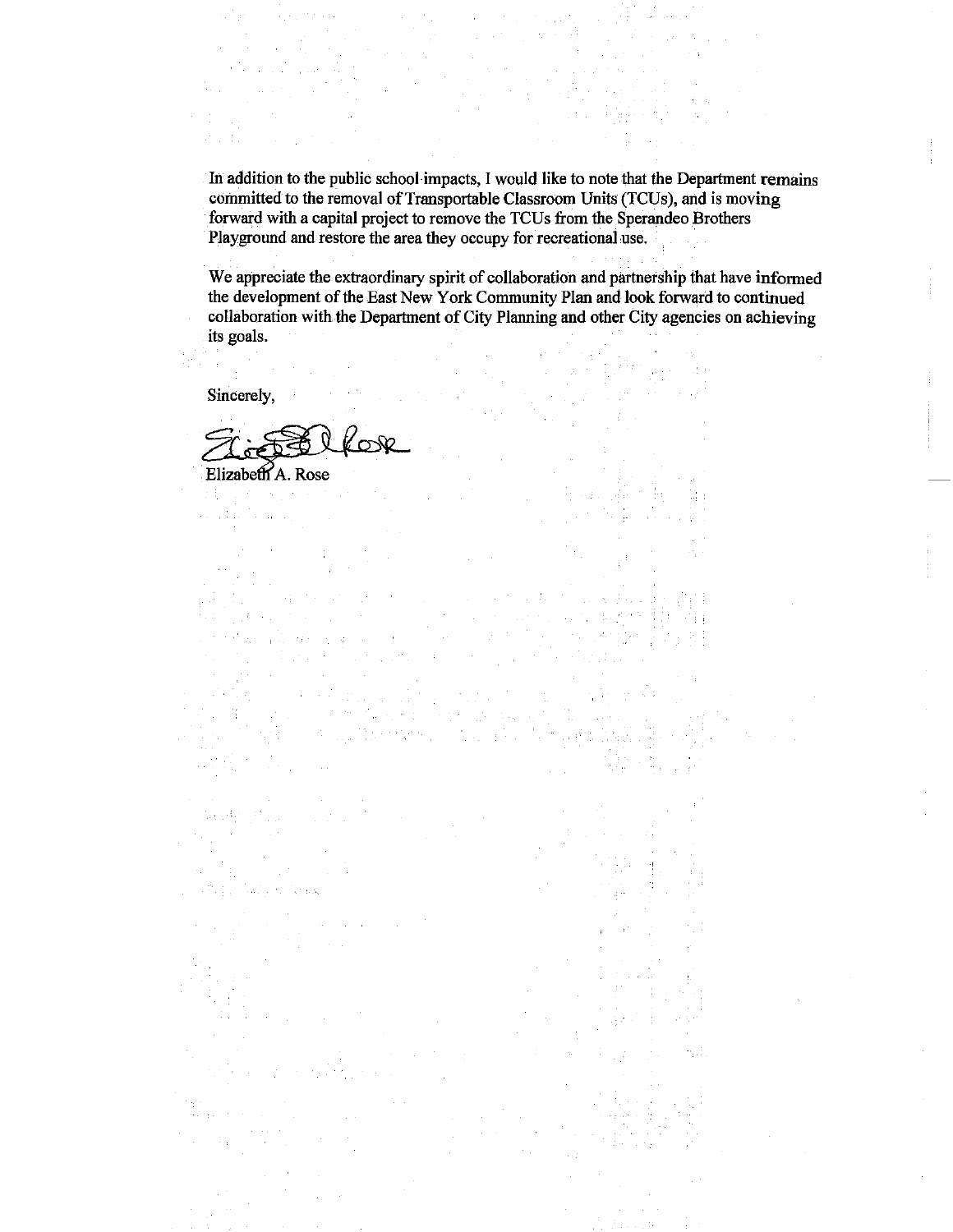

Winston Von Engel Director, Brooklyn Office **Department of City Planning** 16 Court Street, Suite 705 Brooklyn, NY 11241

February 3, 2016

**Re: East New York Rezoning Proposal** 

Dear Director Von Engel:

Brooklyn Public Library concurs with the findings of the Draft Environmental Impact Statement on the East New York rezoning, which found that the proposed actions would not have a significant adverse impact on our libraries.

Very truly,

Quiaconness

Linda E. Johnson President & CEO

> **10 Grand Army Plaza** Brooklyn, NY 11238-5619 bklynlibrary.org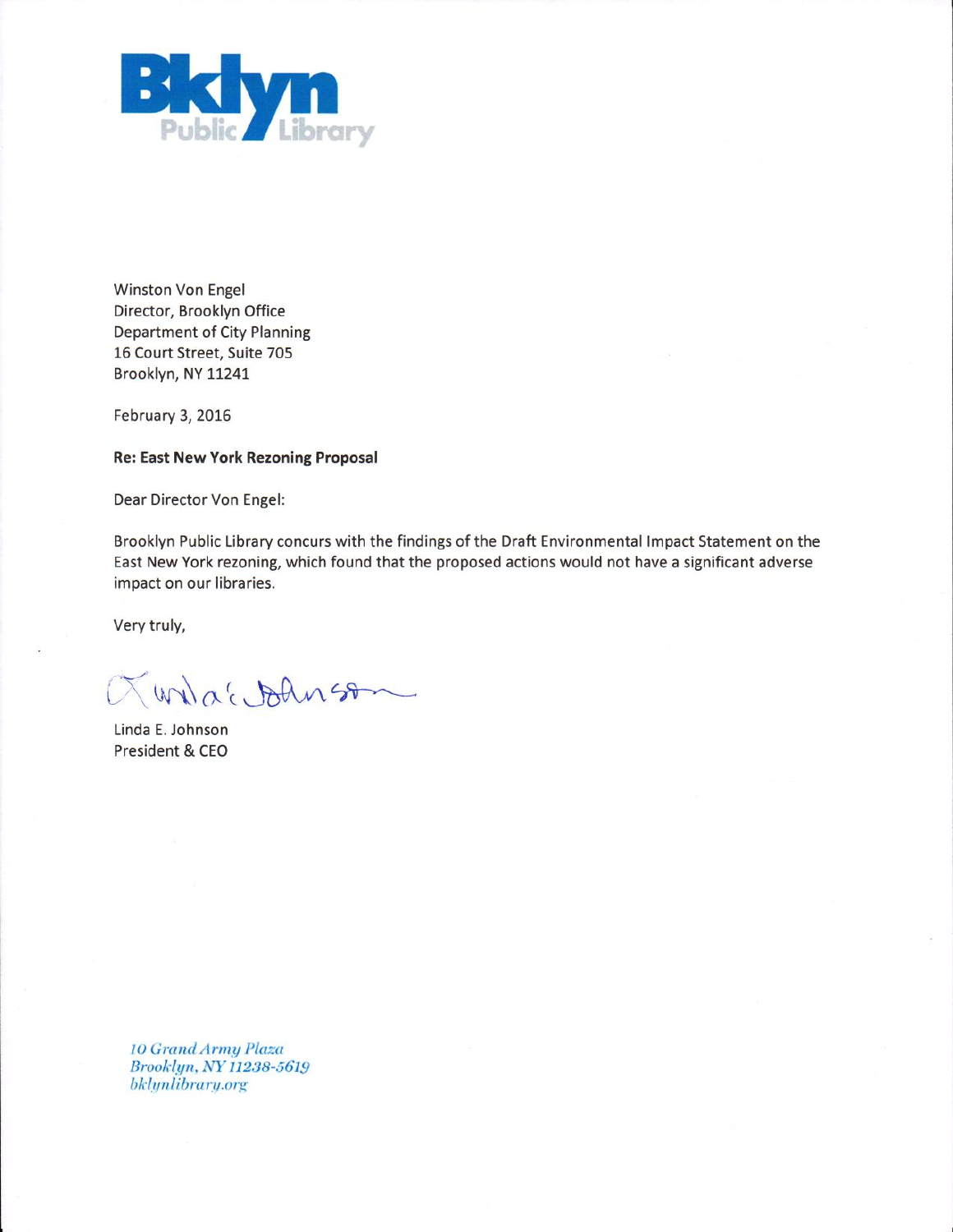

#### THE POLICE COMMISSIONER **CITY OF NEW YORK**

Februar<sub> $v$ </sub>5, 2016

Ms. Koren Manning **City Planner** New York City Department of City Planning **Brooklyn Office** 16 Court Street Suite 705 Brooklyn, NY 11241

Dear Ms. Manning:

On behalf of the New York City Police Department, I am writing to indicate our support for the proposed East New York Community Plan. We recognize that this plan is vital for the long term growth of the community and laud the New York City Department of City Planning's efforts. Please be assured that our Department is committed to continually monitoring local needs and increasing staffing and resources, where appropriate and possible. Our executives are committed to meeting our responsibilities to the residents and businesses in the community, as well as carrying out strategies to further reduce crime and improve the quality of life for East New York.

The New York City Police Department looks forward to the challenge of ensuring that the East New York Community Plan becomes a reality. Additionally, our Department pledges to work in partnership with both the community and other city agencies to provide necessary support.

All the best,

lliam J. Police Cominissione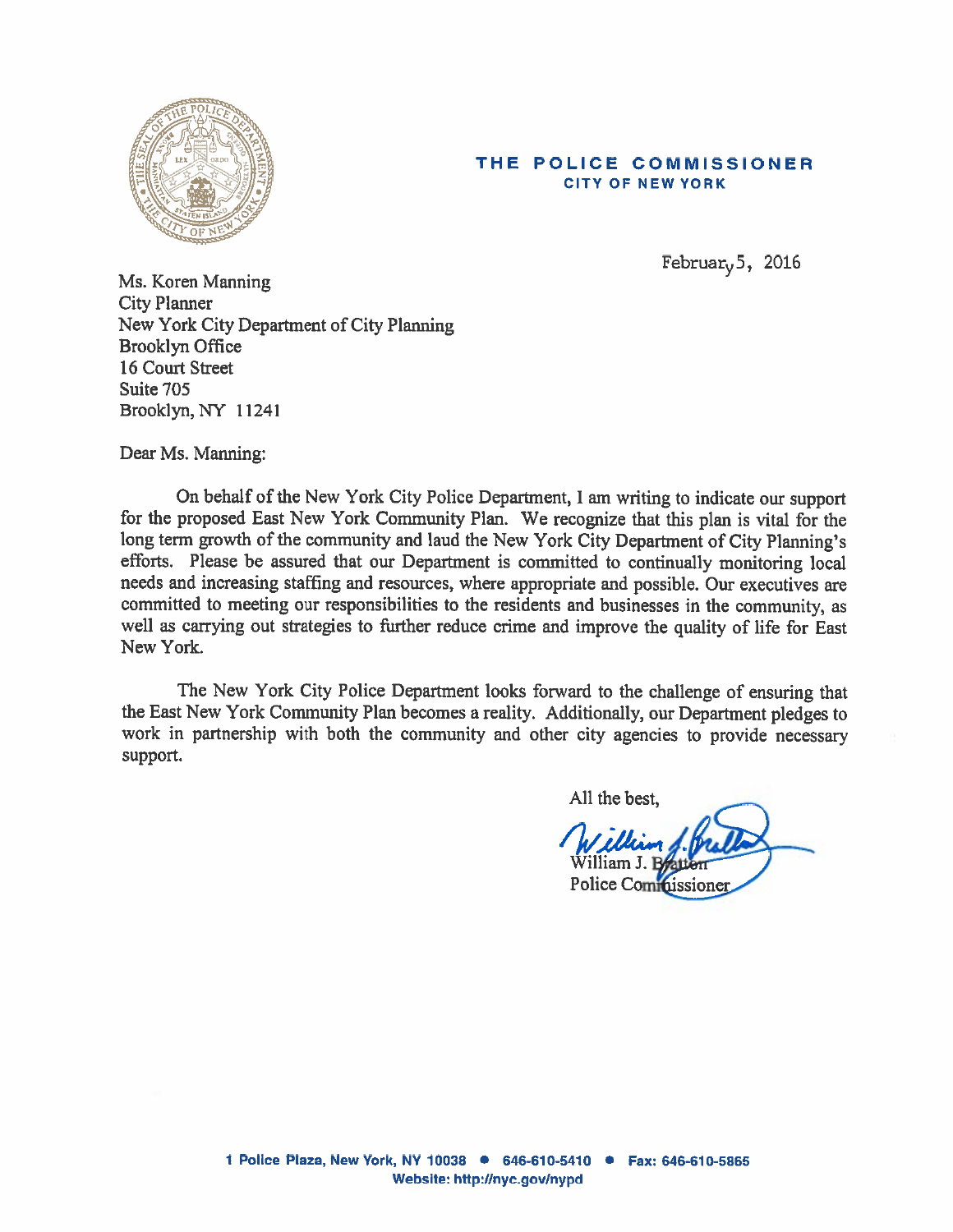# **ARCHAEOLOGY**

**Project number:** DEPARTMENT OF CITY PLANNING / 15DCP102K **EAST NEW YORK REZONING Date received:** 1/23/2015

**This document only contains Archaeological review findings. If your request also requires Architecture review, the findings from that review will come in a separate document.**

|     | Properties with no Archaeological significance:     |
|-----|-----------------------------------------------------|
| 1)  | ADDRESS: 2435 PACIFIC STREET, BBL: 3014370046       |
| 2)  | ADDRESS: PACIFIC STREET, BBL: 3014370058            |
| 3)  | ADDRESS: 221 MOTHER GASTON BLVD, BBL: 3014500001    |
| 4)  | ADDRESS: 219 MOTHER GASTON BLVD, BBL: 3014500002    |
| 5)  | ADDRESS: MOTHER GASTON BLVD, BBL: 3014500003        |
| 6)  | ADDRESS: 2191 BERGEN STREET, BBL: 3014500050        |
| 7)  | ADDRESS: 2187 BERGEN STREET, BBL: 3014500051        |
| 8)  | ADDRESS: BERGEN STREET, BBL: 3014500053             |
| 9)  | ADDRESS: EASTERN PARKWAY, BBL: 3014550015           |
| 10) | ADDRESS: 1760 EASTERN PARKWAY, BBL: 3014550024      |
| 11) | ADDRESS: 2130 BERGEN STREET, BBL: 3014550031        |
| 12) | ADDRESS: 2156 BERGEN STREET, BBL: 3014550043        |
| 13) | ADDRESS: BERGEN STREET, BBL: 3014550044             |
| 14) | ADDRESS: 226 MOTHER GASTON BLVD, BBL: 3014550046    |
| 15) | ADDRESS: 1611 EAST NEW YORK AVENUE, BBL: 3014550050 |
| 16) | ADDRESS: EAST NEW YORK AVENUE, BBL: 3014550056      |
| 17) | ADDRESS: EAST NEW YORK AVENUE, BBL: 3014550058      |
| 18) | ADDRESS: 1591 EAST NEW YORK AVENUE, BBL: 3014550060 |
| 19) | ADDRESS: 1589 EAST NEW YORK AVENUE, BBL: 3014550061 |
| 20) | ADDRESS: ST MARK'S AVENUE, BBL: 3014550062          |
| 21) | ADDRESS: 1737 ST MARKS AVENUE, BBL: 3014550064      |
| 22) | ADDRESS: 1733 ST MARKS AVENUE, BBL: 3014550065      |
| 23) | ADDRESS: ST MARKS AVENUE, BBL: 3014550066           |
| 24) | ADDRESS: 1725 ST MARKS AVENUE, BBL: 3014550067      |
| 25) | ADDRESS: 1709 ST MARKS AVENUE, BBL: 3014550070      |
| 26) | ADDRESS: 1735 ST MARKS AVENUE, BBL: 3014550079      |
| 27) | ADDRESS: 153 SOMERS STREET, BBL: 3015400070         |
| 28) | ADDRESS: 2000 EASTERN PARKWAY, BBL: 3015400072      |
| 29) | ADDRESS: EASTERN PARKWAY, BBL: 3015400082           |
| 30) | ADDRESS: 81 MOTHER GASTON BLVD, BBL: 3015430001     |
| 31) | ADDRESS: 152 SOMERS STREET, BBL: 3015440014         |
| 32) | ADDRESS: 156 SOMERS STREET, BBL: 3015440015         |
| 33) | ADDRESS: 158 SOMERS STREET, BBL: 3015440016         |
| 34) | ADDRESS: 178 SOMERS STREET, BBL: 3015440021         |
| 35) | ADDRESS: TRUXTON STREET, BBL: 3015440042            |
| 36) | ADDRESS: 2234 FULTON STREET, BBL: 3015530013        |
| 37) | ADDRESS: 2246 FULTON STREET, BBL: 3015530018        |
| 38) | ADDRESS: 2360 FULTON STREET, BBL: 3015540001        |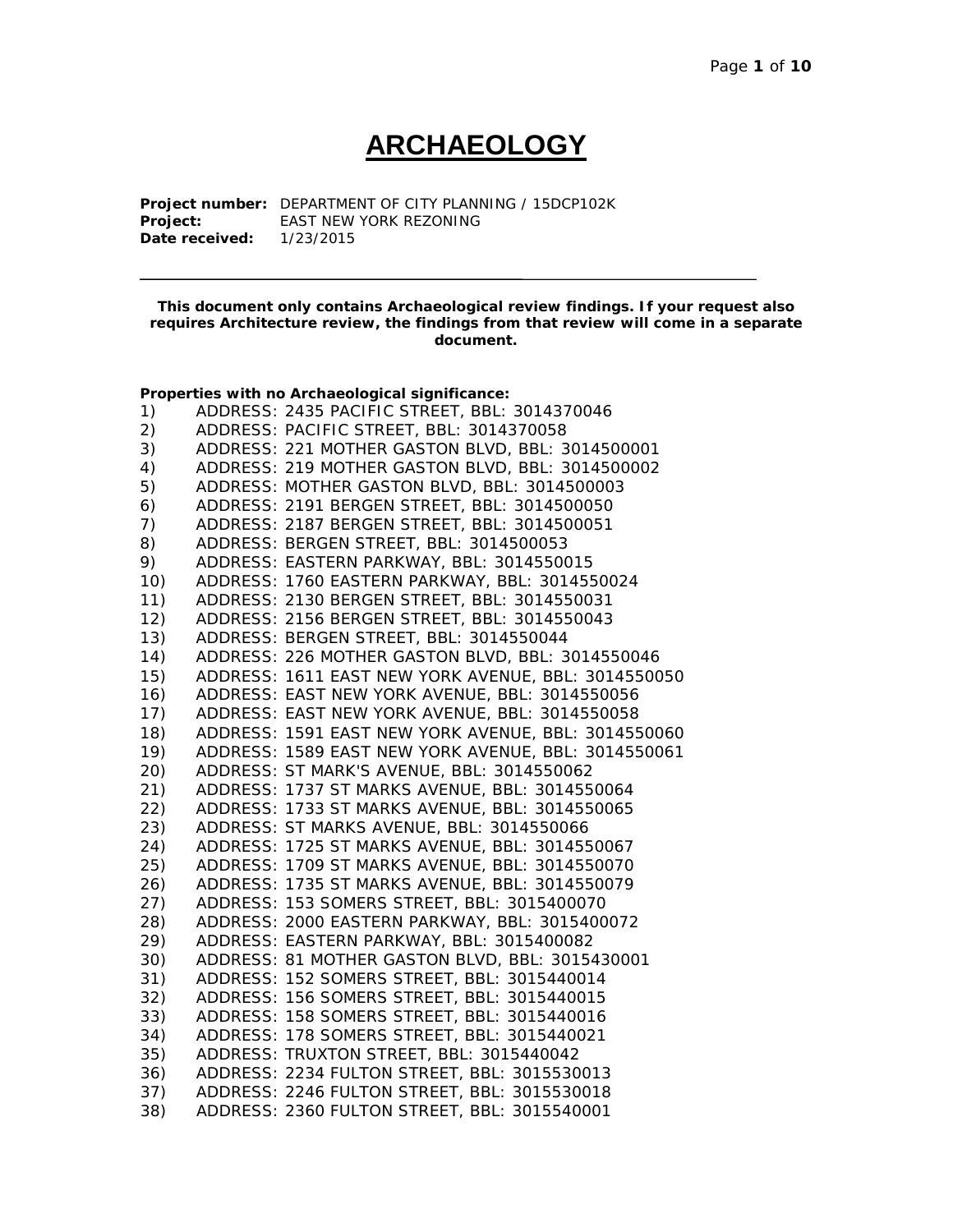| 39)        | ADDRESS: 30 HAVENS PLACE, BBL: 3015740023                                                        |
|------------|--------------------------------------------------------------------------------------------------|
| 40)        | ADDRESS: 2413 ATLANTIC AVENUE, BBL: 3015740032                                                   |
| 41)        | ADDRESS: 35 PENNSYLVANIA AVENUE, BBL: 3036600001                                                 |
| 42)        | ADDRESS: 27 PENNSYLVANIA AVENUE, BBL: 3036600002                                                 |
| 43)        | ADDRESS: 96 NEW JERSEY AVENUE, BBL: 3036600029                                                   |
| 44)        | ADDRESS: NEW JERSEY AVENUE, BBL: 3036610001                                                      |
| 45)        | ADDRESS: 2715 FULTON STREET, BBL: 3036620048                                                     |
| 46)        | ADDRESS: 2709 FULTON STREET, BBL: 3036620049                                                     |
| 47)        | ADDRESS: 2618 FULTON STREET, BBL: 3036690013                                                     |
| 48)        | ADDRESS: FULTON STREET, BBL: 3036690017                                                          |
| 49)        | ADDRESS: 2640 FULTON STREET, BBL: 3036690020                                                     |
| 50)        | ADDRESS: 50 PENNSYLVANIA AVENUE, BBL: 3036690022                                                 |
| 51)        | ADDRESS: 62 PENNSYLVANIA AVENUE, BBL: 3036690026                                                 |
| 52)        | ADDRESS: 63 PENNSYLVANIA AVENUE, BBL: 3036700009                                                 |
| 53)        | ADDRESS: 61 PENNSYLVANIA AVENUE, BBL: 3036700013                                                 |
| 54)        | ADDRESS: 59 PENNSYLVANIA AVENUE, BBL: 3036700014                                                 |
| 55)        | ADDRESS: PENNSYLVANIA AVENUE, BBL: 3036700015                                                    |
| 56)        | ADDRESS: 49 PENNSYLVANIA AVENUE, BBL: 3036700016                                                 |
| 57)        | ADDRESS: 47 PENNSYLVANIA AVENUE, BBL: 3036700017                                                 |
| 58)        | ADDRESS: 43 PENNSYLVANIA AVENUE, BBL: 3036700018                                                 |
| 59)        | ADDRESS: 118 NEW JERSEY AVENUE, BBL: 3036700025                                                  |
| 60)        | ADDRESS: 120 NEW JERSEY AVENUE, BBL: 3036700027                                                  |
|            | ADDRESS: 126 NEW JERSEY AVENUE, BBL: 3036700029                                                  |
| 61)<br>62) | ADDRESS: 130 NEW JERSEY AVENUE, BBL: 3036700030                                                  |
| 63)        |                                                                                                  |
|            | ADDRESS: 132 NEW JERSEY AVENUE, BBL: 3036700031                                                  |
| 64)        | ADDRESS: 138 NEW JERSEY AVENUE, BBL: 3036700033                                                  |
| 65)        | ADDRESS: 2675 ATLANTIC AVENUE, BBL: 3036710041                                                   |
| 66)        | ADDRESS: 2384 ATLANTIC AVENUE, BBL: 3014370001<br>ADDRESS: 2432 ATLANTIC AVENUE, BBL: 3014370021 |
| 67)<br>68) | ADDRESS: ATLANTIC AVENUE, BBL: 3014370023                                                        |
| 69)        | ADDRESS: 2673 ATLANTIC AVENUE, BBL: 3036710042                                                   |
| 70)        |                                                                                                  |
| 71)        | ADDRESS: 2671 ATLANTIC AVENUE, BBL: 3036710043<br>ADDRESS: 2709 ATLANTIC AVENUE, BBL: 3036720043 |
| 72)        |                                                                                                  |
| 73)        | ADDRESS: 2707 ATLANTIC AVENUE, BBL: 3036720046                                                   |
|            | ADDRESS: 2703 ATLANTIC AVENUE, BBL: 3036720048                                                   |
| 74)        | ADDRESS: 2697 ATLANTIC AVENUE, BBL: 3036720049                                                   |
| 75)        | ADDRESS: 2695 ATLANTIC AVENUE, BBL: 3036720050<br>ADDRESS: 2693 ATLANTIC AVENUE, BBL: 3036720051 |
| 76)        |                                                                                                  |
| 77)        | ADDRESS: 2718 FULTON STREET, BBL: 3036730014                                                     |
| 78)        | ADDRESS: 2722 FULTON STREET, BBL: 3036730015                                                     |
| 79)        | ADDRESS: 2726 FULTON STREET, BBL: 3036730016                                                     |
| 80)        | ADDRESS: 2736 FULTON STREET, BBL: 3036730020                                                     |
| 81)        | ADDRESS: 2740 FULTON STREET, BBL: 3036730021                                                     |
| 82)        | ADDRESS: 2741 ATLANTIC AVENUE, BBL: 3036730036                                                   |
| 83)        | ADDRESS: 2739 ATLANTIC AVENUE, BBL: 3036730037                                                   |
| 84)        | ADDRESS: 2735 ATLANTIC AVENUE, BBL: 3036730038                                                   |
| 85)        | ADDRESS: 2731 ATLANTIC AVENUE, BBL: 3036730039                                                   |
| 86)        | ADDRESS: 2765 ATLANTIC AVENUE, BBL: 3036740038                                                   |
| 87)        | ADDRESS: 2761 ATLANTIC AVENUE, BBL: 3036740039                                                   |
| 88)        | ADDRESS: 2759 ATLANTIC AVENUE, BBL: 3036740040                                                   |
| 89)        | ADDRESS: 261 MOTHER GASTON BLVD, BBL: 3036750001                                                 |
| 90)        | ADDRESS: 1634 EAST NEW YORK AVENUE, BBL: 3036750010                                              |
| 91)        | ADDRESS: 1638 EAST NEW YORK AVENUE, BBL: 3036750011                                              |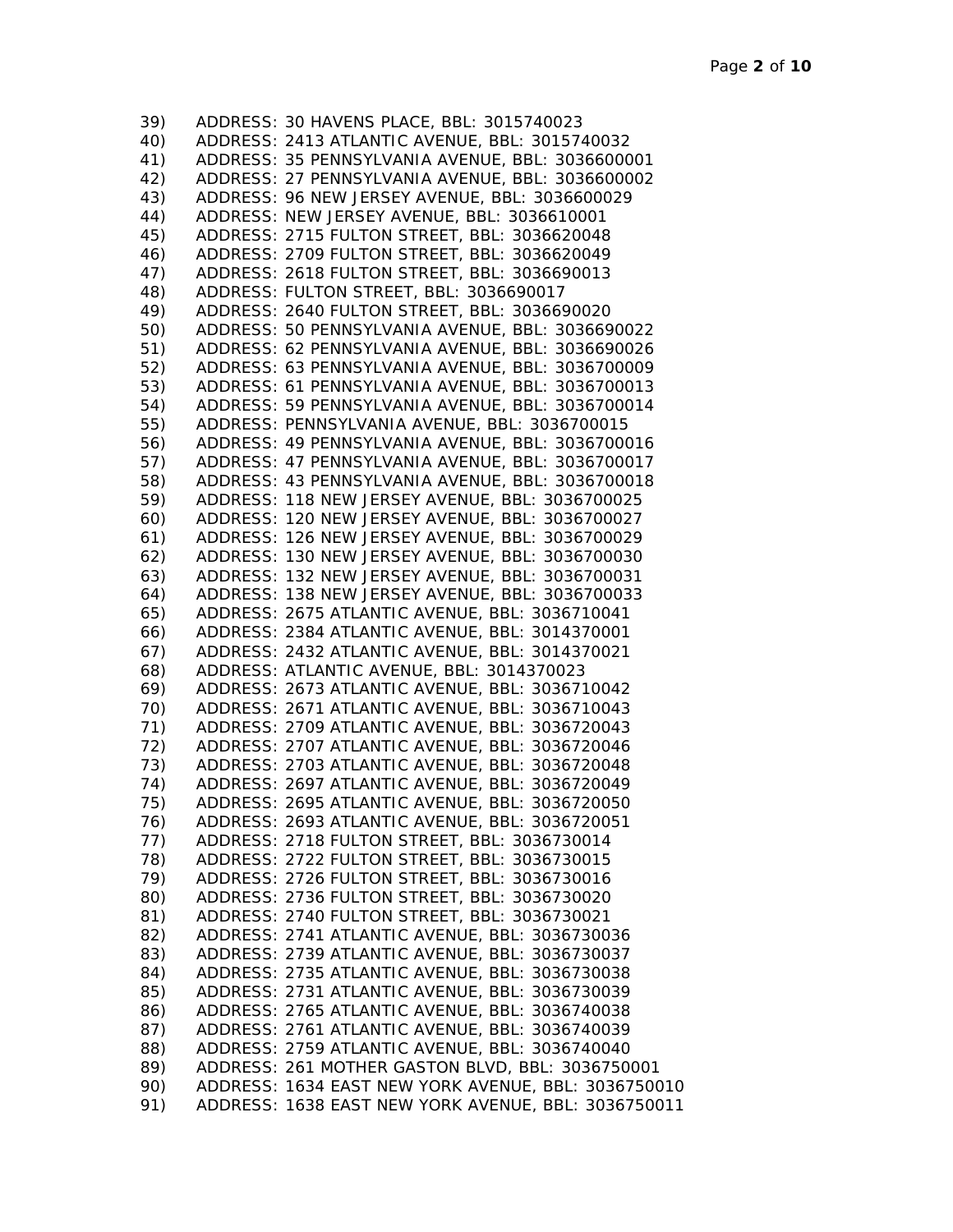| 92)          | ADDRESS: 103 LIBERTY AVENUE, BBL: 3036750025        |
|--------------|-----------------------------------------------------|
| 93)          | ADDRESS: 99 SHEFFIELD AVENUE, BBL: 3036860009       |
| 94)          | ADDRESS: 2618 ATLANTIC AVENUE, BBL: 3036860015      |
| 95)          | ADDRESS: 2620 ATLANTIC AVENUE, BBL: 3036860016      |
| 96)          | ADDRESS: 2624 ATLANTIC AVENUE, BBL: 3036860017      |
| 97)          | ADDRESS: 2628 ATLANTIC AVENUE, BBL: 3036860019      |
| 98)          | ADDRESS: 2632 ATLANTIC AVENUE, BBL: 3036860021      |
| 99)          | ADDRESS: 123 PENNSYLVANIA AVENUE, BBL: 3036870005   |
| 100)         | ADDRESS: 119 PENNSYLVANIA AVENUE, BBL: 3036870006   |
| 101)         | ADDRESS: 117 PENNSYLVANIA AVENUE, BBL: 3036870007   |
| 102)         | ADDRESS: 91 PENNSYLVANIA AVENUE, BBL: 3036870012    |
| 103)         | ADDRESS: 2664 ATLANTIC AVENUE, BBL: 3036870112      |
| 104)         | ADDRESS: 181 NEW JERSEY AVENUE, BBL: 3036880009     |
| 105)         | ADDRESS: 179 NEW JERSEY AVENUE, BBL: 3036880011     |
| 106)         | ADDRESS: 2686 ATLANTIC AVENUE, BBL: 3036880018      |
| 107)         | ADDRESS: 401 LIBERTY AVENUE, BBL: 3036880033        |
| 108)         | ADDRESS: 413 LIBERTY AVENUE, BBL: 3036890001        |
|              | ADDRESS: 179 VERMONT STREET, BBL: 3036890011        |
| 109)<br>110) |                                                     |
|              | ADDRESS: 177 VERMONT STREET, BBL: 3036890012        |
| 111)         | ADDRESS: 2708 ATLANTIC AVENUE, BBL: 3036890019      |
| 112)         | ADDRESS: 2710 ATLANTIC AVENUE, BBL: 3036890020      |
| 113)         | ADDRESS: 2712 ATLANTIC AVENUE, BBL: 3036890021      |
| 114)         | ADDRESS: 2714 ATLANTIC AVENUE, BBL: 3036890022      |
| 115)         | ADDRESS: 2716 ATLANTIC AVENUE, BBL: 3036890023      |
| 116)         | ADDRESS: 142 WYONA STREET, BBL: 3036890024          |
| 117)         | ADDRESS: 144 WYONA STREET, BBL: 3036890025          |
| 118)         | ADDRESS: 146 WYONA STREET, BBL: 3036890026          |
| 119)         | ADDRESS: 2730 ATLANTIC AVENUE, BBL: 3036900011      |
| 120)         | ADDRESS: 2732 ATLANTIC AVENUE, BBL: 3036900012      |
| 121)         | ADDRESS: 2734 ATLANTIC AVENUE, BBL: 3036900013      |
| 122)         | ADDRESS: 2736 ATLANTIC AVENUE, BBL: 3036900014      |
| 123)         | ADDRESS: 2738 ATLANTIC AVENUE, BBL: 3036900015      |
| 124)         | ADDRESS: ATLANTIC AVENUE, BBL: 3036910011           |
|              | 125) ADDRESS: ATLANTIC AVENUE, BBL: 3036910013      |
|              | 126) ADDRESS: 2762 ATLANTIC AVENUE, BBL: 3036910014 |
|              | 127) ADDRESS: 2764 ATLANTIC AVENUE, BBL: 3036910015 |
| 128)         | ADDRESS: 216 MILLER AVENUE, BBL: 3036910016         |
| 129)         | ADDRESS: 220 MILLER AVENUE, BBL: 3036910018         |
| 130)         | ADDRESS: 477 LIBERTY AVENUE, BBL: 3036910024        |
| 131)         | ADDRESS: 367 GLENMORE AVENUE, BBL: 3037030001       |
| 132)         | ADDRESS: 165 SHEFFIELD AVENUE, BBL: 3037030004      |
| 133)         | ADDRESS: 157 SHEFFIELD AVENUE, BBL: 3037030007      |
| 134)         | ADDRESS: 155 SHEFFIELD AVENUE, BBL: 3037030008      |
| 135)         | ADDRESS: 153 SHEFFIELD AVENUE, BBL: 3037030009      |
| 136)         | ADDRESS: 340 LIBERTY AVENUE, BBL: 3037030015        |
| 137)         | ADDRESS: 342 LIBERTY AVENUE, BBL: 3037030016        |
| 138)         | ADDRESS: 344 LIBERTY AVENUE, BBL: 3037030017        |
| 139)         | ADDRESS: 346 LIBERTY AVENUE, BBL: 3037030018        |
| 140)         | ADDRESS: 184 PENNSYLVANIA AVENUE, BBL: 3037030035   |
| 141)         | ADDRESS: 186 PENNSYLVANIA AVENUE, BBL: 3037030036   |
| 142)         | ADDRESS: 375 GLENMORE AVENUE, BBL: 3037030037       |
| 143)         | ADDRESS: 373 GLENMORE AVENUE, BBL: 3037030038       |
| 144)         | ADDRESS: 371 GLENMORE AVENUE, BBL: 3037030039       |
|              |                                                     |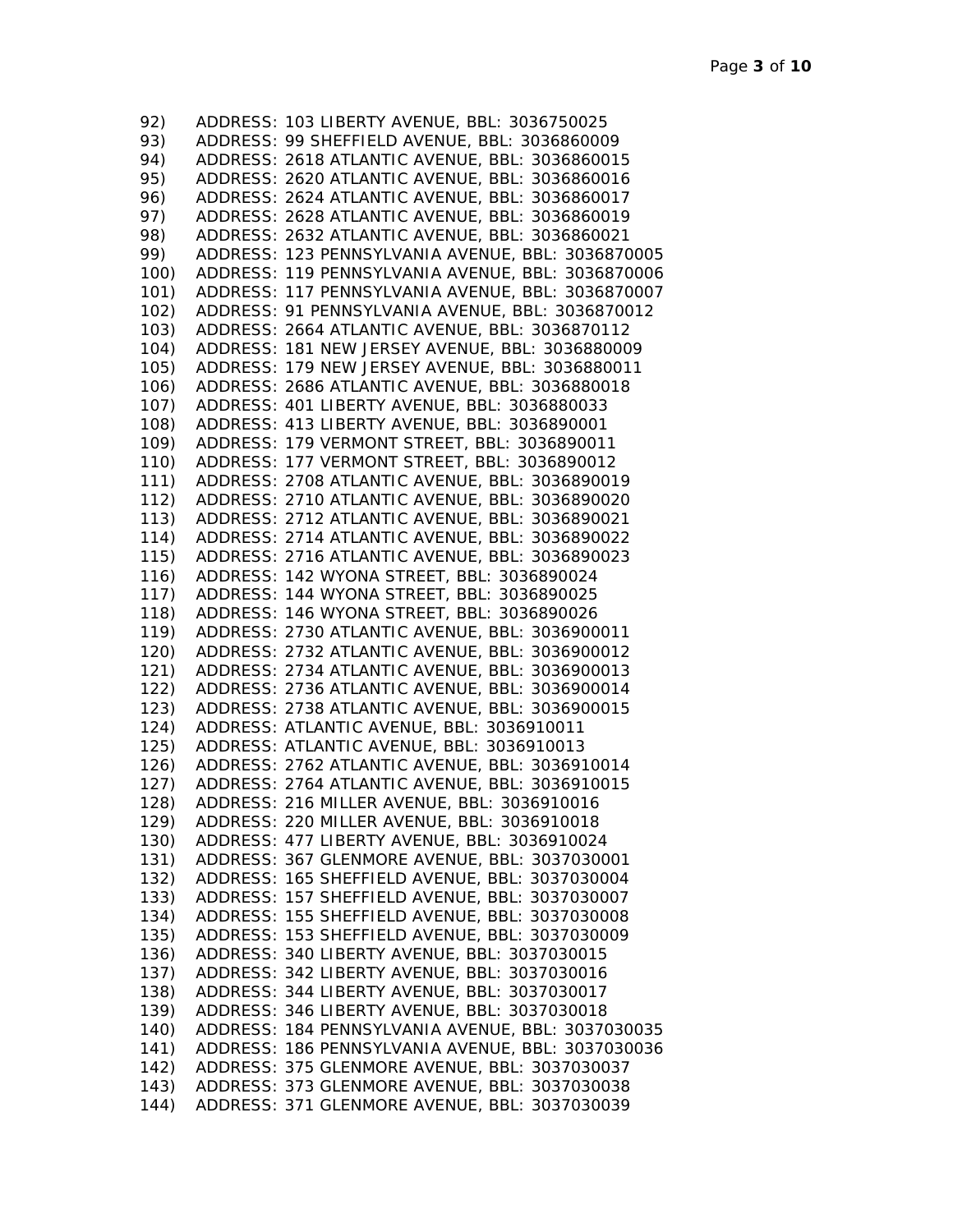|      | 145) ADDRESS: 369 GLENMORE AVENUE, BBL: 3037030040     |
|------|--------------------------------------------------------|
|      | 146) ADDRESS: 390 LIBERTY AVENUE, BBL: 3037050016      |
|      | 147) ADDRESS: 187 WYONA STREET, BBL: 3037070007        |
|      | 148) ADDRESS: 450 LIBERTY AVENUE, BBL: 3037070015      |
|      | 149) ADDRESS: 452 LIBERTY AVENUE, BBL: 3037070016      |
|      | 150) ADDRESS: 196 PENNSYLVANIA AVENUE, BBL: 3037200021 |
|      | 151) ADDRESS: 189 PENNSYLVANIA AVENUE, BBL: 3037210001 |
|      | 152) ADDRESS: 2115 PITKIN AVENUE, BBL: 3037220028      |
|      | 153) ADDRESS: 2178 PITKIN AVENUE, BBL: 3037420016      |
|      | 154) ADDRESS: 2182 PITKIN AVENUE, BBL: 3037420018      |
|      | 155) ADDRESS: 2188 PITKIN AVENUE, BBL: 3037420020      |
|      | 156) ADDRESS: 2795 FULTON STREET, BBL: 3039330055      |
|      | 157) ADDRESS: 2859 FULTON STREET, BBL: 3039350043      |
|      | 158) ADDRESS: 2849 FULTON STREET, BBL: 3039350044      |
|      | 159) ADDRESS: 176 BARBEY STREET, BBL: 3039350142       |
|      | 160) ADDRESS: 2869 FULTON STREET, BBL: 3039360042      |
|      | 161) ADDRESS: 2957 FULTON STREET, BBL: 3039390026      |
|      |                                                        |
|      | 162) ADDRESS: 2953 FULTON STREET, BBL: 3039390027      |
|      | 163) ADDRESS: 290 ARLINGTON AVENUE, BBL: 3039420001    |
|      | 164) ADDRESS: 3015 FULTON STREET, BBL: 3039420016      |
|      | 165) ADDRESS: 3009 FULTON STREET, BBL: 3039420019      |
|      | 166) ADDRESS: 3007 FULTON STREET, BBL: 3039420021      |
|      | 167) ADDRESS: 2772 FULTON STREET, BBL: 3039460014      |
|      | 168) ADDRESS: 2774 FULTON STREET, BBL: 3039460017      |
|      | 169) ADDRESS: 2776 FULTON STREET, BBL: 3039460018      |
|      | 170) ADDRESS: 2841 ATLANTIC AVENUE, BBL: 3039490001    |
|      | 171) ADDRESS: 2860 FULTON STREET, BBL: 3039500017      |
|      | 172) ADDRESS: 2864 FULTON STREET, BBL: 3039500018      |
|      | 173) ADDRESS: 2868 FULTON STREET, BBL: 3039500019      |
|      | 174) ADDRESS: 2872 FULTON STREET, BBL: 3039500020      |
|      | 175) ADDRESS: 2887 ATLANTIC AVENUE, BBL: 3039510042    |
|      | 176) ADDRESS: 2922 FULTON STREET, BBL: 3039520020      |
|      | 177) ADDRESS: 2924 FULTON STREET, BBL: 3039520021      |
|      | 178) ADDRESS: 2926 FULTON STREET, BBL: 3039520022      |
|      | 179) ADDRESS: 2929 ATLANTIC AVENUE, BBL: 3039520042    |
|      | 180) ADDRESS: 2941 ATLANTIC AVENUE, BBL: 3039530045    |
|      | 181) ADDRESS: 2961 ATLANTIC AVENUE, BBL: 3039540045    |
| 182) | ADDRESS: 281 CLEVELAND STREET, BBL: 3039540055         |
| 183) | ADDRESS: 2992 FULTON STREET, BBL: 3039550020           |
| 184) | ADDRESS: 2994 FULTON STREET, BBL: 3039550021           |
| 185) | ADDRESS: 2996 FULTON STREET, BBL: 3039550022           |
| 186) | ADDRESS: 2998 FULTON STREET, BBL: 3039550023           |
| 187) | ADDRESS: 3003 ATLANTIC AVENUE, BBL: 3039550045         |
| 188) | ADDRESS: 3001 ATLANTIC AVENUE, BBL: 3039550046         |
| 189) | ADDRESS: 2999 ATLANTIC AVENUE, BBL: 3039550047         |
| 190) | ADDRESS: 2995 ATLANTIC AVENUE, BBL: 3039550048         |
| 191) | ADDRESS: 2993 ATLANTIC AVENUE, BBL: 3039550049         |
| 192) | ADDRESS: 2991 ATLANTIC AVENUE, BBL: 3039550052         |
| 193) | ADDRESS: 211 ELTON STREET, BBL: 3039550053             |
| 194) | ADDRESS: 3033 ATLANTIC AVENUE, BBL: 3039560023         |
| 195) | ADDRESS: 3027 ATLANTIC AVENUE, BBL: 3039560024         |
| 196) | ADDRESS: 3053 ATLANTIC AVENUE, BBL: 3039570049         |
| 197) | ADDRESS: 3051 ATLANTIC AVENUE, BBL: 3039570053         |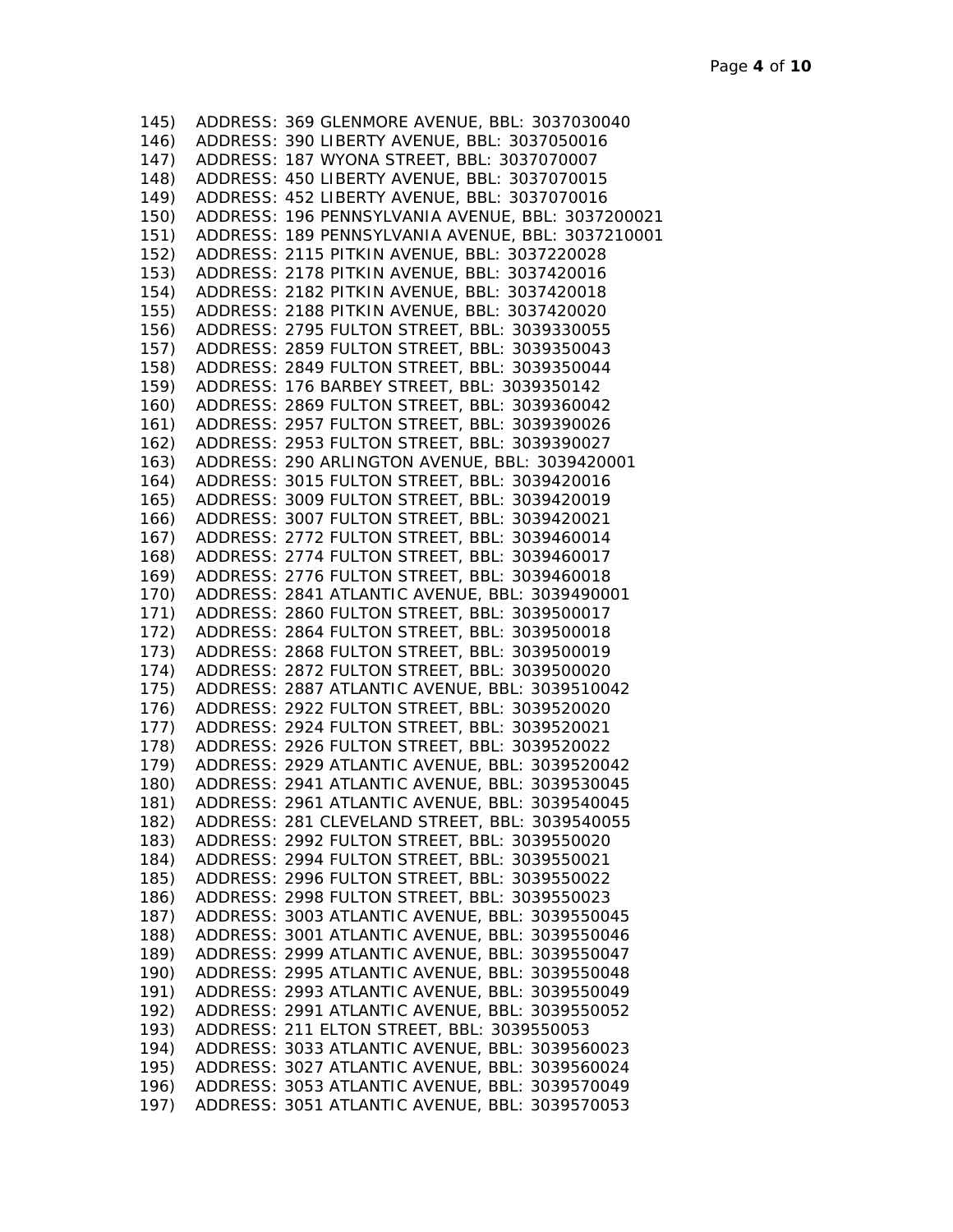198) ADDRESS: 3062 FULTON STREET, BBL: 3039580020 199) ADDRESS: 3101 ATLANTIC AVENUE, BBL: 3039580049 200) ADDRESS: 3090 FULTON STREET, BBL: 3039590018 201) ADDRESS: 3123 ATLANTIC AVENUE, BBL: 3039590052 202) ADDRESS: 245 HIGHLAND PLACE, BBL: 3039590054 203) ADDRESS: 3118 FULTON STREET, BBL: 3039600021 204) ADDRESS: 3161 ATLANTIC AVENUE, BBL: 3039600058 205) ADDRESS: 227 MILLER AVENUE, BBL: 3039610001 206) ADDRESS: 221 MILLER AVENUE, BBL: 3039610003 207) ADDRESS: 217 MILLER AVENUE, BBL: 3039610005 208) ADDRESS: 215 MILLER AVENUE, BBL: 3039610007 209) ADDRESS: 2786 ATLANTIC AVENUE, BBL: 3039610015 210) ADDRESS: 2788 ATLANTIC AVENUE, BBL: 3039610016 211) ADDRESS: 509 LIBERTY AVENUE, BBL: 3039610026 212) ADDRESS: 503 LIBERTY AVENUE, BBL: 3039610027 213) ADDRESS: 495 LIBERTY AVENUE, BBL: 3039610029 214) ADDRESS: 493 LIBERTY AVENUE, BBL: 3039610030 215) ADDRESS: 491 LIBERTY AVENUE, BBL: 3039610031 216) ADDRESS: 489 LIBERTY AVENUE, BBL: 3039610032 217) ADDRESS: LIBERTY AVENUE, BBL: 3039610033 218) ADDRESS: 2778 ATLANTIC AVENUE, BBL: 3039610113 219) ADDRESS: VAN SICLEN AVENUE, BBL: 3039620001 220) ADDRESS: 183 VAN SICLEN AVENUE, BBL: 3039620002 221) ADDRESS: 2800 ATLANTIC AVENUE, BBL: 3039620009 222) ADDRESS: 523 LIBERTY AVENUE, BBL: 3039620030 223) ADDRESS: LIBERTY AVENUE, BBL: 3039620031 224) ADDRESS: 517 LIBERTY AVENUE, BBL: 3039620032 225) ADDRESS: 257 HENDRIX STREET, BBL: 3039630003 226) ADDRESS: 2822 ATLANTIC AVENUE, BBL: 3039630008 227) ADDRESS: 2834 ATLANTIC AVENUE, BBL: 3039630014 228) ADDRESS: 2836 ATLANTIC AVENUE, BBL: 3039630015 229) ADDRESS: 2838 ATLANTIC AVENUE, BBL: 3039630016 230) ADDRESS: 194 SCHENCK AVENUE, BBL: 3039630018 231) ADDRESS: 555 LIBERTY AVENUE, BBL: 3039630026 232) ADDRESS: 215 SCHENCK AVENUE, BBL: 3039640001 233) ADDRESS: 213 SCHENCK AVENUE, BBL: 3039640002 234) ADDRESS: 211 SCHENCK AVENUE, BBL: 3039640003 235) ADDRESS: SCHENCK AVENUE, BBL: 3039640004 236) ADDRESS: 2840 ATLANTIC AVENUE, BBL: 3039640008, PROPERTY NAME: EMPIRE STATE DAIRY BUILDING 237) ADDRESS: BARBEY STREET, BBL: 3039640023 238) ADDRESS: 274 BARBEY STREET, BBL: 3039640024 239) ADDRESS: 276 BARBEY STREET, BBL: 3039640025 240) ADDRESS: 278 BARBEY STREET, BBL: 3039640026 241) ADDRESS: 280 BARBEY STREET, BBL: 3039640027 242) ADDRESS: 569 LIBERTY AVENUE, BBL: 3039640033 243) ADDRESS: 565 LIBERTY AVENUE, BBL: 3039640034 244) ADDRESS: 559 LIBERTY AVENUE, BBL: 3039640035 245) ADDRESS: 583 LIBERTY AVENUE, BBL: 3039650001 246) ADDRESS: 277 BARBEY STREET, BBL: 3039650003 247) ADDRESS: 273 BARBEY STREET, BBL: 3039650004 248) ADDRESS: 269 BARBEY STREET, BBL: 3039650006 249) ADDRESS: 267 BARBEY STREET, BBL: 3039650007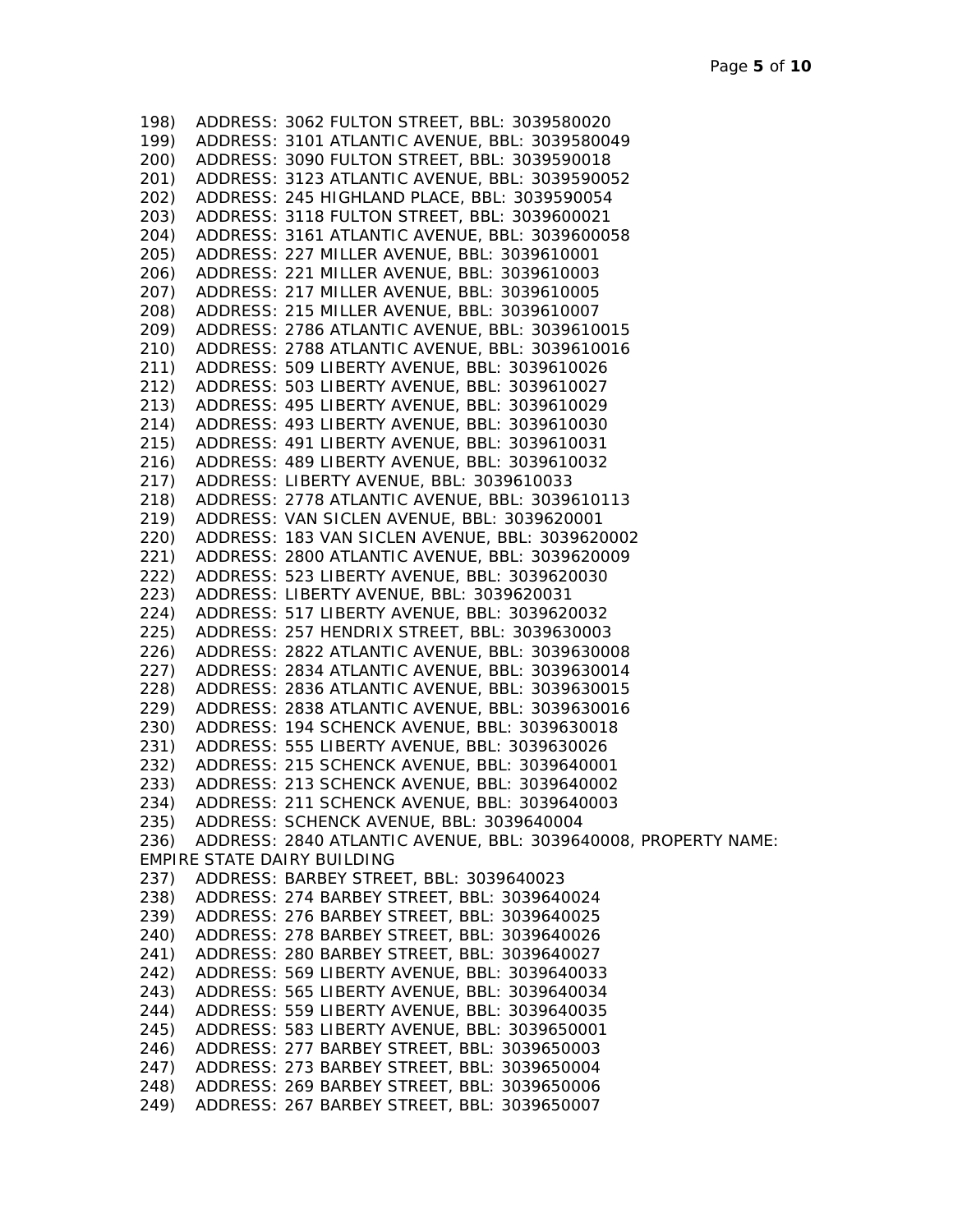| 250) | ADDRESS: 2864 ATLANTIC AVENUE, BBL: 3039650011      |
|------|-----------------------------------------------------|
| 251) | ADDRESS: 599 LIBERTY AVENUE, BBL: 3039650032        |
| 252) | ADDRESS: 597 LIBERTY AVENUE, BBL: 3039650033        |
| 253) | ADDRESS: 2890 ATLANTIC AVENUE, BBL: 3039660012      |
| 254) | ADDRESS: ATLANTIC AVENUE, BBL: 3039660013           |
| 255) | ADDRESS: 2894 ATLANTIC AVENUE, BBL: 3039660014      |
| 256) | ADDRESS: 2896 ATLANTIC AVENUE, BBL: 3039660015      |
| 257) | ADDRESS: 2900 ATLANTIC AVENUE, BBL: 3039660016      |
| 258) | ADDRESS: 2912 ATLANTIC AVENUE, BBL: 3039670013      |
| 259) | ADDRESS: 2916 ATLANTIC AVENUE, BBL: 3039670015      |
| 260) | ADDRESS: 2926 ATLANTIC AVENUE, BBL: 3039670019      |
| 261) | ADDRESS: 2928 ATLANTIC AVENUE, BBL: 3039670020      |
| 262) | ADDRESS: 2930 ATLANTIC AVENUE, BBL: 3039670021      |
| 263) | ADDRESS: 2932 ATLANTIC AVENUE, BBL: 3039670022      |
| 264) | ADDRESS: 218 ASHFORD STREET, BBL: 3039670024        |
| 265) | ADDRESS: 220 ASHFORD STREET, BBL: 3039670025        |
| 266) | ADDRESS: 2958 ATLANTIC AVENUE, BBL: 3039690016      |
| 267) | ADDRESS: 2966 ATLANTIC AVENUE, BBL: 3039690020      |
| 268) | ADDRESS: 2968 ATLANTIC AVENUE, BBL: 3039690022      |
| 269) | ADDRESS: ATLANTIC AVENUE, BBL: 3039690025           |
| 270) | ADDRESS: 335 LINWOOD STREET, BBL: 3039710010        |
| 271) | ADDRESS: 333 LINWOOD STREET, BBL: 3039710011        |
| 272) | ADDRESS: 315 LINWOOD STREET, BBL: 3039710017        |
| 273) | ADDRESS: 3002 ATLANTIC AVENUE, BBL: 3039710019      |
| 274) | ADDRESS: 3008 ATLANTIC AVENUE, BBL: 3039710021      |
| 275) | ADDRESS: 3018 ATLANTIC AVENUE, BBL: 3039710024      |
| 276) | ADDRESS: 3020 ATLANTIC AVENUE, BBL: 3039710025      |
| 277) | ADDRESS: 3024 ATLANTIC AVENUE, BBL: 3039710026      |
|      | 278) ADDRESS: 278 ESSEX STREET, BBL: 3039710039     |
|      | 279) ADDRESS: 282 ESSEX STREET, BBL: 3039710040     |
| 280) | ADDRESS: 286 ESSEX STREET, BBL: 3039710041          |
|      | 281) ADDRESS: 294 ESSEX STREET, BBL: 3039710044     |
|      | 282) ADDRESS: 298 ESSEX STREET, BBL: 3039710045     |
|      | 283) ADDRESS: 725 LIBERTY AVENUE, BBL: 3039710053   |
|      | 284) ADDRESS: LIBERTY AVENUE, BBL: 3039710054       |
|      | 285) ADDRESS: 3028 ATLANTIC AVENUE, BBL: 3039720020 |
|      | 286) ADDRESS: 3038 ATLANTIC AVENUE, BBL: 3039720022 |
| 287) | ADDRESS: 749 LIBERTY AVENUE, BBL: 3039720056        |
| 288) | ADDRESS: 745 LIBERTY AVENUE, BBL: 3039720057        |
| 289) | ADDRESS: 261 SHEPHERD AVENUE, BBL: 3039730022       |
| 290) | ADDRESS: 3064 ATLANTIC AVENUE, BBL: 3039730024      |
| 291) | ADDRESS: 46 BERRIMAN STREET, BBL: 3039730046        |
| 292) | ADDRESS: BERRIMAN STREET, BBL: 3039730050           |
| 293) | ADDRESS: 66 BERRIMAN STREET, BBL: 3039730052        |
| 294) | ADDRESS: 68 BERRIMAN STREET, BBL: 3039730053        |
| 295) | ADDRESS: BERRIMAN STREET, BBL: 3039730055           |
| 296) | ADDRESS: 787 LIBERTY AVENUE, BBL: 3039730057        |
| 297) | ADDRESS: 785 LIBERTY AVENUE, BBL: 3039730058        |
| 298) | ADDRESS: 3100 ATLANTIC AVENUE, BBL: 3039740001      |
| 299) | ADDRESS: 3124 ATLANTIC AVENUE, BBL: 3039750001      |
| 300) | ADDRESS: 3144 ATLANTIC AVENUE, BBL: 3039760031      |
| 301) | ADDRESS: 3156 ATLANTIC AVENUE, BBL: 3039760035      |
| 302) | ADDRESS: 498 LIBERTY AVENUE, BBL: 3039770017        |
|      |                                                     |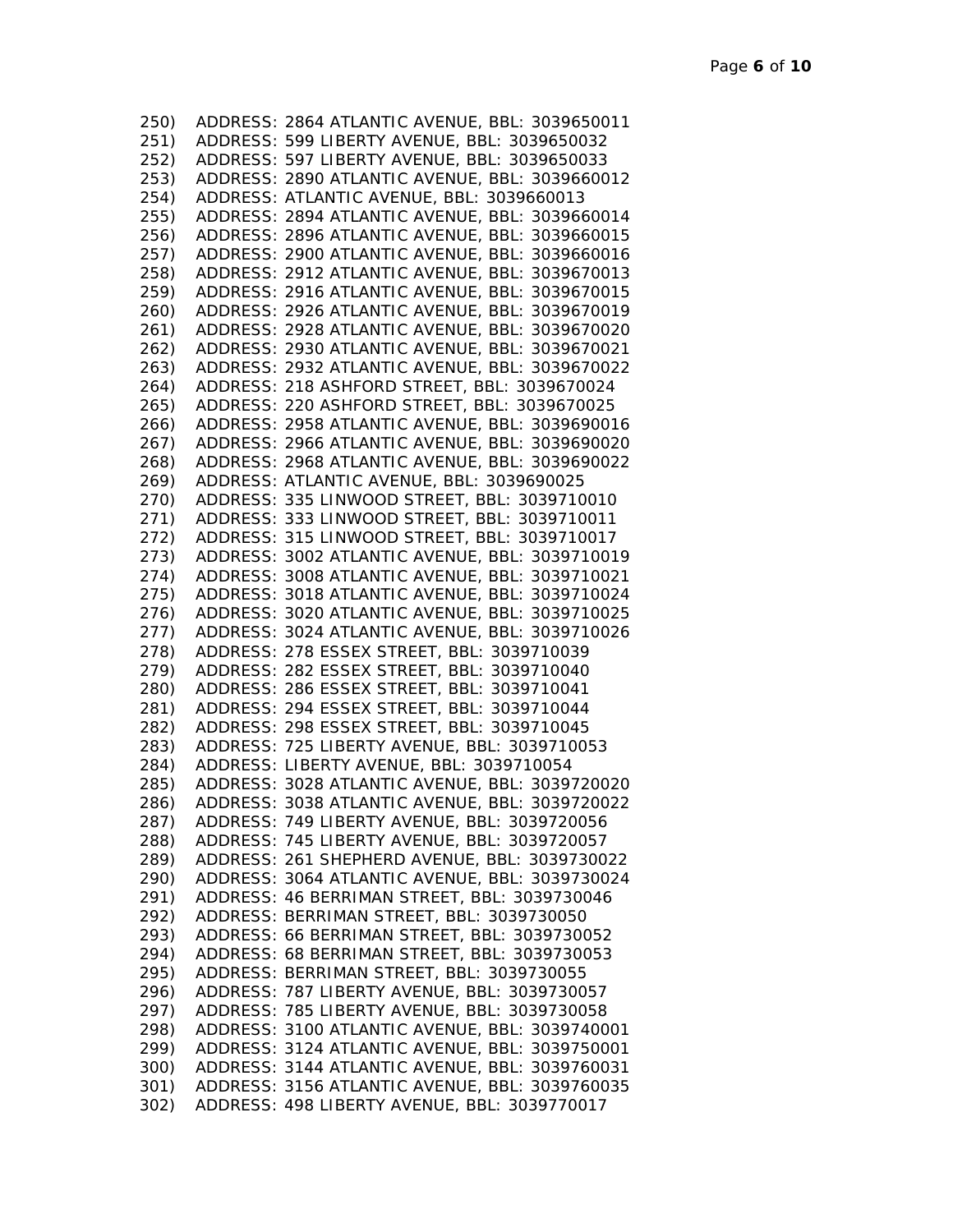| 303) | ADDRESS: 500 LIBERTY AVENUE, BBL: 3039770018       |
|------|----------------------------------------------------|
|      | 304) ADDRESS: 502 LIBERTY AVENUE, BBL: 3039770019  |
|      | 305) ADDRESS: 504 LIBERTY AVENUE, BBL: 3039770020  |
| 306) | ADDRESS: 510 LIBERTY AVENUE, BBL: 3039770021       |
| 307) | ADDRESS: 207 VAN SICLEN AVENUE, BBL: 3039780014    |
| 308) | ADDRESS: 203 VAN SICLEN AVENUE, BBL: 3039780015    |
| 309) | ADDRESS: 536 LIBERTY AVENUE, BBL: 3039790011       |
| 310) | ADDRESS: 540 LIBERTY AVENUE, BBL: 3039790012       |
| 311) | ADDRESS: 546 LIBERTY AVENUE, BBL: 3039790013       |
| 312) | ADDRESS: 570 LIBERTY AVENUE, BBL: 3039800014       |
| 313) | ADDRESS: 576 LIBERTY AVENUE, BBL: 3039800015       |
| 314) | ADDRESS: 580 LIBERTY AVENUE, BBL: 3039800017       |
| 315) | ADDRESS: 582 LIBERTY AVENUE, BBL: 3039800019       |
| 316) | ADDRESS: 608 LIBERTY AVENUE, BBL: 3039820011       |
| 317) | ADDRESS: 614 LIBERTY AVENUE, BBL: 3039820013       |
| 318) | ADDRESS: 626 LIBERTY AVENUE, BBL: 3039820017       |
| 319) | ADDRESS: 630 LIBERTY AVENUE, BBL: 3039820018       |
|      | ADDRESS: 632 LIBERTY AVENUE, BBL: 3039830010       |
| 320) |                                                    |
| 321) | ADDRESS: 640 LIBERTY AVENUE, BBL: 3039830013       |
| 322) | ADDRESS: 646 LIBERTY AVENUE, BBL: 3039830015       |
| 323) | ADDRESS: 670 LIBERTY AVENUE, BBL: 3039840015       |
|      | 324) ADDRESS: 682 LIBERTY AVENUE, BBL: 3039850015  |
|      | 325) ADDRESS: 684 LIBERTY AVENUE, BBL: 3039850016  |
|      | 326) ADDRESS: 692 LIBERTY AVENUE, BBL: 3039850017  |
|      | 327) ADDRESS: 696 LIBERTY AVENUE, BBL: 3039850018  |
|      | 328) ADDRESS: 700 LIBERTY AVENUE, BBL: 3039860011  |
|      | 329) ADDRESS: 708 LIBERTY AVENUE, BBL: 3039860013  |
|      | 330) ADDRESS: 710 LIBERTY AVENUE, BBL: 3039860014  |
|      | 331) ADDRESS: 742 LIBERTY AVENUE, BBL: 3039870017  |
|      | 332) ADDRESS: 352 SHEPHERD AVENUE, BBL: 3039880028 |
|      | 333) ADDRESS: 366 SHEPHERD AVENUE, BBL: 3039880034 |
|      | 334) ADDRESS: 368 SHEPHERD AVENUE, BBL: 3039880035 |
|      | 335) ADDRESS: 355 SHEPHERD AVENUE, BBL: 3039890001 |
|      | 336) ADDRESS: 339 SHEPHERD AVENUE, BBL: 3039890009 |
|      | 337) ADDRESS: 770 LIBERTY AVENUE, BBL: 3039890010  |
|      | 338) ADDRESS: 772 LIBERTY AVENUE, BBL: 3039890012  |
|      | 339) ADDRESS: 778 LIBERTY AVENUE, BBL: 3039890014  |
| 340) | ADDRESS: LIBERTY AVENUE, BBL: 3039890016           |
| 341) | ADDRESS: 98 BERRIMAN STREET, BBL: 3039890020       |
| 342) | ADDRESS: 112 BERRIMAN STREET, BBL: 3039890024      |
| 343) | ADDRESS: 114 BERRIMAN STREET, BBL: 3039890025      |
| 344) | ADDRESS: 795 GLENMORE AVENUE, BBL: 3039890034      |
| 345) | ADDRESS: 793 GLENMORE AVENUE, BBL: 3039890036      |
| 346) | ADDRESS: 118 ATKINS AVENUE, BBL: 3039910008        |
| 347) | ADDRESS: 844 LIBERTY AVENUE, BBL: 3039920015       |
| 348) | ADDRESS: 850 LIBERTY AVENUE, BBL: 3039920017       |
| 349) | ADDRESS: 854 LIBERTY AVENUE, BBL: 3039920018       |
| 350) | ADDRESS: 856 LIBERTY AVENUE, BBL: 3039920020       |
| 351) | ADDRESS: 2245 PITKIN AVENUE, BBL: 3039940028       |
| 352) | ADDRESS: 2271 PITKIN AVENUE, BBL: 3039950029       |
| 353) | ADDRESS: 2265 PITKIN AVENUE, BBL: 3039950031       |
| 354) | ADDRESS: 2263 PITKIN AVENUE, BBL: 3039950032       |
| 355) | ADDRESS: 2267 PITKIN AVENUE, BBL: 3039950129       |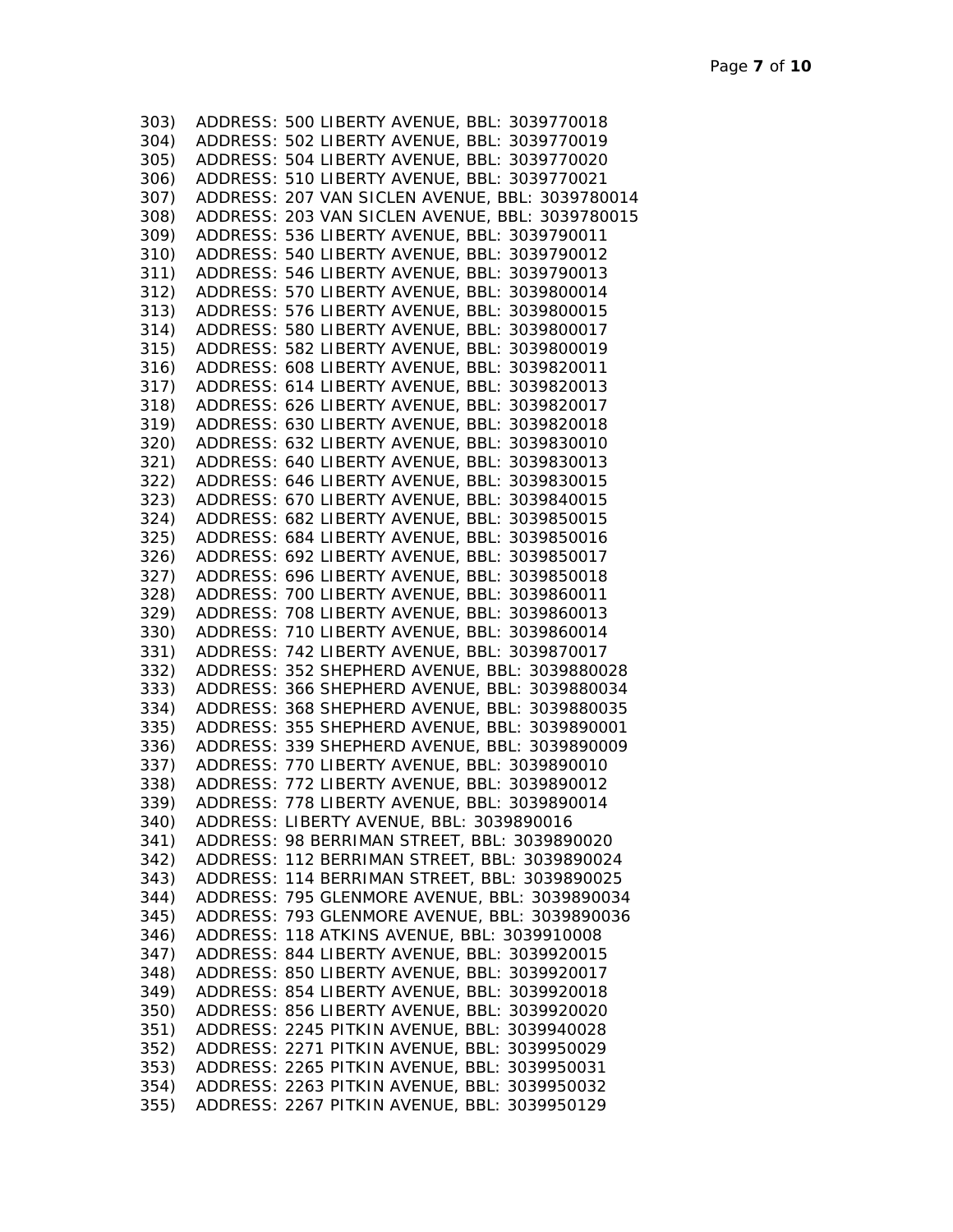| 356) | ADDRESS: 2285 PITKIN AVENUE, BBL: 3039960034      |
|------|---------------------------------------------------|
| 357) | ADDRESS: 2283 PITKIN AVENUE, BBL: 3039960035      |
| 358) | ADDRESS: 2279 PITKIN AVENUE, BBL: 3039960036      |
| 359) | ADDRESS: 321 PITKIN AVENUE, BBL: 3039960037       |
| 360) | ADDRESS: SCHENCK AVENUE, BBL: 3039960039          |
| 361) | ADDRESS: 2337 PITKIN AVENUE, BBL: 3039980030      |
| 362) | ADDRESS: 2339 PITKIN AVENUE, BBL: 3039980032      |
| 363) | ADDRESS: 2335 PITKIN AVENUE, BBL: 3039980033      |
| 364) | ADDRESS: 2321 PITKIN AVENUE, BBL: 3039980037      |
| 365) | ADDRESS: 2433 PITKIN AVENUE, BBL: 3040030035      |
| 366) | ADDRESS: 390 SHEPHERD AVENUE, BBL: 3040040019     |
| 367) | ADDRESS: 392 SHEPHERD AVENUE, BBL: 3040040020     |
| 368) | ADDRESS: 804 GLENMORE AVENUE, BBL: 3040050016     |
| 369) | ADDRESS: GLENMORE AVENUE, BBL: 3040050017         |
| 370) | ADDRESS: 148 BERRIMAN STREET, BBL: 3040050019     |
| 371) | ADDRESS: 152 BERRIMAN STREET, BBL: 3040050020     |
| 372) | ADDRESS: 154 BERRIMAN STREET, BBL: 3040050021     |
| 373) | ADDRESS: 810 GLENMORE AVENUE, BBL: 3040060011     |
| 374) | ADDRESS: 820 GLENMORE AVENUE, BBL: 3040060013     |
| 375) | ADDRESS: 836 GLENMORE AVENUE, BBL: 3040060019     |
| 376) | ADDRESS: 2226 PITKIN AVENUE, BBL: 3040100017      |
| 377) | ADDRESS: 2232 PITKIN AVENUE, BBL: 3040100019      |
| 378) | ADDRESS: 2388 PITKIN AVENUE, BBL: 3040170015      |
| 379) | ADDRESS: 2400 PITKIN AVENUE, BBL: 3040170019      |
| 380) | ADDRESS: 2406 PITKIN AVENUE, BBL: 3040170022      |
| 381) | ADDRESS: 2410 PITKIN AVENUE, BBL: 3040170025      |
| 382) | ADDRESS: 2424 PITKIN AVENUE, BBL: 3040180015      |
| 383) | ADDRESS: 2426 PITKIN AVENUE, BBL: 3040180016      |
|      | 384) ADDRESS: 2428 PITKIN AVENUE, BBL: 3040180017 |
| 385) | ADDRESS: 2430 PITKIN AVENUE, BBL: 3040180018      |
| 386) | ADDRESS: 488 LINWOOD STREET, BBL: 3040180019      |
| 387) | ADDRESS: 2432 PITKIN AVENUE, BBL: 3040180118      |
|      | 388) ADDRESS: 2566 PITKIN AVENUE, BBL: 3040240018 |
|      | 389) ADDRESS: 3175 FULTON STREET, BBL: 3041260001 |
|      | 390) ADDRESS: 3263 FULTON STREET, BBL: 3041280066 |
|      | 391) ADDRESS: 234 LOGAN STREET, BBL: 3041370039   |
|      | 392) ADDRESS: 244 LOGAN STREET, BBL: 3041370043   |
| 393) | ADDRESS: 3179 ATLANTIC AVENUE, BBL: 3041370044    |
| 394) | ADDRESS: 3167 ATLANTIC AVENUE, BBL: 3041370056    |
| 395) | ADDRESS: 237 NORWOOD AVENUE, BBL: 3041370063      |
| 396) | ADDRESS: DINSMORE PLACE, BBL: 3041390025          |
| 397) | ADDRESS: 47 DINSMORE PLACE, BBL: 3041390029       |
| 398) | ADDRESS: 240 RICHMOND STREET, BBL: 3041400027     |
| 399) | ADDRESS: 242 RICHMOND STREET, BBL: 3041400028     |
| 400) | ADDRESS: 85 DINSMORE PLACE, BBL: 3041410001       |
| 401) | ADDRESS: 239 RICHMOND STREET, BBL: 3041410004     |
| 402) | ADDRESS: 232 CHESTNUT STREET, BBL: 3041410026     |
| 403) | ADDRESS: 234 CHESTNUT STREET, BBL: 3041410027     |
| 404) | ADDRESS: 242 CHESTNUT STREET, BBL: 3041410030     |
| 405) | ADDRESS: 248 CHESTNUT STREET, BBL: 3041410033     |
| 406) | ADDRESS: 111 DINSMORE PLACE, BBL: 3041410035      |
| 407) | ADDRESS: 99 DINSMORE PLACE, BBL: 3041410039       |
| 408) |                                                   |
|      | ADDRESS: LOGAN STREET, BBL: 3041420001            |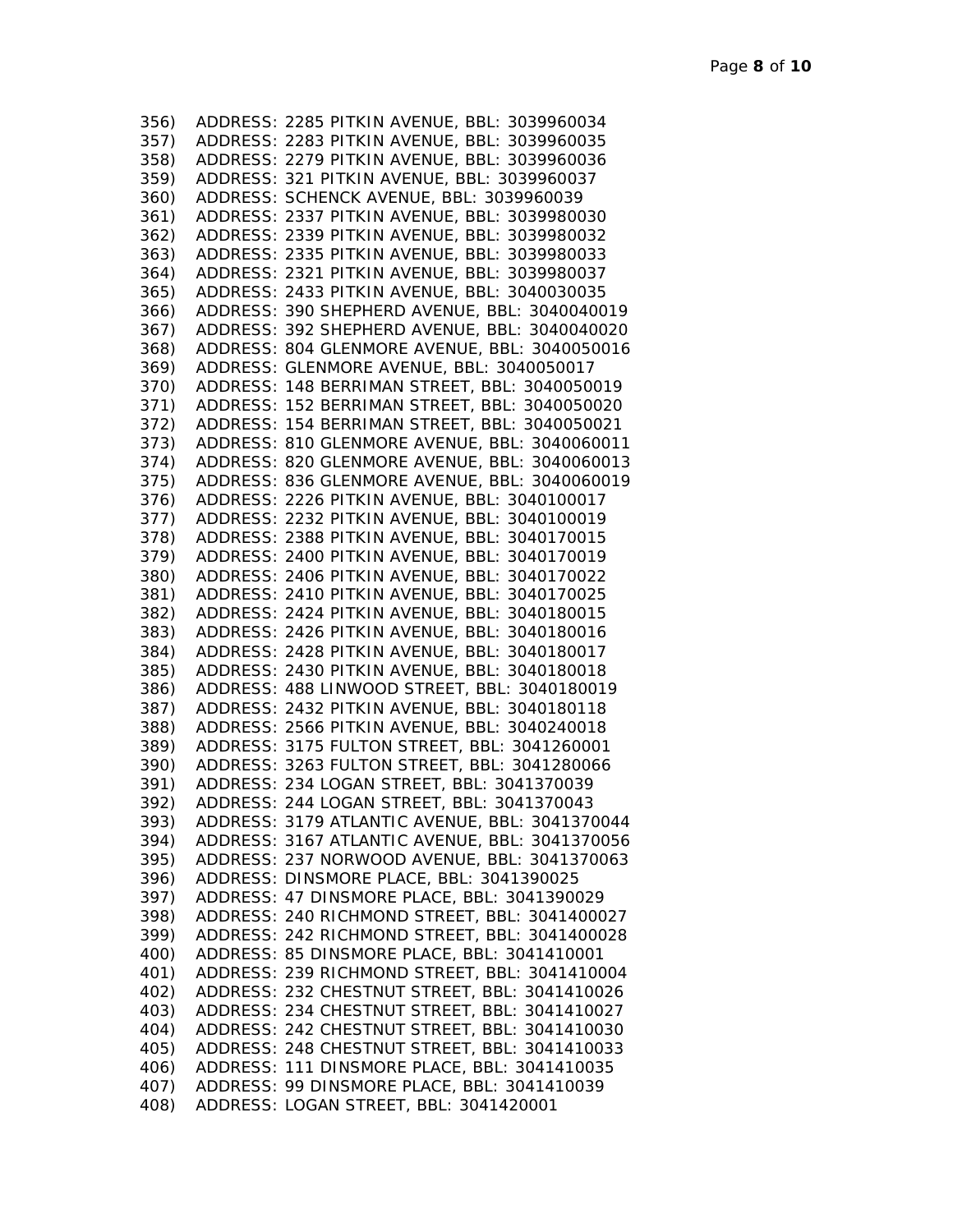409) ADDRESS: 3269 ATLANTIC AVENUE, BBL: 3041420032 410) ADDRESS: 3301 ATLANTIC AVENUE, BBL: 3041430001 411) ADDRESS: 307 CRESCENT STREET, BBL: 3041470001 412) ADDRESS: 305 CRESCENT STREET, BBL: 3041470003 413) ADDRESS: 316 HEMLOCK STREET, BBL: 3041470068 414) ADDRESS: 318 HEMLOCK STREET, BBL: 3041470069 415) ADDRESS: 3443 ATLANTIC AVENUE, BBL: 3041490050 416) ADDRESS: 3170 ATLANTIC AVENUE, BBL: 3041530034 417) ADDRESS: 3294 ATLANTIC AVENUE, BBL: 3041530040 418) ADDRESS: LIBERTY AVENUE, BBL: 3041530076 419) ADDRESS: 879 LIBERTY AVENUE, BBL: 3041530078 420) ADDRESS: 873 LIBERTY AVENUE, BBL: 3041530079 421) ADDRESS: 865 LIBERTY AVENUE, BBL: 3041530082 422) ADDRESS: 281 LOGAN STREET, BBL: 3041540028 423) ADDRESS: 3196 ATLANTIC AVENUE, BBL: 3041540035 424) ADDRESS: 24 FOUNTAIN AVENUE, BBL: 3041540045 425) ADDRESS: 96A FOUNTAIN AVENUE, BBL: 3041540092 426) ADDRESS: 909 LIBERTY AVENUE, BBL: 3041540094 427) ADDRESS: 895 LIBERTY AVENUE, BBL: 3041540095 428) ADDRESS: 889 LIBERTY AVENUE, BBL: 3041540099 429) ADDRESS: 357 LOGAN STREET, BBL: 3041540100 430) ADDRESS: 911 LIBERTY AVENUE, BBL: 3041560001 431) ADDRESS: 925 LIBERTY AVENUE, BBL: 3041560045 432) ADDRESS: 923 LIBERTY AVENUE, BBL: 3041560050 433) ADDRESS: 999 LIBERTY AVENUE, BBL: 3041570032 434) ADDRESS: 3320 ATLANTIC AVENUE, BBL: 3041620002 435) ADDRESS: 3342 ATLANTIC AVENUE, BBL: 3041620010 436) ADDRESS: 3360 ATLANTIC AVENUE, BBL: 3041620018 437) ADDRESS: 3372 ATLANTIC AVENUE, BBL: 3041620022 438) ADDRESS: 326 CRESCENT STREET, BBL: 3041620029 439) ADDRESS: 3420 ATLANTIC AVENUE, BBL: 3041670022 440) ADDRESS: 3424 ATLANTIC AVENUE, BBL: 3041670024 441) ADDRESS: 3432 ATLANTIC AVENUE, BBL: 3041670025 442) ADDRESS: 984 CONDUIT BOULEVARD, BBL: 3041940017 443) ADDRESS: 444 EUCLID AVENUE, BBL: 3041950006 444) ADDRESS: 336 SOUTH CONDUIT AVENUE, BBL: 3041950021 445) ADDRESS: 352 PINE STREET, BBL: 3041950030 446) ADDRESS: 2651 PITKIN AVENUE, BBL: 3042110043 447) ADDRESS: PITKIN AVENUE, BBL: 3042110045 448) ADDRESS: 406 PINE STREET, BBL: 3042140001 449) ADDRESS: 469 EUCLID AVENUE, BBL: 3042140006 450) ADDRESS: PITKIN AVENUE, BBL: 3042140012 451) ADDRESS: GLENMORE AVENUE, BBL: 3042140020 452) ADDRESS: 2602 PITKIN AVENUE, BBL: 3042280013 453) ADDRESS: 2612 PITKIN AVENUE, BBL: 3042280017 454) ADDRESS: 2702 PITKIN AVENUE, BBL: 3042320018 455) ADDRESS: 205 PENNSYLVANIA AVENUE, BBL: 3037210013, PROPERTY NAME: HOLY TRINITY RUSSIAN ORTHODOX CHURC 456) ADDRESS: 233 NEW JERSEY AVENUE, BBL: 3037050010, PROPERTY NAME: GRACE BAPTIST CHURCH 457) ADDRESS: 486 LIBERTY AVENUE, BBL: 3037080015, PROPERTY NAME: 75TH POLICE PRECINCT POLICE STATION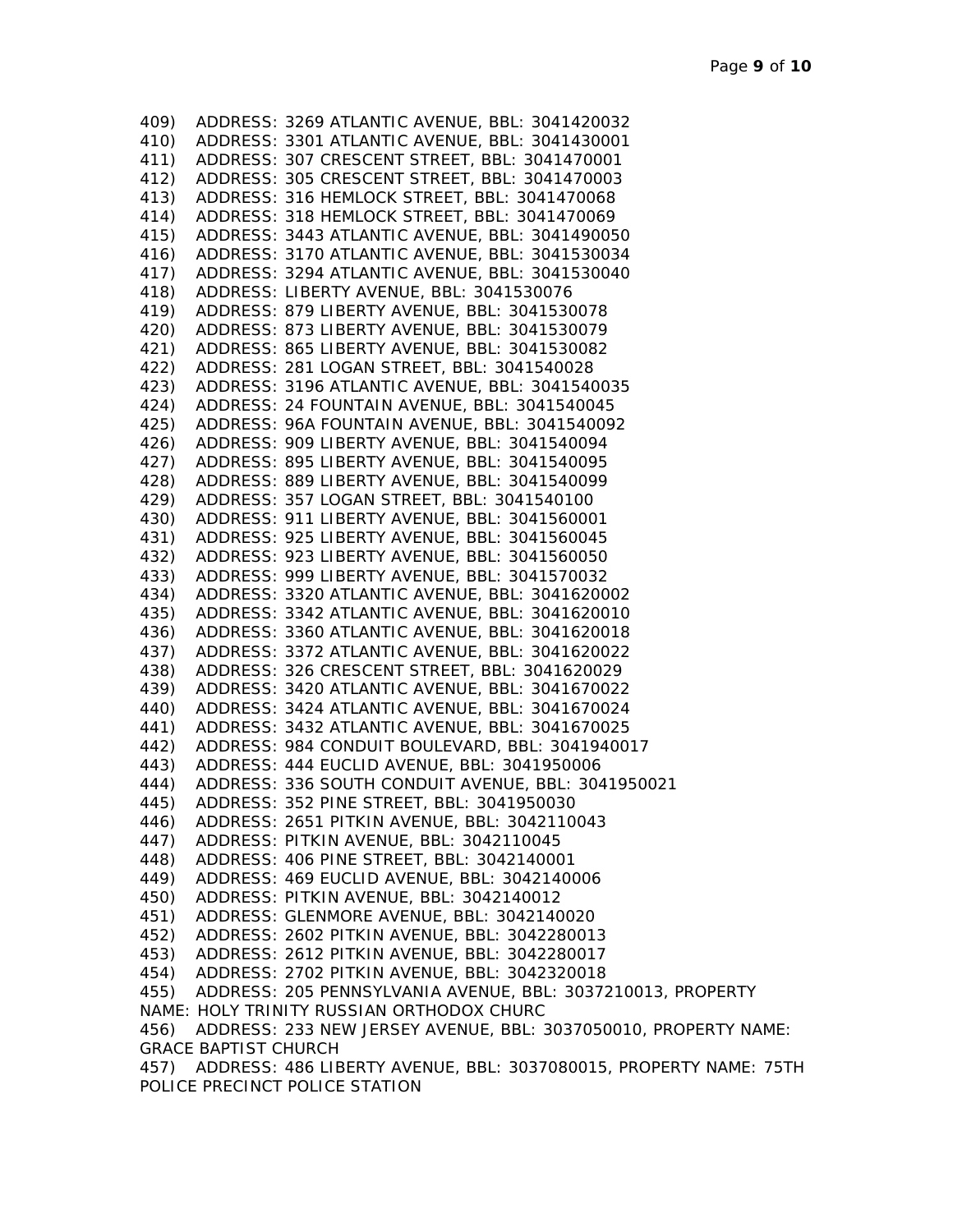458) ADDRESS: 503 GLENMORE AVENUE, BBL: 3037080029, PROPERTY NAME: SECOND CALVARY BAPTIST CHURCH 459) ADDRESS: 231 JEROME STREET, BBL: 3039660001, PROPERTY NAME: ST. MICHAEL'S R.C. CHURCH 460) ADDRESS: 125 ARLINGTON AVENUE, BBL: 3039200001, PROPERTY NAME: ST. JOSEPH'S ANGLICAN CHURCH 461) ADDRESS: 375 JAMAICA AVENUE, BBL: 3038890001, PROPERTY NAME: HIGHLAND PARK BRIDGE 462) ADDRESS: 200 LINWOOD STREET, BBL: 3039260045, PROPERTY NAME: P.S. 108 463) ADDRESS: 158 RICHMOND STREET, BBL: 3041260047, PROPERTY NAME: P.S. SCHOOL 65K 464) ADDRESS: , BBL: , PROPERTY NAME: MILLER AVE HD 465) ADDRESS: 994 GLENMORE AVENUE, BBL: 3042120020, PROPERTY NAME: GLENMORE AVE PRESBYTERIAN CHURCH 466) ADDRESS: 370 WELLS STREET, BBL: 3041550075, PROPERTY NAME: EAST NEW YORK VOCATIONAL HS 467) ADDRESS: 3046 FULTON STREET, BBL: 3039570021, PROPERTY NAME: SUBSTATION 401 468) ADDRESS: 109 BRADFORD STREET, BBL: 3036740007, PROPERTY NAME: NEW LOTS TOWN HALL

**Comments:**

riarle fatale

3/3/2015

SIGNATURE DATE Amanda Sutphin, Director of Archaeology

**File Name:** 30053\_FSO\_GS\_03032015.doc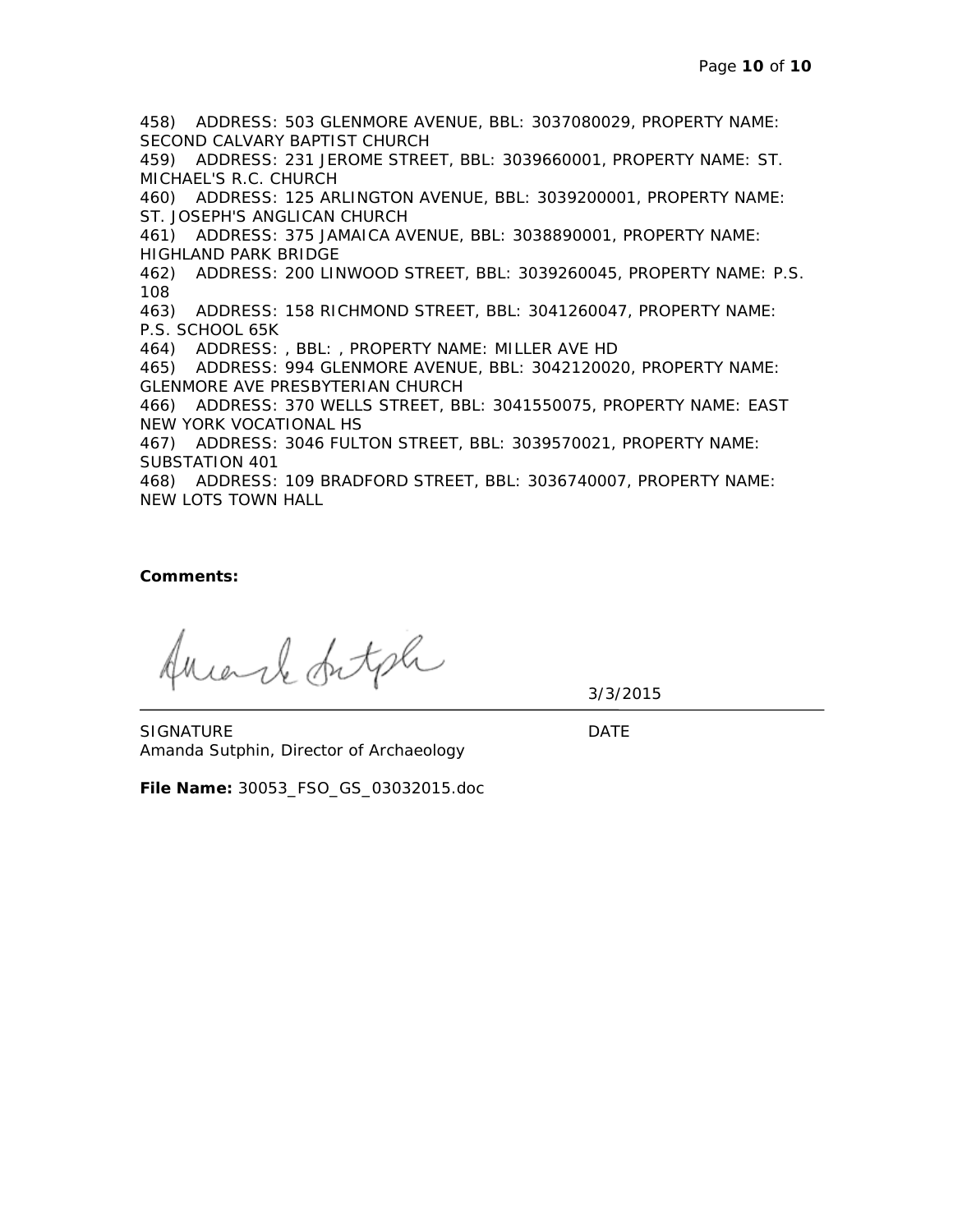## **ENVIRONMENTAL REVIEW**

**Project number:** DEPARTMENT OF CITY PLANNING / 15DCP102K **Project:** EAST NEW YORK REZONING **Date received:** 1/23/2015

**Comments:** as indicated below. Properties that are individually LPC designated or in LPC historic districts require permits from the LPC Preservation department. Properties that are S/NR listed or S/NR eligible require consultation with SHPO if there are State or Federal permits or funding required as part of the action.

The LPC is in receipt of a list of project soft sites. Properties with architectural significance that are soft sites should have alternatives to demolition addressed in the DEIS.

#### **Properties with Architectural significance on projected soft sites:**

1) ADDRESS: 91 PENNSYLVANIA AVENUE, BBL: 3036870012. PROPERTY NAME: FORMER EAST NEW YORK SAVINGS BANK. Projected Site 13. LPC FINDINGS: ELIGIBLE NYC LANDMARK EXTERIOR, STATE/NATIONAL REGISTER FINDINGS: ELIGIBILE FOR NATIONAL REGISTER LIST.

2) ADDRESS: 2840 ATLANTIC AVENUE, BBL: 3039640008, PROPERTY NAME: EMPIRE STATE DAIRY BUILDING. Projected Site 37. LPC FINDINGS: ELIGIBLE NYC LANDMARK EXTERIOR, STATE/NATIONAL REGISTER FINDINGS: ELIGIBLE FOR NATIONAL REGISTER LIST.

#### **Properties with Architectural significance in the project and study area that are not projected or potential soft sites:**

- 1) ADDRESS: 205 PENNSYLVANIA AVENUE, BBL: 3037210013, PROPERTY NAME: HOLY TRINITY RUSSIAN ORTHODOX CHURC, LPC FINDINGS: ELIGIBLE NYC LANDMARK EXTERIOR, STATE/NATIONAL REGISTER FINDINGS: ELIGIBLE FOR NATIONAL REGISTER LIST, COMMENTS: HOLY TRINITY RUSSIAN ORTHODOX CHURCH, LPC SURVEY. IN STUDY AREA.
- 2) ADDRESS: 233 NEW JERSEY AVENUE, BBL: 3037050010, PROPERTY NAME: GRACE BAPTIST CHURCH, LPC FINDINGS: ELIGIBLE NYC LANDMARK EXTERIOR, STATE/NATIONAL REGISTER FINDINGS: ELIGIBLE FOR NATIONAL REGISTER LIST, COMMENTS: LPC SURVEY. IN STUDY AREA.
- 3) ADDRESS: 486 LIBERTY AVENUE, BBL: 3037080015, PROPERTY NAME: 75TH POLICE PRECINCT POLICE STATION, LPC FINDINGS: ELIGIBLE NYC LANDMARK EXTERIOR, STATE/NATIONAL REGISTER FINDINGS: PROPERTY NATIONAL REGISTER LISTED, COMMENTS: LPC SURVEY PRIORITY 1. IN STUDY AREA.
- 4) ADDRESS: 503 GLENMORE AVENUE, BBL: 3037080029, PROPERTY NAME: SECOND CALVARY BAPTIST CHURCH, LPC FINDINGS: ELIGIBLE NYC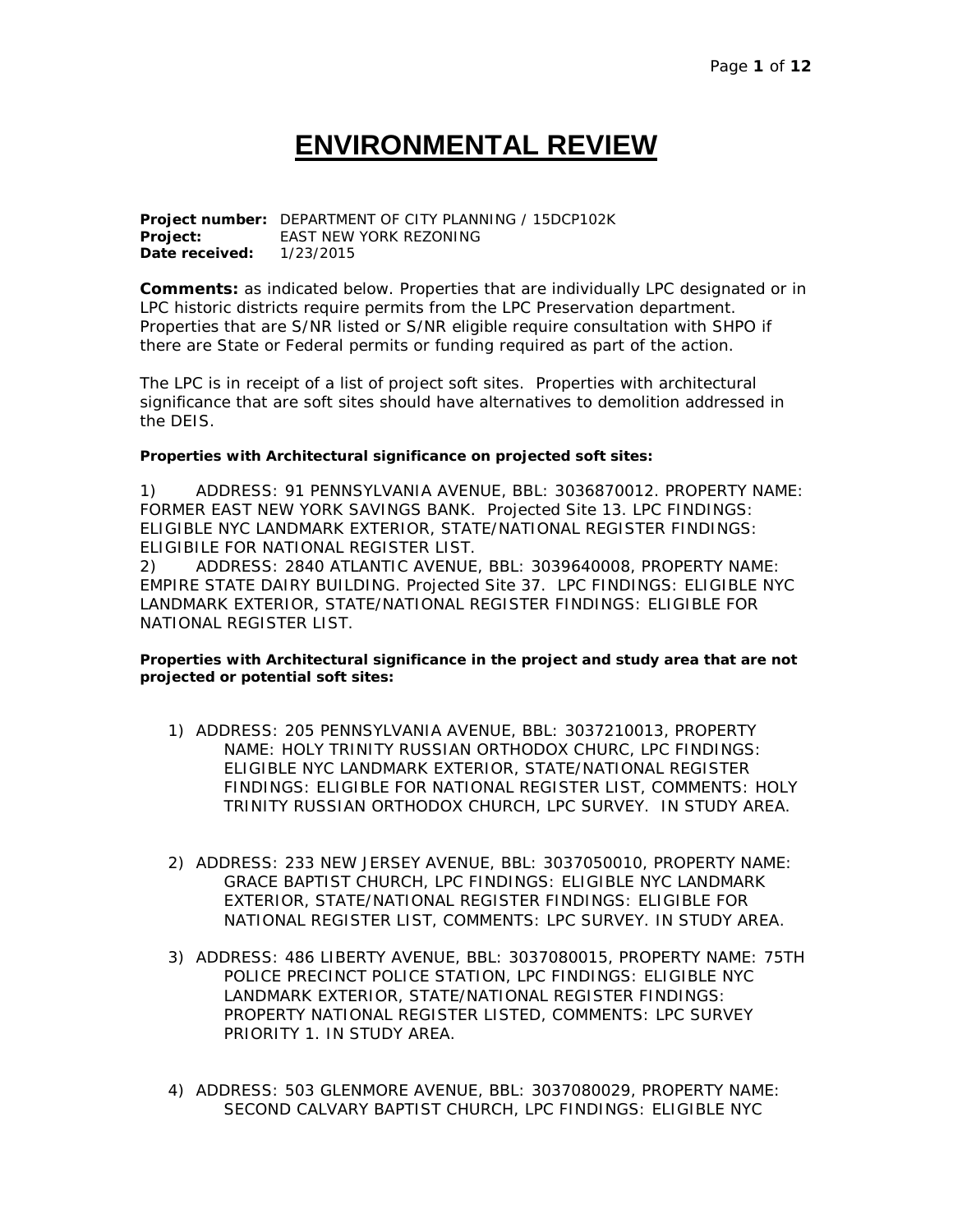LANDMARK EXTERIOR, STATE/NATIONAL REGISTER FINDINGS: ELIGIBLE FOR NATIONAL REGISTER LIST, COMMENTS: LPC SURVEY. IN STUDY AREA.

- 5) ADDRESS: 231 JEROME STREET, BBL: 3039660001, PROPERTY NAME: ST. MICHAEL'S R.C. CHURCH, LPC FINDINGS: ELIGIBLE NYC LANDMARK EXTERIOR, STATE/NATIONAL REGISTER FINDINGS: ELIGIBLE FOR NATIONAL REGISTER LIST, COMMENTS: LPC SURVEY. IN STUDY AREA.
- 6) ADDRESS: 125 ARLINGTON AVENUE, BBL: 3039200001, PROPERTY NAME: ST. JOSEPH'S ANGLICAN CHURCH, LPC FINDINGS: SIGNIFICANCE NOT DETERMINED, STATE/NATIONAL REGISTER FINDINGS: ELIGIBLE FOR NATIONAL REGISTER LIST, COMMENTS: IN STUDY AREA.
- 7) ADDRESS: 375 JAMAICA AVENUE, BBL: 3038890001, PROPERTY NAME: HIGHLAND PARK BRIDGE, LPC FINDINGS: NOT ELIGIBLE, STATE/NATIONAL REGISTER FINDINGS: ELIGIBLE FOR NATIONAL REGISTER LIST, COMMENTS: IN STUDY AREA.
- 8) ADDRESS: 200 LINWOOD STREET, BBL: 3039260045, PROPERTY NAME: P.S. 108, LPC FINDINGS: DESIGNATED NYC LANDMARK EXTERIOR; PERMIT FROM THE LPC PRESERVATION DEPARTMENT REQUIRED, STATE/NATIONAL REGISTER FINDINGS: PROPERTY NATIONAL REGISTER LISTED
- 9) ADDRESS: 158 RICHMOND STREET, BBL: 3041260047, PROPERTY NAME: P.S. SCHOOL 65K, LPC FINDINGS: DESIGNATED NYC LANDMARK EXTERIOR; PERMIT FROM THE LPC PRESERVATION DEPARTMENT REQUIRED, STATE/NATIONAL REGISTER FINDINGS: PROPERTY NATIONAL REGISTER LISTED
- 10)ADDRESS: , BBL: , PROPERTY NAME: MILLER AVE HD, LPC FINDINGS: ELIGIBLE NYC HISTORIC DISTRICT, STATE/NATIONAL REGISTER FINDINGS: ELIGIBLE NR HISTORIC DISTRICT, COMMENTS: IN STUDY AREA. MILLER AVE. BETWEEN BELMONT AND SUTTER AVES.
- 11)ADDRESS: 994 GLENMORE AVENUE, BBL: 3042120020, PROPERTY NAME: GLENMORE AVE PRESBYTERIAN CHURCH, LPC FINDINGS: ELIGIBLE NYC LANDMARK EXTERIOR, STATE/NATIONAL REGISTER FINDINGS: ELIGIBLE FOR NATIONAL REGISTER LIST, COMMENTS: LPC SURVEY. IN STUDY AREA
- 12)ADDRESS: 370 WELLS STREET, BBL: 3041550075, PROPERTY NAME: EAST NEW YORK VOCATIONAL HS, LPC FINDINGS: ELIGIBLE NYC LANDMARK EXTERIOR, STATE/NATIONAL REGISTER FINDINGS: ELIGIBLE FOR NATIONAL REGISTER LIST, COMMENTS: LPC SURVEY. IN STUDY AREA.

.

13)ADDRESS: 3046 FULTON STREET, BBL: 3039570021, PROPERTY NAME: SUBSTATION 401, LPC FINDINGS: NO INTEREST, STATE/NATIONAL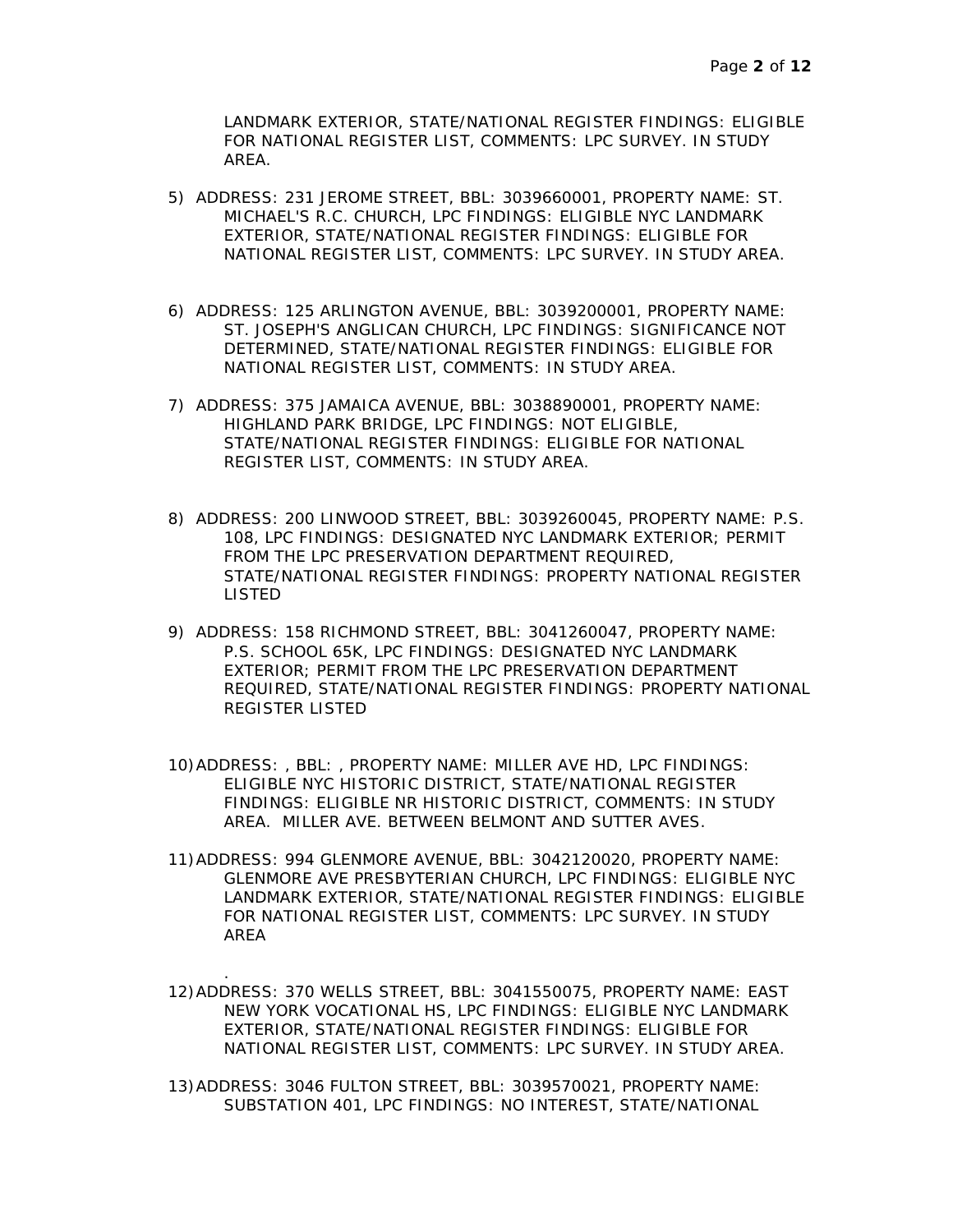REGISTER FINDINGS: PROPERTY NATIONAL REGISTER LISTED, COMMENTS: IN STUDY AREA.

- 14) ADDRESS: 135 PENNSYLVANIA AVENUE, BBL: 3036870001, PROPERTY NAME: MAGISTRATES COURT, LPC FINDINGS: ELIGIBLE NYC LANDMARK EXTERIOR, STATE/NATIONAL REGISTER FINDINGS: ELIGIBLE FOR NATIONAL REGISTER LIST
- 15) ADDRESS: 277 VERMONT STREET, BBL: 3037230007, LPC FINDINGS: ELIGIBLE NYC LANDMARK EXTERIOR, STATE/NATIONAL REGISTER FINDINGS: ELIGIBLE FOR NATIONAL REGISTER LIST
- 16) ADDRESS: 184 EUCLID AVENUE, BBL: 3041280044, PROPERTY NAME: CHURCH OF THE BLESSED SACRAMENT, LPC FINDINGS: ELIGIBLE NYC LANDMARK EXTERIOR, STATE/NATIONAL REGISTER FINDINGS: ELIGIBLE FOR NATIONAL REGISTER LIST
- 17) ADDRESS: 187 EUCLID AVENUE, BBL: 3041290008, PROPERTY NAME: SCHOOL OF THE BLESSED SACRAMENT, LPC FINDINGS: ELIGIBLE NYC LANDMARK EXTERIOR, STATE/NATIONAL REGISTER FINDINGS: ELIGIBLE FOR NATIONAL REGISTER LIST
- 18) ADDRESS: 2781 PITKIN AVENUE, BBL: 3042160001, PROPERTY NAME: P.S. 159, LPC FINDINGS: ELIGIBLE NYC LANDMARK EXTERIOR, STATE/NATIONAL REGISTER FINDINGS: ELIGIBLE FOR NATIONAL REGISTER LIST
- 19) ADDRESS: 126 SACKMAN STREET, BBL: 3014360032, PROPERTY NAME: OUR LADY OF LORETTO R.C. CHURCH, LPC FINDINGS: ELIGIBLE NYC LANDMARK EXTERIOR, STATE/NATIONAL REGISTER FINDINGS: ELIGIBLE FOR NATIONAL REGISTER LIST
- 20) ADDRESS: 1431 HERKIMER STREET, BBL: 3015530026, LPC FINDINGS: ELIGIBLE NYC LANDMARK EXTERIOR, STATE/NATIONAL REGISTER FINDINGS: ELIGIBLE FOR NATIONAL REGISTER LIST
- 21) ADDRESS: 68 PENNSYLVANIA AVENUE, BBL: 3036690028, PROPERTY NAME: PRINCE HALL TEMPLE, LPC FINDINGS: NO INTEREST, STATE/NATIONAL REGISTER FINDINGS: ELIGIBLE FOR NATIONAL REGISTER LIST
- 22) ADDRESS: 193 ARLINGTON AVENUE, BBL: 3039230052, PROPERTY NAME: BROOKLYN PUBLIC LIBRARY, LPC FINDINGS: NO INTEREST, STATE/NATIONAL REGISTER FINDINGS: ELIGIBLE FOR NATIONAL REGISTER LIST
- 23) ADDRESS: 996 CONDUIT BOULEVARD, BBL: 3041940020, PROPERTY NAME: FIREHOUSE ENGINE 236, LPC FINDINGS: NO INTEREST,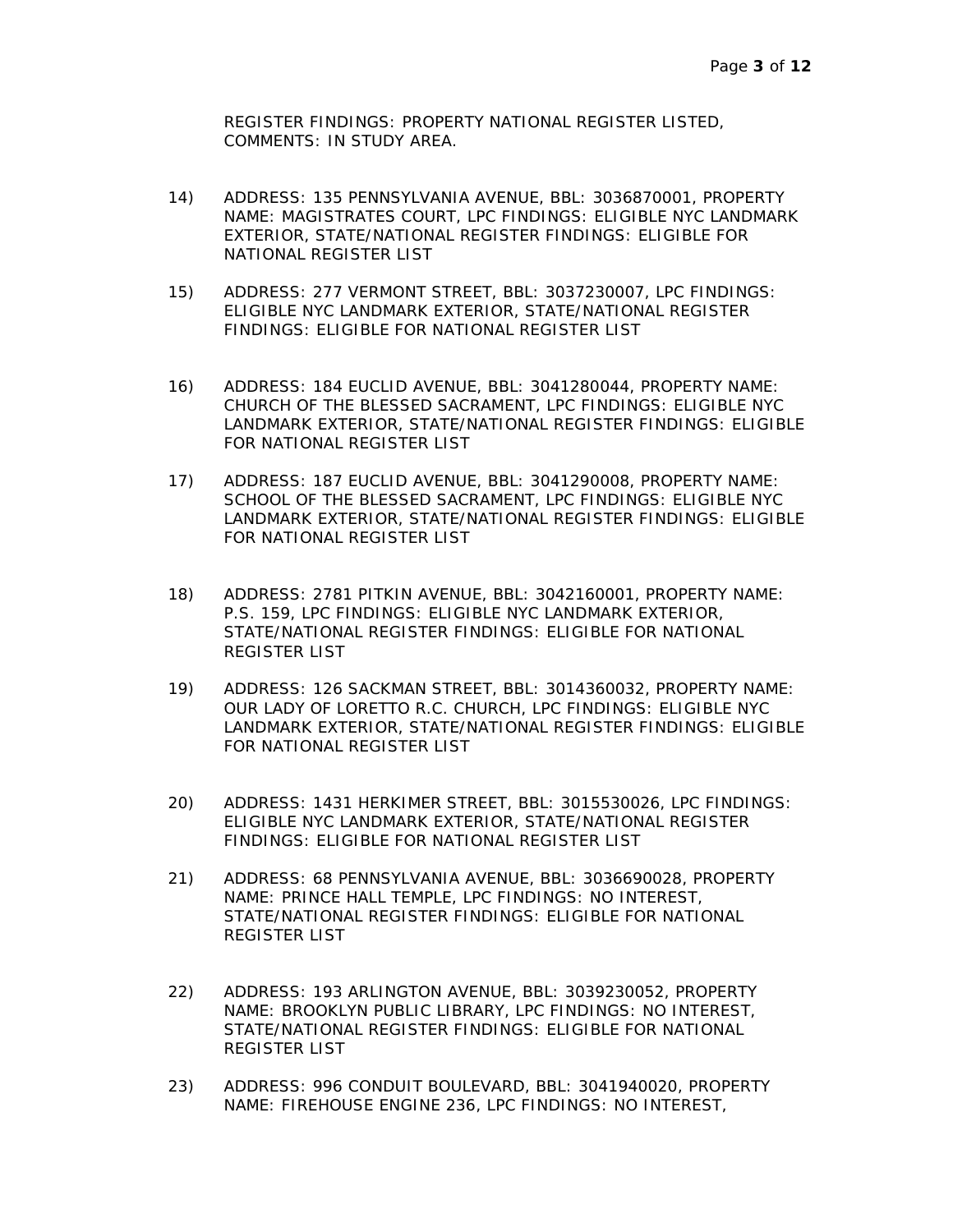STATE/NATIONAL REGISTER FINDINGS: ELIGIBLE FOR NATIONAL REGISTER LIST, COMMENTS: 998 LIBERTY AVE.

|     | Properties with no Architectural or Archaeological significance: |
|-----|------------------------------------------------------------------|
| 1)  | ADDRESS: 2435 PACIFIC STREET, BBL: 3014370046                    |
| 2)  | ADDRESS: PACIFIC STREET, BBL: 3014370058                         |
| 3)  | ADDRESS: 221 MOTHER GASTON BLVD, BBL: 3014500001                 |
| 4)  | ADDRESS: 219 MOTHER GASTON BLVD, BBL: 3014500002                 |
| 5)  | ADDRESS: MOTHER GASTON BLVD, BBL: 3014500003                     |
| 6)  | ADDRESS: 2191 BERGEN STREET, BBL: 3014500050                     |
| 7)  | ADDRESS: 2187 BERGEN STREET, BBL: 3014500051                     |
| 8)  | ADDRESS: BERGEN STREET, BBL: 3014500053                          |
| 9)  | ADDRESS: EASTERN PARKWAY, BBL: 3014550015                        |
| 10) | ADDRESS: 1760 EASTERN PARKWAY, BBL: 3014550024                   |
| 11) | ADDRESS: 2130 BERGEN STREET, BBL: 3014550031                     |
| 12) | ADDRESS: 2156 BERGEN STREET, BBL: 3014550043                     |
| 13) | ADDRESS: BERGEN STREET, BBL: 3014550044                          |
| 14) | ADDRESS: 226 MOTHER GASTON BLVD, BBL: 3014550046                 |
|     |                                                                  |
| 15) | ADDRESS: 1611 EAST NEW YORK AVENUE, BBL: 3014550050              |
| 16) | ADDRESS: EAST NEW YORK AVENUE, BBL: 3014550056                   |
| 17) | ADDRESS: EAST NEW YORK AVENUE, BBL: 3014550058                   |
| 18) | ADDRESS: 1591 EAST NEW YORK AVENUE, BBL: 3014550060              |
| 19) | ADDRESS: 1589 EAST NEW YORK AVENUE, BBL: 3014550061              |
| 20) | ADDRESS: ST MARK'S AVENUE, BBL: 3014550062                       |
| 21) | ADDRESS: 1737 ST MARKS AVENUE, BBL: 3014550064                   |
| 22) | ADDRESS: 1733 ST MARKS AVENUE, BBL: 3014550065                   |
| 23) | ADDRESS: ST MARKS AVENUE, BBL: 3014550066                        |
| 24) | ADDRESS: 1725 ST MARKS AVENUE, BBL: 3014550067                   |
| 25) | ADDRESS: 1709 ST MARKS AVENUE, BBL: 3014550070                   |
| 26) | ADDRESS: 1735 ST MARKS AVENUE, BBL: 3014550079                   |
| 27) | ADDRESS: 153 SOMERS STREET, BBL: 3015400070                      |
| 28) | ADDRESS: 2000 EASTERN PARKWAY, BBL: 3015400072                   |
| 29) | ADDRESS: EASTERN PARKWAY, BBL: 3015400082                        |
| 30) | ADDRESS: 81 MOTHER GASTON BLVD, BBL: 3015430001                  |
| 31) | ADDRESS: 152 SOMERS STREET, BBL: 3015440014                      |
| 32) | ADDRESS: 156 SOMERS STREET, BBL: 3015440015                      |
| 33) | ADDRESS: 158 SOMERS STREET, BBL: 3015440016                      |
| 34) | ADDRESS: 178 SOMERS STREET, BBL: 3015440021                      |
| 35) | ADDRESS: TRUXTON STREET, BBL: 3015440042                         |
| 36) | ADDRESS: 2234 FULTON STREET, BBL: 3015530013                     |
| 37) | ADDRESS: 2246 FULTON STREET, BBL: 3015530018                     |
| 38) | ADDRESS: 2360 FULTON STREET, BBL: 3015540001                     |
| 39) | ADDRESS: 30 HAVENS PLACE, BBL: 3015740023                        |
| 40) | ADDRESS: 2413 ATLANTIC AVENUE, BBL: 3015740032                   |
| 41) | ADDRESS: 35 PENNSYLVANIA AVENUE, BBL: 3036600001                 |
| 42) | ADDRESS: 27 PENNSYLVANIA AVENUE, BBL: 3036600002                 |
| 43) | ADDRESS: 96 NEW JERSEY AVENUE, BBL: 3036600029                   |
| 44) | ADDRESS: NEW JERSEY AVENUE, BBL: 3036610001                      |
| 45) | ADDRESS: 2715 FULTON STREET, BBL: 3036620048                     |
| 46) | ADDRESS: 2709 FULTON STREET, BBL: 3036620049                     |
|     |                                                                  |
| 47) | ADDRESS: 2618 FULTON STREET, BBL: 3036690013                     |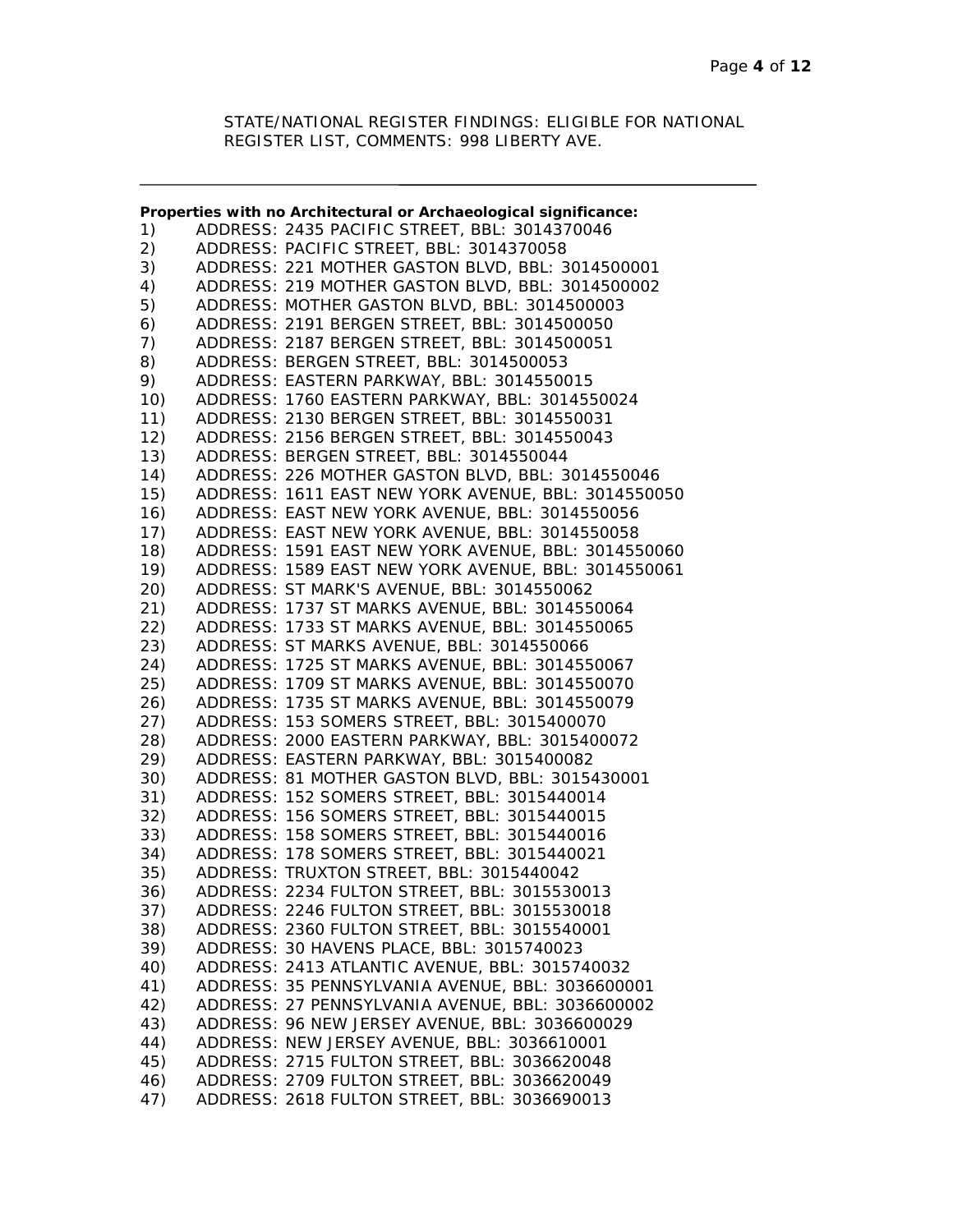| 48)  | ADDRESS: FULTON STREET, BBL: 3036690017             |
|------|-----------------------------------------------------|
| 49)  | ADDRESS: 2640 FULTON STREET, BBL: 3036690020        |
| 50)  | ADDRESS: 50 PENNSYLVANIA AVENUE, BBL: 3036690022    |
| 51)  | ADDRESS: 62 PENNSYLVANIA AVENUE, BBL: 3036690026    |
| 52)  | ADDRESS: 63 PENNSYLVANIA AVENUE, BBL: 3036700009    |
| 53)  | ADDRESS: 61 PENNSYLVANIA AVENUE, BBL: 3036700013    |
| 54)  | ADDRESS: 59 PENNSYLVANIA AVENUE, BBL: 3036700014    |
| 55)  | ADDRESS: PENNSYLVANIA AVENUE, BBL: 3036700015       |
| 56)  | ADDRESS: 49 PENNSYLVANIA AVENUE, BBL: 3036700016    |
| 57)  | ADDRESS: 47 PENNSYLVANIA AVENUE, BBL: 3036700017    |
| 58)  | ADDRESS: 43 PENNSYLVANIA AVENUE, BBL: 3036700018    |
| 59)  | ADDRESS: 118 NEW JERSEY AVENUE, BBL: 3036700025     |
| 60)  | ADDRESS: 120 NEW JERSEY AVENUE, BBL: 3036700027     |
| 61)  | ADDRESS: 126 NEW JERSEY AVENUE, BBL: 3036700029     |
|      |                                                     |
| 62)  | ADDRESS: 130 NEW JERSEY AVENUE, BBL: 3036700030     |
| 63)  | ADDRESS: 132 NEW JERSEY AVENUE, BBL: 3036700031     |
| 64)  | ADDRESS: 138 NEW JERSEY AVENUE, BBL: 3036700033     |
| 65)  | ADDRESS: 2675 ATLANTIC AVENUE, BBL: 3036710041      |
| 66)  | ADDRESS: 2384 ATLANTIC AVENUE, BBL: 3014370001      |
| 67)  | ADDRESS: 2432 ATLANTIC AVENUE, BBL: 3014370021      |
| 68)  | ADDRESS: ATLANTIC AVENUE, BBL: 3014370023           |
| 69)  | ADDRESS: 2673 ATLANTIC AVENUE, BBL: 3036710042      |
| 70)  | ADDRESS: 2671 ATLANTIC AVENUE, BBL: 3036710043      |
| 71)  | ADDRESS: 2709 ATLANTIC AVENUE, BBL: 3036720043      |
| 72)  | ADDRESS: 2707 ATLANTIC AVENUE, BBL: 3036720046      |
| 73)  | ADDRESS: 2703 ATLANTIC AVENUE, BBL: 3036720048      |
| 74)  | ADDRESS: 2697 ATLANTIC AVENUE, BBL: 3036720049      |
| 75)  | ADDRESS: 2695 ATLANTIC AVENUE, BBL: 3036720050      |
| 76)  | ADDRESS: 2693 ATLANTIC AVENUE, BBL: 3036720051      |
| 77)  | ADDRESS: 2718 FULTON STREET, BBL: 3036730014        |
| 78)  | ADDRESS: 2722 FULTON STREET, BBL: 3036730015        |
| 79)  | ADDRESS: 2726 FULTON STREET, BBL: 3036730016        |
| 80)  | ADDRESS: 2736 FULTON STREET, BBL: 3036730020        |
| 81)  | ADDRESS: 2740 FULTON STREET, BBL: 3036730021        |
| 82)  | ADDRESS: 2741 ATLANTIC AVENUE, BBL: 3036730036      |
| 83)  | ADDRESS: 2739 ATLANTIC AVENUE, BBL: 3036730037      |
| 84)  | ADDRESS: 2735 ATLANTIC AVENUE, BBL: 3036730038      |
| 85)  | ADDRESS: 2731 ATLANTIC AVENUE, BBL: 3036730039      |
| 86)  | ADDRESS: 2765 ATLANTIC AVENUE, BBL: 3036740038      |
| 87)  | ADDRESS: 2761 ATLANTIC AVENUE, BBL: 3036740039      |
| 88)  | ADDRESS: 2759 ATLANTIC AVENUE, BBL: 3036740040      |
| 89)  | ADDRESS: 261 MOTHER GASTON BLVD, BBL: 3036750001    |
| 90)  | ADDRESS: 1634 EAST NEW YORK AVENUE, BBL: 3036750010 |
| 91)  | ADDRESS: 1638 EAST NEW YORK AVENUE, BBL: 3036750011 |
| 92)  | ADDRESS: 103 LIBERTY AVENUE, BBL: 3036750025        |
| 93)  | ADDRESS: 99 SHEFFIELD AVENUE, BBL: 3036860009       |
| 94)  | ADDRESS: 2618 ATLANTIC AVENUE, BBL: 3036860015      |
| 95)  | ADDRESS: 2620 ATLANTIC AVENUE, BBL: 3036860016      |
| 96)  | ADDRESS: 2624 ATLANTIC AVENUE, BBL: 3036860017      |
| 97)  | ADDRESS: 2628 ATLANTIC AVENUE, BBL: 3036860019      |
| 98)  | ADDRESS: 2632 ATLANTIC AVENUE, BBL: 3036860021      |
| 99)  | ADDRESS: 123 PENNSYLVANIA AVENUE, BBL: 3036870005   |
| 100) | ADDRESS: 119 PENNSYLVANIA AVENUE, BBL: 3036870006   |
|      |                                                     |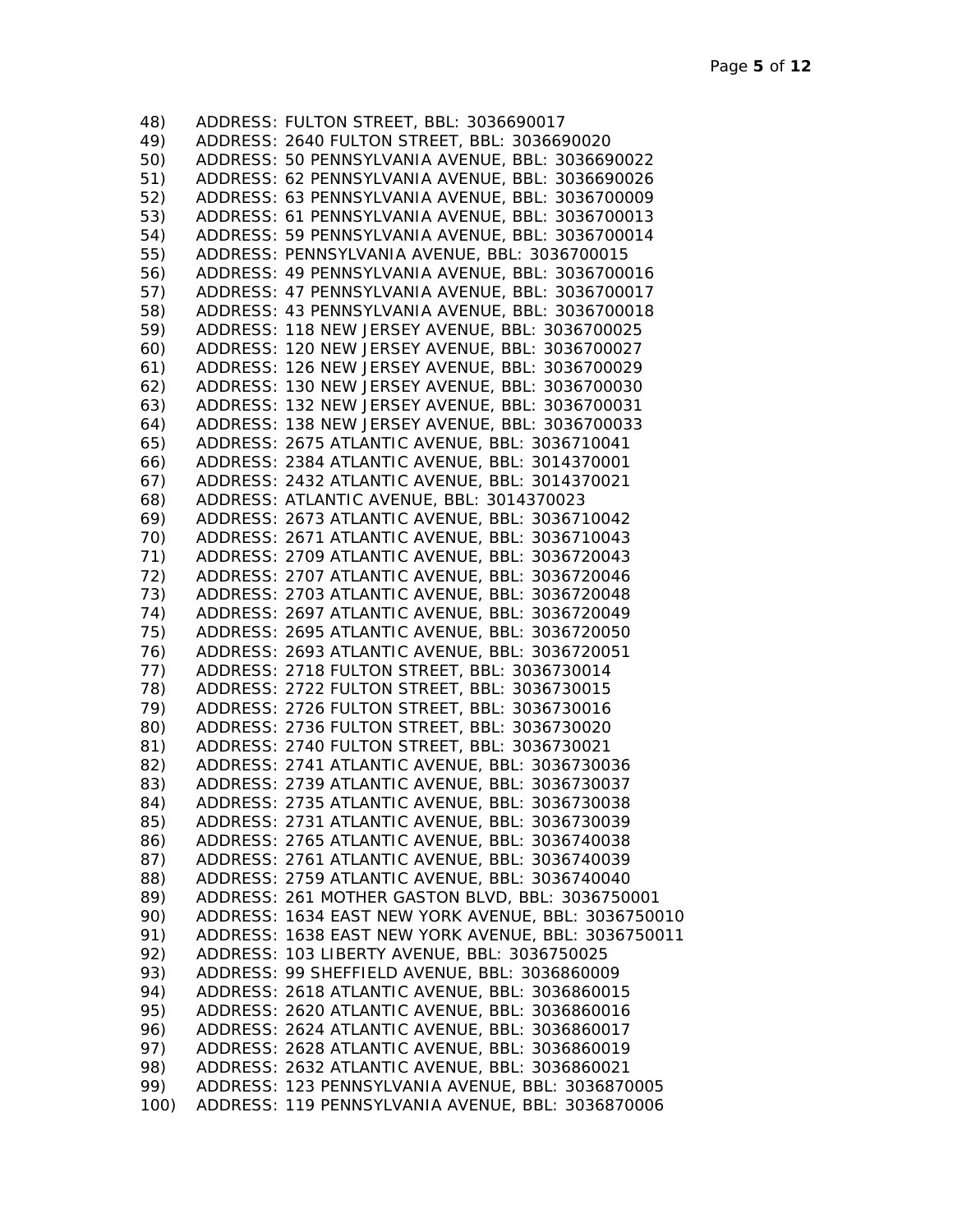| 101) | ADDRESS: 117 PENNSYLVANIA AVENUE, BBL: 3036870007     |
|------|-------------------------------------------------------|
|      | 102) ADDRESS: 91 PENNSYLVANIA AVENUE, BBL: 3036870012 |
|      | 103) ADDRESS: 2664 ATLANTIC AVENUE, BBL: 3036870112   |
| 104) | ADDRESS: 181 NEW JERSEY AVENUE, BBL: 3036880009       |
| 105) | ADDRESS: 179 NEW JERSEY AVENUE, BBL: 3036880011       |
| 106) | ADDRESS: 2686 ATLANTIC AVENUE, BBL: 3036880018        |
| 107) | ADDRESS: 401 LIBERTY AVENUE, BBL: 3036880033          |
| 108) | ADDRESS: 413 LIBERTY AVENUE, BBL: 3036890001          |
| 109) | ADDRESS: 179 VERMONT STREET, BBL: 3036890011          |
| 110) | ADDRESS: 177 VERMONT STREET, BBL: 3036890012          |
| 111) | ADDRESS: 2708 ATLANTIC AVENUE, BBL: 3036890019        |
| 112) | ADDRESS: 2710 ATLANTIC AVENUE, BBL: 3036890020        |
| 113) | ADDRESS: 2712 ATLANTIC AVENUE, BBL: 3036890021        |
| 114) | ADDRESS: 2714 ATLANTIC AVENUE, BBL: 3036890022        |
|      |                                                       |
| 115) | ADDRESS: 2716 ATLANTIC AVENUE, BBL: 3036890023        |
| 116) | ADDRESS: 142 WYONA STREET, BBL: 3036890024            |
| 117) | ADDRESS: 144 WYONA STREET, BBL: 3036890025            |
| 118) | ADDRESS: 146 WYONA STREET, BBL: 3036890026            |
| 119) | ADDRESS: 2730 ATLANTIC AVENUE, BBL: 3036900011        |
| 120) | ADDRESS: 2732 ATLANTIC AVENUE, BBL: 3036900012        |
| 121) | ADDRESS: 2734 ATLANTIC AVENUE, BBL: 3036900013        |
| 122) | ADDRESS: 2736 ATLANTIC AVENUE, BBL: 3036900014        |
| 123) | ADDRESS: 2738 ATLANTIC AVENUE, BBL: 3036900015        |
| 124) | ADDRESS: ATLANTIC AVENUE, BBL: 3036910011             |
|      | 125) ADDRESS: ATLANTIC AVENUE, BBL: 3036910013        |
|      | 126) ADDRESS: 2762 ATLANTIC AVENUE, BBL: 3036910014   |
|      | 127) ADDRESS: 2764 ATLANTIC AVENUE, BBL: 3036910015   |
|      | 128) ADDRESS: 216 MILLER AVENUE, BBL: 3036910016      |
|      | 129) ADDRESS: 220 MILLER AVENUE, BBL: 3036910018      |
|      | 130) ADDRESS: 477 LIBERTY AVENUE, BBL: 3036910024     |
|      | 131) ADDRESS: 367 GLENMORE AVENUE, BBL: 3037030001    |
|      | 132) ADDRESS: 165 SHEFFIELD AVENUE, BBL: 3037030004   |
|      | 133) ADDRESS: 157 SHEFFIELD AVENUE, BBL: 3037030007   |
|      | 134) ADDRESS: 155 SHEFFIELD AVENUE, BBL: 3037030008   |
|      | 135) ADDRESS: 153 SHEFFIELD AVENUE, BBL: 3037030009   |
|      | 136) ADDRESS: 340 LIBERTY AVENUE, BBL: 3037030015     |
| 137) | ADDRESS: 342 LIBERTY AVENUE, BBL: 3037030016          |
| 138) | ADDRESS: 344 LIBERTY AVENUE, BBL: 3037030017          |
| 139) | ADDRESS: 346 LIBERTY AVENUE, BBL: 3037030018          |
| 140) | ADDRESS: 184 PENNSYLVANIA AVENUE, BBL: 3037030035     |
| 141) | ADDRESS: 186 PENNSYLVANIA AVENUE, BBL: 3037030036     |
| 142) | ADDRESS: 375 GLENMORE AVENUE, BBL: 3037030037         |
| 143) | ADDRESS: 373 GLENMORE AVENUE, BBL: 3037030038         |
| 144) | ADDRESS: 371 GLENMORE AVENUE, BBL: 3037030039         |
|      | ADDRESS: 369 GLENMORE AVENUE, BBL: 3037030040         |
| 145) |                                                       |
| 146) | ADDRESS: 390 LIBERTY AVENUE, BBL: 3037050016          |
| 147) | ADDRESS: 187 WYONA STREET, BBL: 3037070007            |
| 148) | ADDRESS: 450 LIBERTY AVENUE, BBL: 3037070015          |
| 149) | ADDRESS: 452 LIBERTY AVENUE, BBL: 3037070016          |
| 150) | ADDRESS: 196 PENNSYLVANIA AVENUE, BBL: 3037200021     |
| 151) | ADDRESS: 189 PENNSYLVANIA AVENUE, BBL: 3037210001     |
| 152) | ADDRESS: 2115 PITKIN AVENUE, BBL: 3037220028          |
| 153) | ADDRESS: 2178 PITKIN AVENUE, BBL: 3037420016          |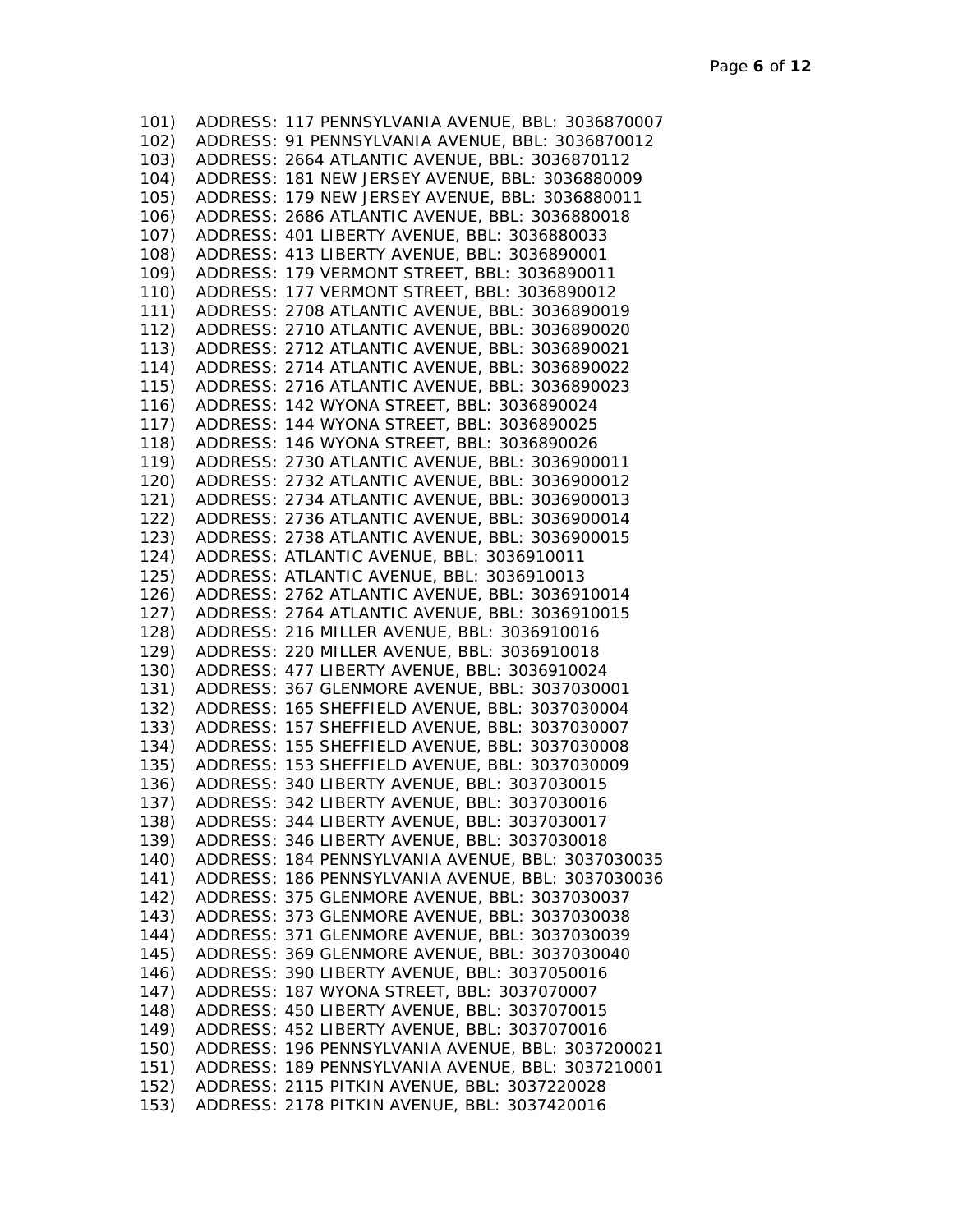| 154) | ADDRESS: 2182 PITKIN AVENUE, BBL: 3037420018        |
|------|-----------------------------------------------------|
| 155) | ADDRESS: 2188 PITKIN AVENUE, BBL: 3037420020        |
| 156) | ADDRESS: 2795 FULTON STREET, BBL: 3039330055        |
| 157) | ADDRESS: 2859 FULTON STREET, BBL: 3039350043        |
| 158) | ADDRESS: 2849 FULTON STREET, BBL: 3039350044        |
| 159) | ADDRESS: 176 BARBEY STREET, BBL: 3039350142         |
| 160) | ADDRESS: 2869 FULTON STREET, BBL: 3039360042        |
| 161) | ADDRESS: 2957 FULTON STREET, BBL: 3039390026        |
| 162) | ADDRESS: 2953 FULTON STREET, BBL: 3039390027        |
| 163) | ADDRESS: 290 ARLINGTON AVENUE, BBL: 3039420001      |
| 164) | ADDRESS: 3015 FULTON STREET, BBL: 3039420016        |
| 165) | ADDRESS: 3009 FULTON STREET, BBL: 3039420019        |
| 166) | ADDRESS: 3007 FULTON STREET, BBL: 3039420021        |
| 167) | ADDRESS: 2772 FULTON STREET, BBL: 3039460014        |
| 168) | ADDRESS: 2774 FULTON STREET, BBL: 3039460017        |
| 169) | ADDRESS: 2776 FULTON STREET, BBL: 3039460018        |
| 170) | ADDRESS: 2841 ATLANTIC AVENUE, BBL: 3039490001      |
|      | ADDRESS: 2860 FULTON STREET, BBL: 3039500017        |
| 171) |                                                     |
| 172) | ADDRESS: 2864 FULTON STREET, BBL: 3039500018        |
| 173) | ADDRESS: 2868 FULTON STREET, BBL: 3039500019        |
| 174) | ADDRESS: 2872 FULTON STREET, BBL: 3039500020        |
| 175) | ADDRESS: 2887 ATLANTIC AVENUE, BBL: 3039510042      |
| 176) | ADDRESS: 2922 FULTON STREET, BBL: 3039520020        |
| 177) | ADDRESS: 2924 FULTON STREET, BBL: 3039520021        |
| 178) | ADDRESS: 2926 FULTON STREET, BBL: 3039520022        |
| 179) | ADDRESS: 2929 ATLANTIC AVENUE, BBL: 3039520042      |
| 180) | ADDRESS: 2941 ATLANTIC AVENUE, BBL: 3039530045      |
| 181) | ADDRESS: 2961 ATLANTIC AVENUE, BBL: 3039540045      |
| 182) | ADDRESS: 281 CLEVELAND STREET, BBL: 3039540055      |
| 183) | ADDRESS: 2992 FULTON STREET, BBL: 3039550020        |
| 184) | ADDRESS: 2994 FULTON STREET, BBL: 3039550021        |
| 185) | ADDRESS: 2996 FULTON STREET, BBL: 3039550022        |
| 186) | ADDRESS: 2998 FULTON STREET, BBL: 3039550023        |
|      | 187) ADDRESS: 3003 ATLANTIC AVENUE, BBL: 3039550045 |
|      | 188) ADDRESS: 3001 ATLANTIC AVENUE, BBL: 3039550046 |
|      | 189) ADDRESS: 2999 ATLANTIC AVENUE, BBL: 3039550047 |
|      | 190) ADDRESS: 2995 ATLANTIC AVENUE, BBL: 3039550048 |
| 191) | ADDRESS: 2993 ATLANTIC AVENUE, BBL: 3039550049      |
| 192) | ADDRESS: 2991 ATLANTIC AVENUE, BBL: 3039550052      |
| 193) | ADDRESS: 211 ELTON STREET, BBL: 3039550053          |
| 194) | ADDRESS: 3033 ATLANTIC AVENUE, BBL: 3039560023      |
| 195) | ADDRESS: 3027 ATLANTIC AVENUE, BBL: 3039560024      |
| 196) | ADDRESS: 3053 ATLANTIC AVENUE, BBL: 3039570049      |
| 197) | ADDRESS: 3051 ATLANTIC AVENUE, BBL: 3039570053      |
| 198) | ADDRESS: 3062 FULTON STREET, BBL: 3039580020        |
| 199) | ADDRESS: 3101 ATLANTIC AVENUE, BBL: 3039580049      |
| 200) | ADDRESS: 3090 FULTON STREET, BBL: 3039590018        |
| 201) | ADDRESS: 3123 ATLANTIC AVENUE, BBL: 3039590052      |
| 202) | ADDRESS: 245 HIGHLAND PLACE, BBL: 3039590054        |
| 203) | ADDRESS: 3118 FULTON STREET, BBL: 3039600021        |
| 204) | ADDRESS: 3161 ATLANTIC AVENUE, BBL: 3039600058      |
| 205) | ADDRESS: 227 MILLER AVENUE, BBL: 3039610001         |
| 206) | ADDRESS: 221 MILLER AVENUE, BBL: 3039610003         |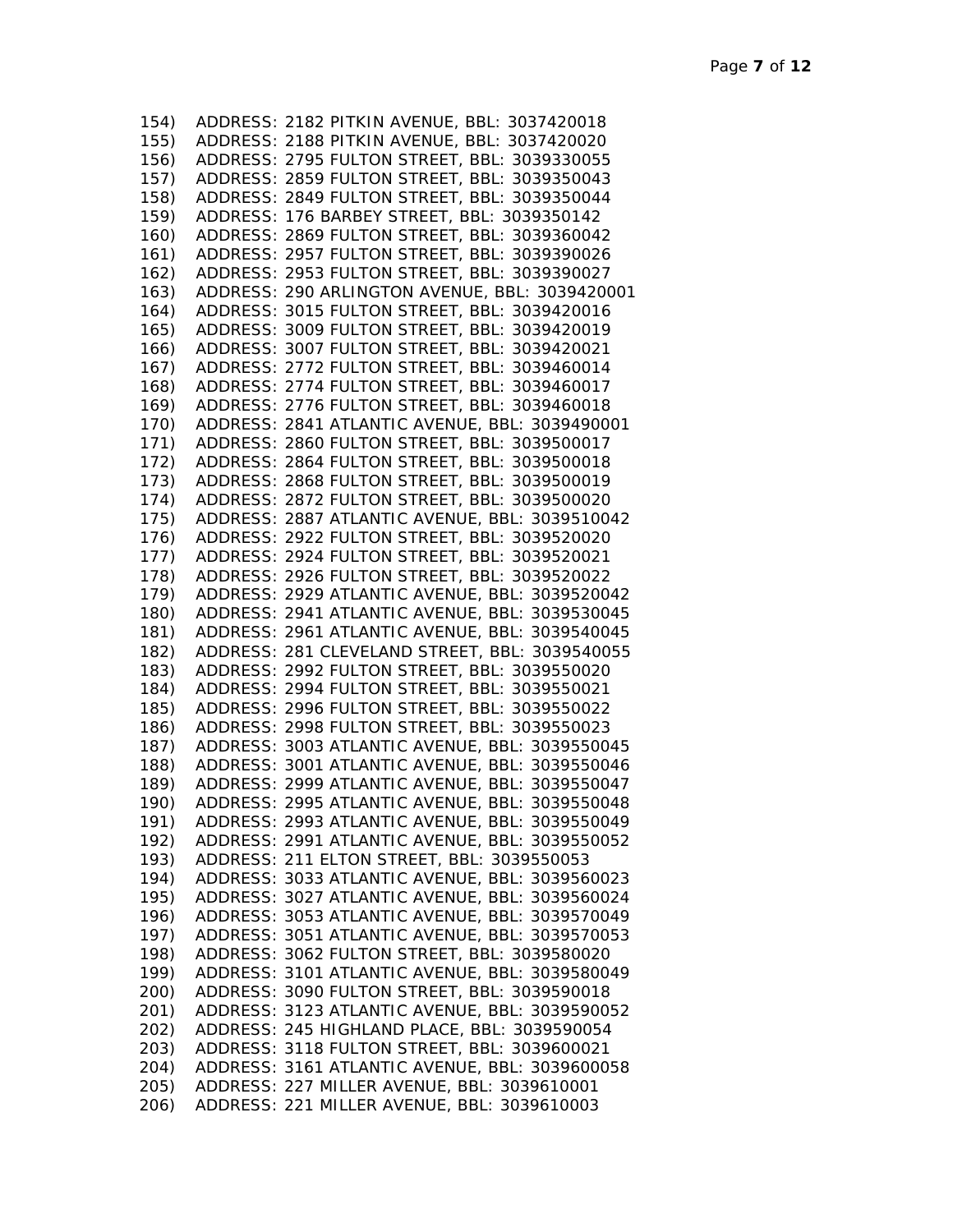207) ADDRESS: 217 MILLER AVENUE, BBL: 3039610005 208) ADDRESS: 215 MILLER AVENUE, BBL: 3039610007 209) ADDRESS: 2786 ATLANTIC AVENUE, BBL: 3039610015 210) ADDRESS: 2788 ATLANTIC AVENUE, BBL: 3039610016 211) ADDRESS: 509 LIBERTY AVENUE, BBL: 3039610026 212) ADDRESS: 503 LIBERTY AVENUE, BBL: 3039610027 213) ADDRESS: 495 LIBERTY AVENUE, BBL: 3039610029 214) ADDRESS: 493 LIBERTY AVENUE, BBL: 3039610030 215) ADDRESS: 491 LIBERTY AVENUE, BBL: 3039610031 216) ADDRESS: 489 LIBERTY AVENUE, BBL: 3039610032 217) ADDRESS: LIBERTY AVENUE, BBL: 3039610033 218) ADDRESS: 2778 ATLANTIC AVENUE, BBL: 3039610113 219) ADDRESS: VAN SICLEN AVENUE, BBL: 3039620001 220) ADDRESS: 183 VAN SICLEN AVENUE, BBL: 3039620002 221) ADDRESS: 2800 ATLANTIC AVENUE, BBL: 3039620009 222) ADDRESS: 523 LIBERTY AVENUE, BBL: 3039620030 223) ADDRESS: LIBERTY AVENUE, BBL: 3039620031 224) ADDRESS: 517 LIBERTY AVENUE, BBL: 3039620032 225) ADDRESS: 257 HENDRIX STREET, BBL: 3039630003 226) ADDRESS: 2822 ATLANTIC AVENUE, BBL: 3039630008 227) ADDRESS: 2834 ATLANTIC AVENUE, BBL: 3039630014 228) ADDRESS: 2836 ATLANTIC AVENUE, BBL: 3039630015 229) ADDRESS: 2838 ATLANTIC AVENUE, BBL: 3039630016 230) ADDRESS: 194 SCHENCK AVENUE, BBL: 3039630018 231) ADDRESS: 555 LIBERTY AVENUE, BBL: 3039630026 232) ADDRESS: 215 SCHENCK AVENUE, BBL: 3039640001 233) ADDRESS: 213 SCHENCK AVENUE, BBL: 3039640002 234) ADDRESS: 211 SCHENCK AVENUE, BBL: 3039640003 235) ADDRESS: SCHENCK AVENUE, BBL: 3039640004 236) ADDRESS: BARBEY STREET, BBL: 3039640023 237) ADDRESS: 274 BARBEY STREET, BBL: 3039640024 238) ADDRESS: 276 BARBEY STREET, BBL: 3039640025 239) ADDRESS: 278 BARBEY STREET, BBL: 3039640026 240) ADDRESS: 280 BARBEY STREET, BBL: 3039640027 241) ADDRESS: 569 LIBERTY AVENUE, BBL: 3039640033 242) ADDRESS: 565 LIBERTY AVENUE, BBL: 3039640034 243) ADDRESS: 559 LIBERTY AVENUE, BBL: 3039640035 244) ADDRESS: 583 LIBERTY AVENUE, BBL: 3039650001 245) ADDRESS: 277 BARBEY STREET, BBL: 3039650003 246) ADDRESS: 273 BARBEY STREET, BBL: 3039650004 247) ADDRESS: 269 BARBEY STREET, BBL: 3039650006 248) ADDRESS: 267 BARBEY STREET, BBL: 3039650007 249) ADDRESS: 2864 ATLANTIC AVENUE, BBL: 3039650011 250) ADDRESS: 599 LIBERTY AVENUE, BBL: 3039650032 251) ADDRESS: 597 LIBERTY AVENUE, BBL: 3039650033 252) ADDRESS: 2890 ATLANTIC AVENUE, BBL: 3039660012 253) ADDRESS: ATLANTIC AVENUE, BBL: 3039660013 254) ADDRESS: 2894 ATLANTIC AVENUE, BBL: 3039660014 255) ADDRESS: 2896 ATLANTIC AVENUE, BBL: 3039660015 256) ADDRESS: 2900 ATLANTIC AVENUE, BBL: 3039660016 257) ADDRESS: 2912 ATLANTIC AVENUE, BBL: 3039670013 258) ADDRESS: 2916 ATLANTIC AVENUE, BBL: 3039670015 259) ADDRESS: 2926 ATLANTIC AVENUE, BBL: 3039670019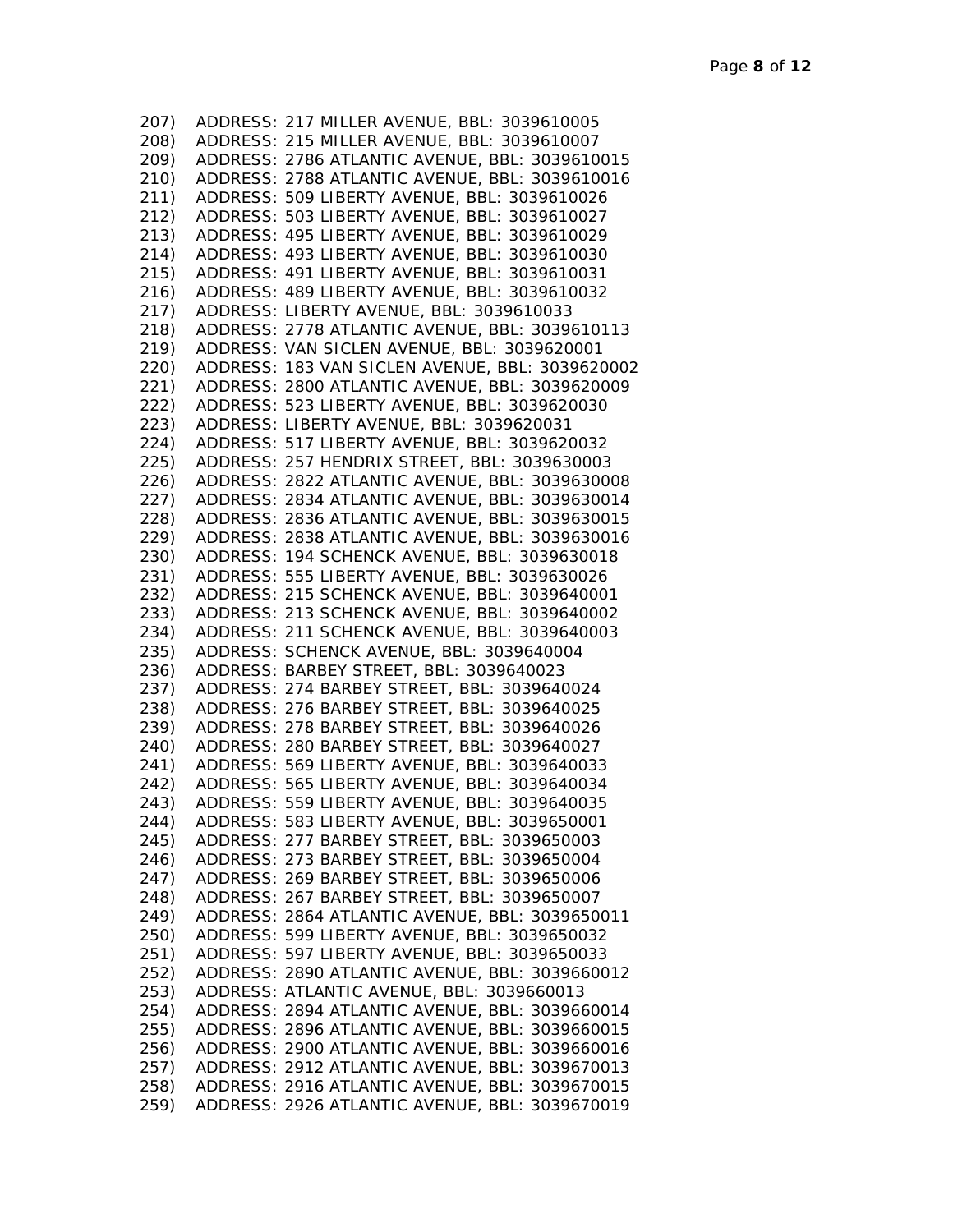| 260)         | ADDRESS: 2928 ATLANTIC AVENUE, BBL: 3039670020                                                  |
|--------------|-------------------------------------------------------------------------------------------------|
| 261)         | ADDRESS: 2930 ATLANTIC AVENUE, BBL: 3039670021                                                  |
| 262)         | ADDRESS: 2932 ATLANTIC AVENUE, BBL: 3039670022                                                  |
| 263)         | ADDRESS: 218 ASHFORD STREET, BBL: 3039670024                                                    |
| 264)         | ADDRESS: 220 ASHFORD STREET, BBL: 3039670025                                                    |
| 265)         | ADDRESS: 2958 ATLANTIC AVENUE, BBL: 3039690016                                                  |
| 266)         | ADDRESS: 2966 ATLANTIC AVENUE, BBL: 3039690020                                                  |
| 267)         | ADDRESS: 2968 ATLANTIC AVENUE, BBL: 3039690022                                                  |
| 268)         | ADDRESS: ATLANTIC AVENUE, BBL: 3039690025                                                       |
| 269)         | ADDRESS: 335 LINWOOD STREET, BBL: 3039710010                                                    |
| 270)         | ADDRESS: 333 LINWOOD STREET, BBL: 3039710011                                                    |
| 271)         | ADDRESS: 315 LINWOOD STREET, BBL: 3039710017                                                    |
| 272)         | ADDRESS: 3002 ATLANTIC AVENUE, BBL: 3039710019                                                  |
| 273)         | ADDRESS: 3008 ATLANTIC AVENUE, BBL: 3039710021                                                  |
| 274)         | ADDRESS: 3018 ATLANTIC AVENUE, BBL: 3039710024                                                  |
| 275)         | ADDRESS: 3020 ATLANTIC AVENUE, BBL: 3039710025                                                  |
| 276)         | ADDRESS: 3024 ATLANTIC AVENUE, BBL: 3039710026                                                  |
| 277)         | ADDRESS: 278 ESSEX STREET, BBL: 3039710039                                                      |
| 278)         | ADDRESS: 282 ESSEX STREET, BBL: 3039710040                                                      |
| 279)         | ADDRESS: 286 ESSEX STREET, BBL: 3039710041                                                      |
| 280)         | ADDRESS: 294 ESSEX STREET, BBL: 3039710044                                                      |
| 281)         | ADDRESS: 298 ESSEX STREET, BBL: 3039710045                                                      |
| 282)         | ADDRESS: 725 LIBERTY AVENUE, BBL: 3039710053                                                    |
| 283)         | ADDRESS: LIBERTY AVENUE, BBL: 3039710054                                                        |
| 284)         | ADDRESS: 3028 ATLANTIC AVENUE, BBL: 3039720020                                                  |
| 285)         | ADDRESS: 3038 ATLANTIC AVENUE, BBL: 3039720022                                                  |
| 286)         | ADDRESS: 749 LIBERTY AVENUE, BBL: 3039720056                                                    |
| 287)         | ADDRESS: 745 LIBERTY AVENUE, BBL: 3039720057                                                    |
| 288)         | ADDRESS: 261 SHEPHERD AVENUE, BBL: 3039730022                                                   |
| 289)         | ADDRESS: 3064 ATLANTIC AVENUE, BBL: 3039730024                                                  |
| 290)         | ADDRESS: 46 BERRIMAN STREET, BBL: 3039730046                                                    |
| 291)         | ADDRESS: BERRIMAN STREET, BBL: 3039730050                                                       |
|              | 292) ADDRESS: 66 BERRIMAN STREET, BBL: 3039730052                                               |
|              | 293) ADDRESS: 68 BERRIMAN STREET, BBL: 3039730053                                               |
|              | 294) ADDRESS: BERRIMAN STREET, BBL: 3039730055                                                  |
| 295)         | ADDRESS: 787 LIBERTY AVENUE, BBL: 3039730057                                                    |
| 296)         | ADDRESS: 785 LIBERTY AVENUE, BBL: 3039730058                                                    |
|              | 297) ADDRESS: 3100 ATLANTIC AVENUE, BBL: 3039740001                                             |
|              | 298) ADDRESS: 3124 ATLANTIC AVENUE, BBL: 3039750001                                             |
|              | 299) ADDRESS: 3144 ATLANTIC AVENUE, BBL: 3039760031                                             |
| 300)         | ADDRESS: 3156 ATLANTIC AVENUE, BBL: 3039760035                                                  |
| 301)         | ADDRESS: 498 LIBERTY AVENUE, BBL: 3039770017                                                    |
| 302)         | ADDRESS: 500 LIBERTY AVENUE, BBL: 3039770018                                                    |
| 303)         | ADDRESS: 502 LIBERTY AVENUE, BBL: 3039770019                                                    |
| 304)         | ADDRESS: 504 LIBERTY AVENUE, BBL: 3039770020                                                    |
| 305)         | ADDRESS: 510 LIBERTY AVENUE, BBL: 3039770021                                                    |
| 306)         | ADDRESS: 207 VAN SICLEN AVENUE, BBL: 3039780014                                                 |
| 307)         | ADDRESS: 203 VAN SICLEN AVENUE, BBL: 3039780015<br>ADDRESS: 536 LIBERTY AVENUE, BBL: 3039790011 |
| 308)         | ADDRESS: 540 LIBERTY AVENUE, BBL: 3039790012                                                    |
| 309)<br>310) | ADDRESS: 546 LIBERTY AVENUE, BBL: 3039790013                                                    |
| 311)         | ADDRESS: 570 LIBERTY AVENUE, BBL: 3039800014                                                    |
| 312)         | ADDRESS: 576 LIBERTY AVENUE, BBL: 3039800015                                                    |
|              |                                                                                                 |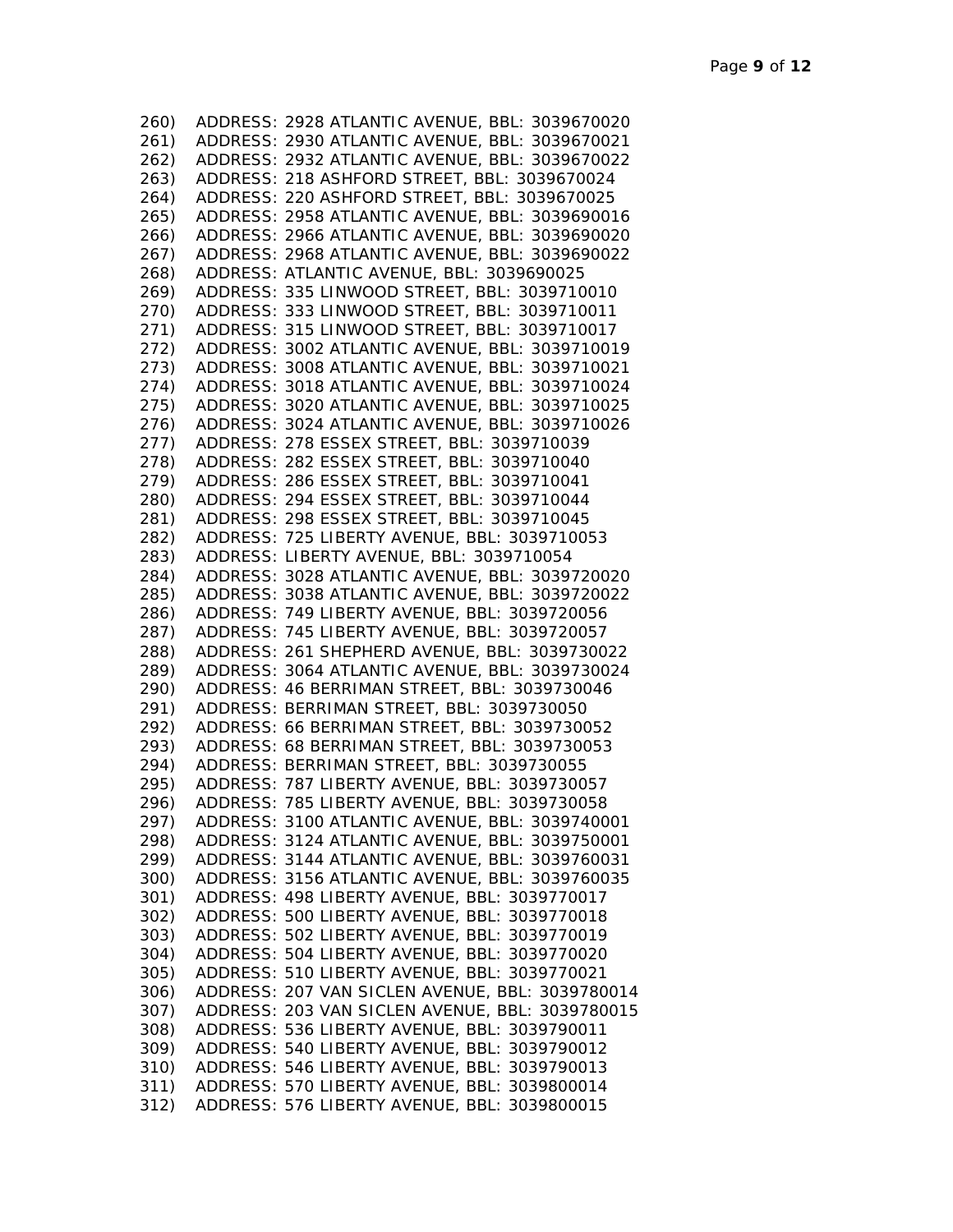| 313) | ADDRESS: 580 LIBERTY AVENUE, BBL: 3039800017                                                             |
|------|----------------------------------------------------------------------------------------------------------|
| 314) | ADDRESS: 582 LIBERTY AVENUE, BBL: 3039800019                                                             |
| 315) | ADDRESS: 608 LIBERTY AVENUE, BBL: 3039820011                                                             |
| 316) | ADDRESS: 614 LIBERTY AVENUE, BBL: 3039820013                                                             |
| 317) | ADDRESS: 626 LIBERTY AVENUE, BBL: 3039820017                                                             |
| 318) | ADDRESS: 630 LIBERTY AVENUE, BBL: 3039820018                                                             |
| 319) | ADDRESS: 632 LIBERTY AVENUE, BBL: 3039830010                                                             |
| 320) | ADDRESS: 640 LIBERTY AVENUE, BBL: 3039830013                                                             |
| 321) | ADDRESS: 646 LIBERTY AVENUE, BBL: 3039830015                                                             |
| 322) | ADDRESS: 670 LIBERTY AVENUE, BBL: 3039840015                                                             |
| 323) | ADDRESS: 682 LIBERTY AVENUE, BBL: 3039850015                                                             |
| 324) | ADDRESS: 684 LIBERTY AVENUE, BBL: 3039850016                                                             |
| 325) | ADDRESS: 692 LIBERTY AVENUE, BBL: 3039850017                                                             |
| 326) | ADDRESS: 696 LIBERTY AVENUE, BBL: 3039850018                                                             |
| 327) | ADDRESS: 700 LIBERTY AVENUE, BBL: 3039860011                                                             |
| 328) | ADDRESS: 708 LIBERTY AVENUE, BBL: 3039860013                                                             |
| 329) | ADDRESS: 710 LIBERTY AVENUE, BBL: 3039860014                                                             |
| 330) | ADDRESS: 742 LIBERTY AVENUE, BBL: 3039870017                                                             |
|      | 331) ADDRESS: 352 SHEPHERD AVENUE, BBL: 3039880028                                                       |
|      | 332) ADDRESS: 366 SHEPHERD AVENUE, BBL: 3039880034                                                       |
|      |                                                                                                          |
|      | 333) ADDRESS: 368 SHEPHERD AVENUE, BBL: 3039880035<br>334) ADDRESS: 355 SHEPHERD AVENUE, BBL: 3039890001 |
|      |                                                                                                          |
|      | 335) ADDRESS: 339 SHEPHERD AVENUE, BBL: 3039890009                                                       |
|      | 336) ADDRESS: 770 LIBERTY AVENUE, BBL: 3039890010                                                        |
|      | 337) ADDRESS: 772 LIBERTY AVENUE, BBL: 3039890012<br>338) ADDRESS: 778 LIBERTY AVENUE, BBL: 3039890014   |
|      | 339) ADDRESS: LIBERTY AVENUE, BBL: 3039890016                                                            |
|      | 340) ADDRESS: 98 BERRIMAN STREET, BBL: 3039890020                                                        |
|      | 341) ADDRESS: 112 BERRIMAN STREET, BBL: 3039890024                                                       |
|      | 342) ADDRESS: 114 BERRIMAN STREET, BBL: 3039890025                                                       |
|      | 343) ADDRESS: 795 GLENMORE AVENUE, BBL: 3039890034                                                       |
|      | 344) ADDRESS: 793 GLENMORE AVENUE, BBL: 3039890036                                                       |
|      | 345) ADDRESS: 118 ATKINS AVENUE, BBL: 3039910008                                                         |
|      | 346) ADDRESS: 844 LIBERTY AVENUE, BBL: 3039920015                                                        |
|      | 347) ADDRESS: 850 LIBERTY AVENUE, BBL: 3039920017                                                        |
|      | 348) ADDRESS: 854 LIBERTY AVENUE, BBL: 3039920018                                                        |
|      | 349) ADDRESS: 856 LIBERTY AVENUE, BBL: 3039920020                                                        |
| 350) | ADDRESS: 2245 PITKIN AVENUE, BBL: 3039940028                                                             |
| 351) | ADDRESS: 2271 PITKIN AVENUE, BBL: 3039950029                                                             |
| 352) | ADDRESS: 2265 PITKIN AVENUE, BBL: 3039950031                                                             |
| 353) | ADDRESS: 2263 PITKIN AVENUE, BBL: 3039950032                                                             |
| 354) | ADDRESS: 2267 PITKIN AVENUE, BBL: 3039950129                                                             |
| 355) | ADDRESS: 2285 PITKIN AVENUE, BBL: 3039960034                                                             |
| 356) | ADDRESS: 2283 PITKIN AVENUE, BBL: 3039960035                                                             |
| 357) | ADDRESS: 2279 PITKIN AVENUE, BBL: 3039960036                                                             |
| 358) | ADDRESS: 321 PITKIN AVENUE, BBL: 3039960037                                                              |
| 359) | ADDRESS: SCHENCK AVENUE, BBL: 3039960039                                                                 |
| 360) | ADDRESS: 2337 PITKIN AVENUE, BBL: 3039980030                                                             |
| 361) | ADDRESS: 2339 PITKIN AVENUE, BBL: 3039980032                                                             |
| 362) | ADDRESS: 2335 PITKIN AVENUE, BBL: 3039980033                                                             |
| 363) | ADDRESS: 2321 PITKIN AVENUE, BBL: 3039980037                                                             |
| 364) | ADDRESS: 2433 PITKIN AVENUE, BBL: 3040030035                                                             |
| 365) | ADDRESS: 390 SHEPHERD AVENUE, BBL: 3040040019                                                            |
|      |                                                                                                          |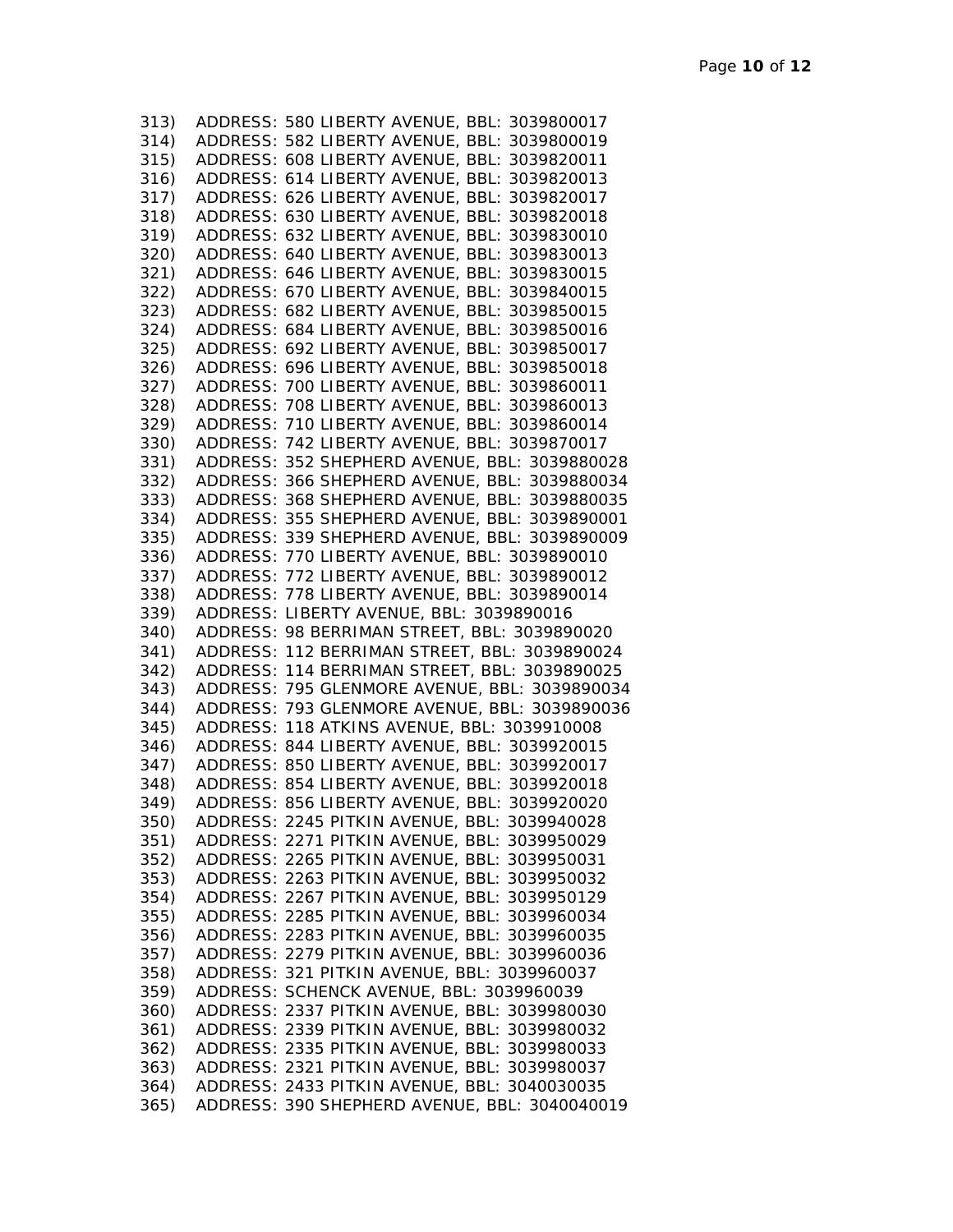| 366) | ADDRESS: 392 SHEPHERD AVENUE, BBL: 3040040020  |
|------|------------------------------------------------|
| 367) | ADDRESS: 804 GLENMORE AVENUE, BBL: 3040050016  |
| 368) | ADDRESS: GLENMORE AVENUE, BBL: 3040050017      |
|      |                                                |
| 369) | ADDRESS: 148 BERRIMAN STREET, BBL: 3040050019  |
| 370) | ADDRESS: 152 BERRIMAN STREET, BBL: 3040050020  |
| 371) | ADDRESS: 154 BERRIMAN STREET, BBL: 3040050021  |
| 372) | ADDRESS: 810 GLENMORE AVENUE, BBL: 3040060011  |
|      |                                                |
| 373) | ADDRESS: 820 GLENMORE AVENUE, BBL: 3040060013  |
| 374) | ADDRESS: 836 GLENMORE AVENUE, BBL: 3040060019  |
| 375) | ADDRESS: 2226 PITKIN AVENUE, BBL: 3040100017   |
| 376) | ADDRESS: 2232 PITKIN AVENUE, BBL: 3040100019   |
| 377) | ADDRESS: 2388 PITKIN AVENUE, BBL: 3040170015   |
|      | ADDRESS: 2400 PITKIN AVENUE, BBL: 3040170019   |
| 378) |                                                |
| 379) | ADDRESS: 2406 PITKIN AVENUE, BBL: 3040170022   |
| 380) | ADDRESS: 2410 PITKIN AVENUE, BBL: 3040170025   |
| 381) | ADDRESS: 2424 PITKIN AVENUE, BBL: 3040180015   |
| 382) | ADDRESS: 2426 PITKIN AVENUE, BBL: 3040180016   |
| 383) | ADDRESS: 2428 PITKIN AVENUE, BBL: 3040180017   |
|      |                                                |
| 384) | ADDRESS: 2430 PITKIN AVENUE, BBL: 3040180018   |
| 385) | ADDRESS: 488 LINWOOD STREET, BBL: 3040180019   |
| 386) | ADDRESS: 2432 PITKIN AVENUE, BBL: 3040180118   |
| 387) | ADDRESS: 2566 PITKIN AVENUE, BBL: 3040240018   |
| 388) | ADDRESS: 3175 FULTON STREET, BBL: 3041260001   |
| 389) | ADDRESS: 3263 FULTON STREET, BBL: 3041280066   |
| 390) | ADDRESS: 234 LOGAN STREET, BBL: 3041370039     |
|      |                                                |
| 391) | ADDRESS: 244 LOGAN STREET, BBL: 3041370043     |
| 392) | ADDRESS: 3179 ATLANTIC AVENUE, BBL: 3041370044 |
| 393) | ADDRESS: 3167 ATLANTIC AVENUE, BBL: 3041370056 |
| 394) | ADDRESS: 237 NORWOOD AVENUE, BBL: 3041370063   |
| 395) | ADDRESS: DINSMORE PLACE, BBL: 3041390025       |
| 396) | ADDRESS: 47 DINSMORE PLACE, BBL: 3041390029    |
| 397) | ADDRESS: 240 RICHMOND STREET, BBL: 3041400027  |
|      |                                                |
| 398) | ADDRESS: 242 RICHMOND STREET, BBL: 3041400028  |
| 399) | ADDRESS: 85 DINSMORE PLACE, BBL: 3041410001    |
| 400) | ADDRESS: 239 RICHMOND STREET, BBL: 3041410004  |
| 401) | ADDRESS: 232 CHESTNUT STREET, BBL: 3041410026  |
| 402) | ADDRESS: 234 CHESTNUT STREET, BBL: 3041410027  |
| 403) | ADDRESS: 242 CHESTNUT STREET, BBL: 3041410030  |
| 404) | ADDRESS: 248 CHESTNUT STREET, BBL: 3041410033  |
|      |                                                |
| 405) | ADDRESS: 111 DINSMORE PLACE, BBL: 3041410035   |
| 406) | ADDRESS: 99 DINSMORE PLACE, BBL: 3041410039    |
| 407) | ADDRESS: LOGAN STREET, BBL: 3041420001         |
| 408) | ADDRESS: 3269 ATLANTIC AVENUE, BBL: 3041420032 |
| 409) | ADDRESS: 3301 ATLANTIC AVENUE, BBL: 3041430001 |
| 410) | ADDRESS: 307 CRESCENT STREET, BBL: 3041470001  |
| 411) | ADDRESS: 305 CRESCENT STREET, BBL: 3041470003  |
|      |                                                |
| 412) | ADDRESS: 316 HEMLOCK STREET, BBL: 3041470068   |
| 413) | ADDRESS: 318 HEMLOCK STREET, BBL: 3041470069   |
| 414) | ADDRESS: 3443 ATLANTIC AVENUE, BBL: 3041490050 |
| 415) | ADDRESS: 3170 ATLANTIC AVENUE, BBL: 3041530034 |
| 416) | ADDRESS: 3294 ATLANTIC AVENUE, BBL: 3041530040 |
| 417) | ADDRESS: LIBERTY AVENUE, BBL: 3041530076       |
|      |                                                |
| 418) | ADDRESS: 879 LIBERTY AVENUE, BBL: 3041530078   |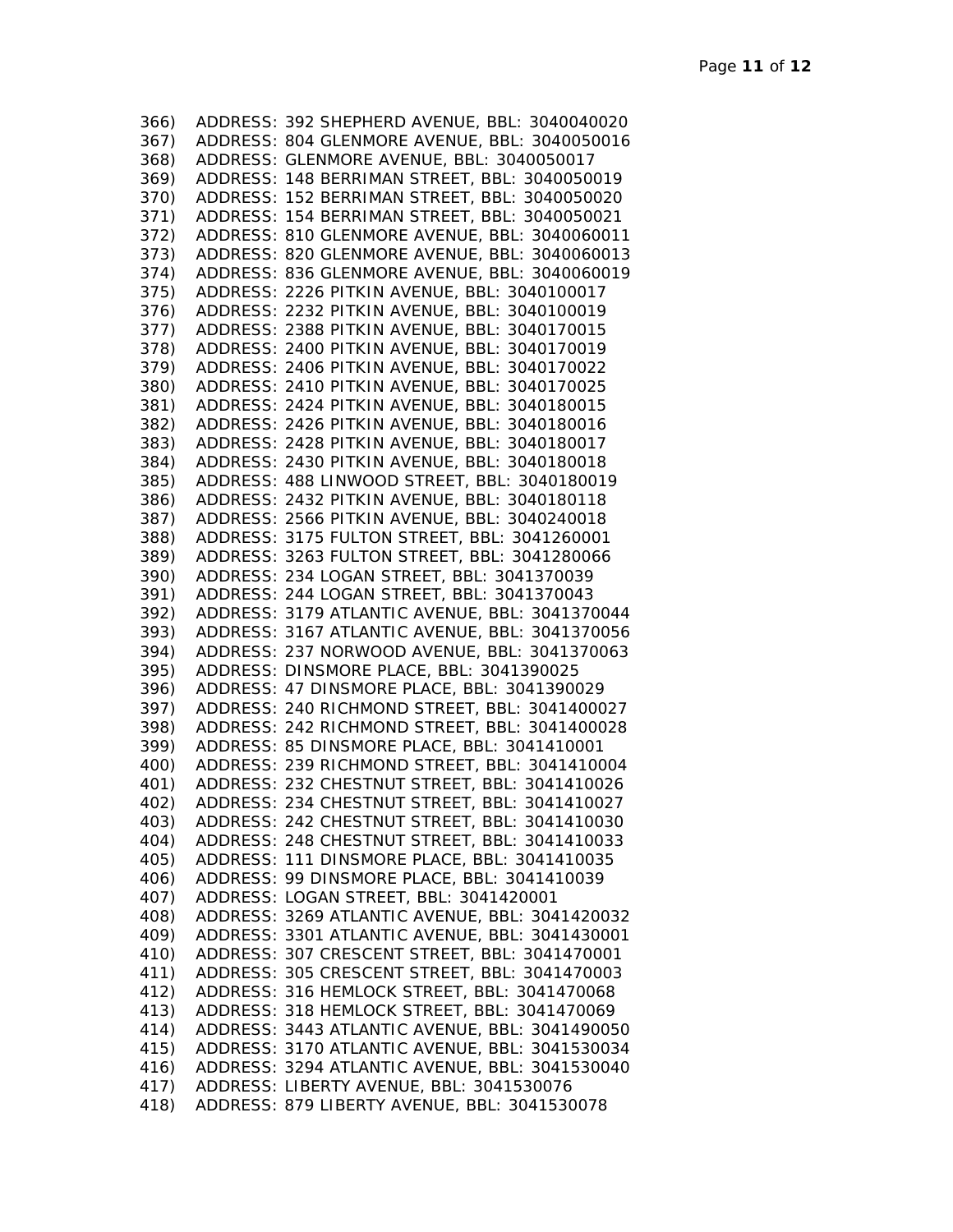| 419) | ADDRESS: 873 LIBERTY AVENUE, BBL: 3041530079            |
|------|---------------------------------------------------------|
|      | 420) ADDRESS: 865 LIBERTY AVENUE, BBL: 3041530082       |
|      | 421) ADDRESS: 281 LOGAN STREET, BBL: 3041540028         |
|      | 422) ADDRESS: 3196 ATLANTIC AVENUE, BBL: 3041540035     |
|      | 423) ADDRESS: 24 FOUNTAIN AVENUE, BBL: 3041540045       |
| 424) | ADDRESS: 96A FOUNTAIN AVENUE, BBL: 3041540092           |
|      | 425) ADDRESS: 909 LIBERTY AVENUE, BBL: 3041540094       |
| 426) | ADDRESS: 895 LIBERTY AVENUE, BBL: 3041540095            |
|      | 427) ADDRESS: 889 LIBERTY AVENUE, BBL: 3041540099       |
|      | 428) ADDRESS: 357 LOGAN STREET, BBL: 3041540100         |
| 429) | ADDRESS: 911 LIBERTY AVENUE, BBL: 3041560001            |
| 430) | ADDRESS: 925 LIBERTY AVENUE, BBL: 3041560045            |
| 431) | ADDRESS: 923 LIBERTY AVENUE, BBL: 3041560050            |
|      | 432) ADDRESS: 999 LIBERTY AVENUE, BBL: 3041570032       |
|      | 433) ADDRESS: 3320 ATLANTIC AVENUE, BBL: 3041620002     |
|      | 434) ADDRESS: 3342 ATLANTIC AVENUE, BBL: 3041620010     |
|      | 435) ADDRESS: 3360 ATLANTIC AVENUE, BBL: 3041620018     |
|      | 436) ADDRESS: 3372 ATLANTIC AVENUE, BBL: 3041620022     |
|      | 437) ADDRESS: 326 CRESCENT STREET, BBL: 3041620029      |
|      | 438) ADDRESS: 3420 ATLANTIC AVENUE, BBL: 3041670022     |
|      | 439) ADDRESS: 3424 ATLANTIC AVENUE, BBL: 3041670024     |
|      | 440) ADDRESS: 3432 ATLANTIC AVENUE, BBL: 3041670025     |
|      | 441) ADDRESS: 984 CONDUIT BOULEVARD, BBL: 3041940017    |
|      | 442) ADDRESS: 444 EUCLID AVENUE, BBL: 3041950006        |
|      | 443) ADDRESS: 336 SOUTH CONDUIT AVENUE, BBL: 3041950021 |
| 444) | ADDRESS: 352 PINE STREET, BBL: 3041950030               |
| 445) | ADDRESS: 2651 PITKIN AVENUE, BBL: 3042110043            |
| 446) | ADDRESS: PITKIN AVENUE, BBL: 3042110045                 |
|      | 447) ADDRESS: 406 PINE STREET, BBL: 3042140001          |
|      | 448) ADDRESS: 469 EUCLID AVENUE, BBL: 3042140006        |
|      | 449) ADDRESS: PITKIN AVENUE, BBL: 3042140012            |
|      | 450) ADDRESS: GLENMORE AVENUE, BBL: 3042140020          |
|      | 451) ADDRESS: 2602 PITKIN AVENUE, BBL: 3042280013       |
|      | 452) ADDRESS: 2612 PITKIN AVENUE, BBL: 3042280017       |
| 453) | ADDRESS: 2702 PITKIN AVENUE, BBL: 3042320018            |

Gina Santucci

3/16/15

SIGNATURE DATE Gina Santucci, Environmental Review Coordinator

**File Name:** 30053\_FSO\_GS\_2\_03162015.doc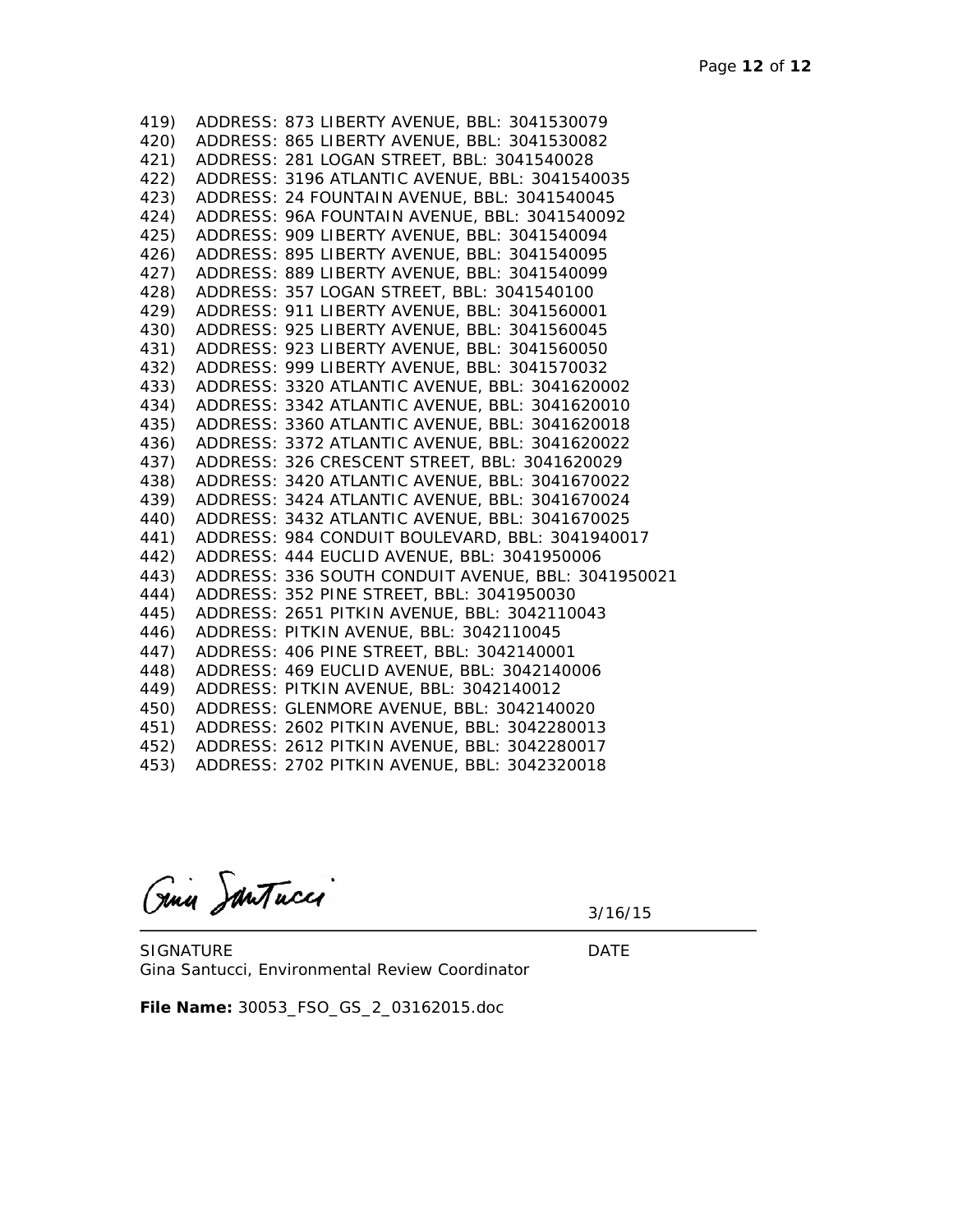# **ENVIRONMENTAL REVIEW**

**Project number:** DEPARTMENT OF CITY PLANNING / 15DCP102K **Project:** EAST NEW YORK REZONING **Date received:** 4/15/2015

**Comments:** The LPC is in receipt of additional projected and potential development sites for the above cited project. Comments are below.

**Properties with no Architectural or Archaeological significance:**

1) ADDRESS: 133 VAN SICLEN AVENUE, BBL: 3039470001, PROPERTY NAME: PROJECTED SITE 24 2) ADDRESS: 230 HENDRIX STREET, BBL: 3039470005, PROPERTY NAME: PROJECTED SITE 24 3) ADDRESS: 129 VAN SICLEN AVENUE, BBL: 3039470009, PROPERTY NAME: PROJECTED SITE 24 4) ADDRESS: 2700 PITKIN AVENUE, BBL: 3042320017, PROPERTY NAME: PROJECTED SITE 79 5) ADDRESS: 195 FOUNTAIN AVENUE, BBL: 3042100001, PROPERTY NAME: PROJECTED SITE 81 6) ADDRESS: 2647 PITKIN AVENUE, BBL: 3042100034, PROPERTY NAME: PROJECTED SITE 81 7) ADDRESS: 2635 PITKIN AVENUE, BBL: 3042100035, PROPERTY NAME: PROJECTED SITE 81 8) ADDRESS: PITKIN AVENUE, BBL: 3042100043, PROPERTY NAME: PROJECTED SITE 81 9) BBL: 3041540093, PROPERTY NAME: POTENTIAL SITE A58

Gina JanTucco

4/21/2015

SIGNATURE DATE Gina Santucci, Environmental Review Coordinator

**File Name:** 30053\_FSO\_DNP\_04212015.doc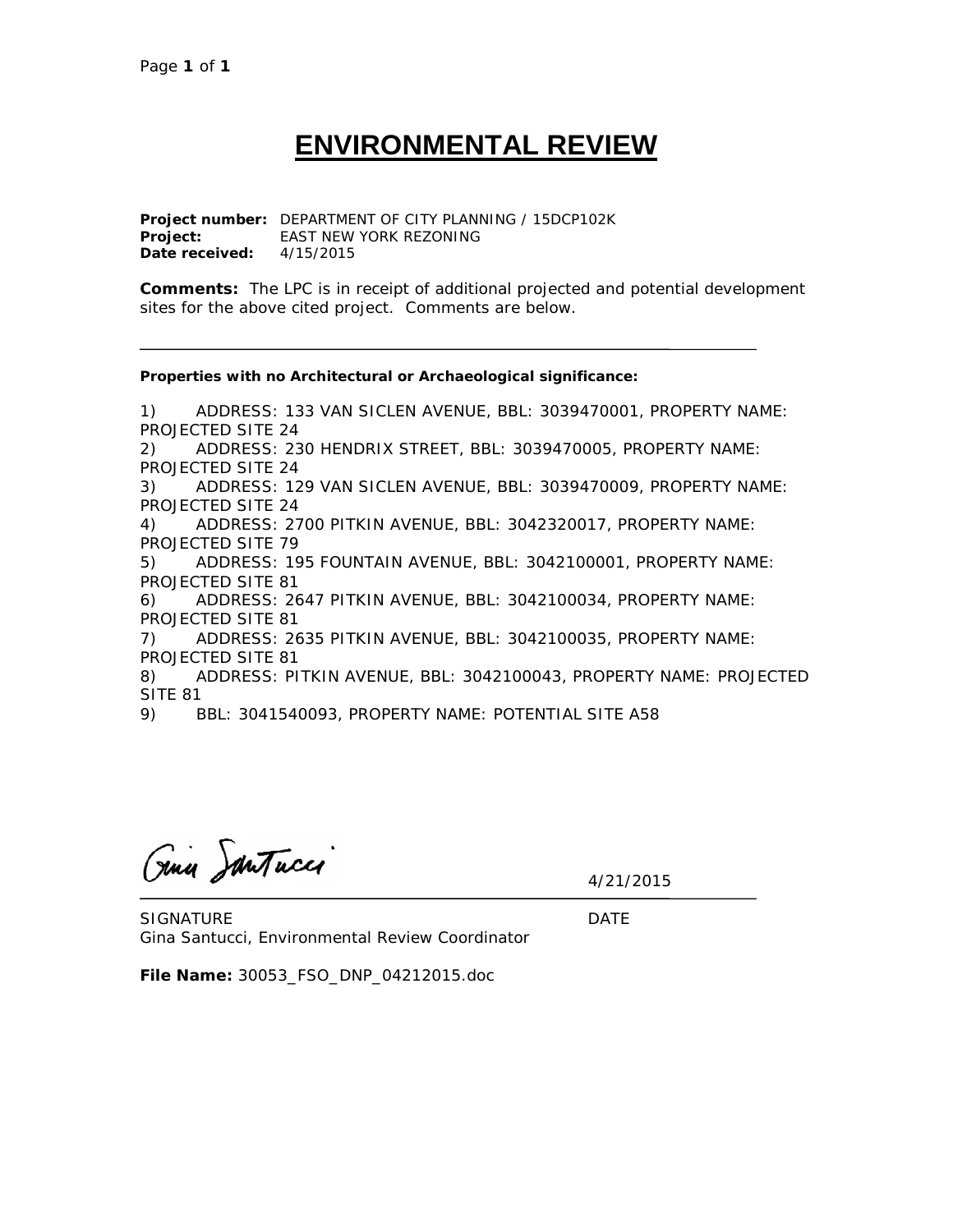

1 Centre Street 9th Floor North New York, NY 10007 Voice (212)-669-7700 Fax (212)-669-7960 http://nyc.gov/landmarks

## **ENVIRONMENTAL REVIEW**

**Project number:** DEPARTMENT OF CITY PLANNING / 15DCP102K **Project:** EAST NEW YORK REZONING **Address:** PACIFIC STREET, **BBL:** 3014370058 **Date Received:** 9/1/2015

The LPC is in receipt of the Shadows and Mitigation pDEIS chapters of 8/25/15 and 8/31/15, respectively. The text is acceptable.

Gina Santucco

9/3/2015

SIGNATURE DATE Gina Santucci, Environmental Review Coordinator

**File Name:** 30792\_FSO\_GS\_09032015.doc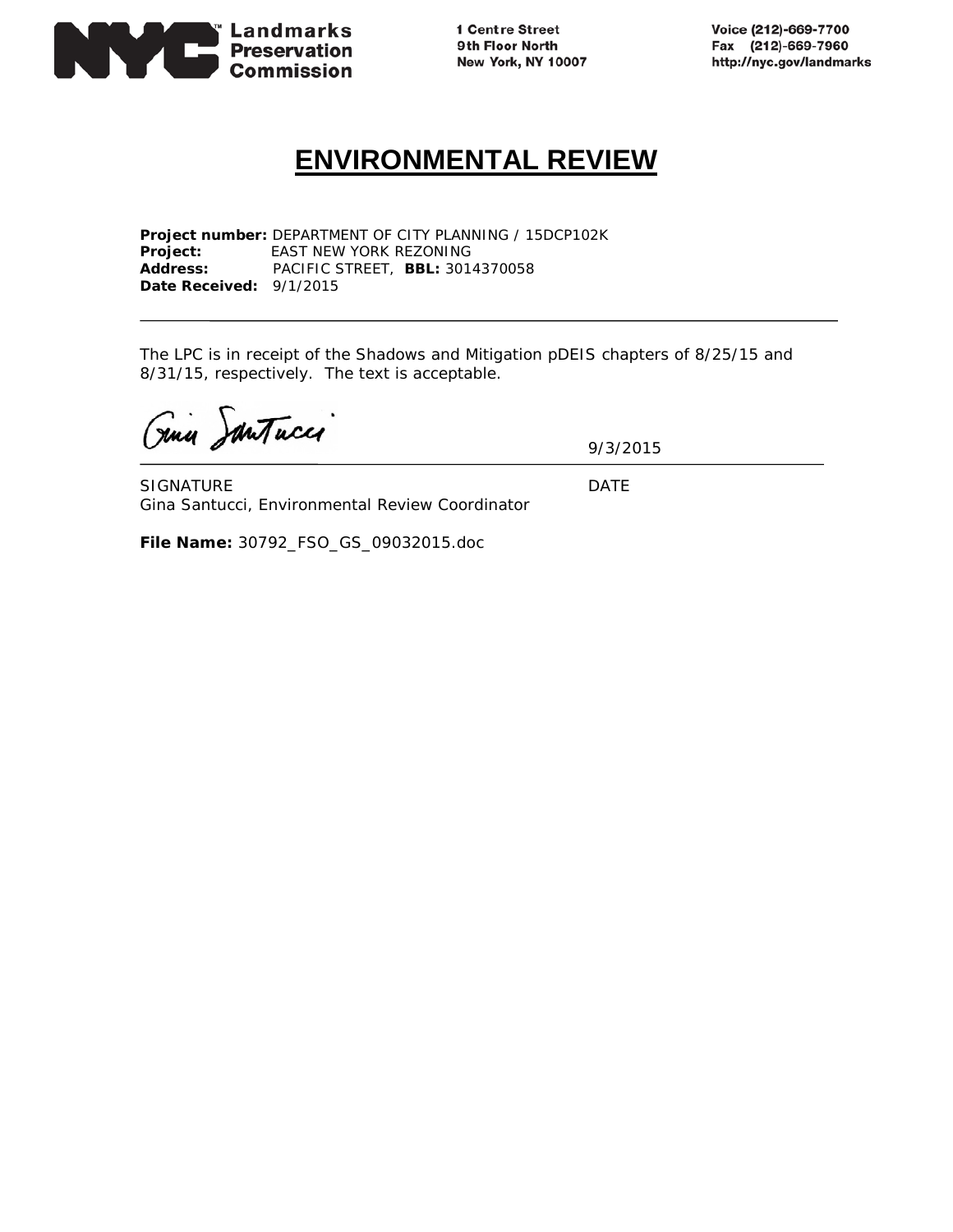

1 Centre Street 9th Floor North New York, NY 10007 Voice (212)-669-7700 Fax (212)-669-7960 http://nyc.gov/landmarks

## **ENVIRONMENTAL REVIEW**

**Project number:** DEPARTMENT OF CITY PLANNING / 15DCP102K **Project:** EAST NEW YORK REZONING **Date received:** 1/19/2016

LPC is in receipt of a document from Preserving East New York (PENY) dated 1/19/16. The document includes a proposed list of properties eligible for historic status located in East New York and Cypress Hills. LPC has reviewed this list and has determined that the following items from the list have architectural significance.

#### **Properties with Architectural significance:**

1) ADDRESS: 68 PENNSYLVANIA AVENUE, BBL: 3036690028, PROPERTY NAME: PRINCE HALL TEMPLE or TYRIAN MASONIC LODGE, LPC FINDINGS: ELIGIBLE NYC LANDMARK EXTERIOR, STATE/NATIONAL REGISTER FINDINGS: ELIGIBLE FOR NATIONAL REGISTER LIST.

LPC finds this site to be LPC eligible as well as S/NR eligible as indicated by PENY.

2) ADDRESS: 147 PENNSYLVANIA AVENUE, BBL: 3037040001, PROPERTY NAME: WILLIAM H. MAXWELL SCHOOL, LPC FINDINGS: NO INTEREST, STATE/NATIONAL REGISTER FINDINGS: ELIGIBLE FOR NATIONAL REGISTER LIST.

New determination.

3) ADDRESS: 85 FOUNTAIN AVENUE, BBL: 3041560011, PROPERTY NAME: NINTH TABERNACLE, LPC FINDINGS: NO INTEREST, STATE/NATIONAL REGISTER FINDINGS: ELIGIBLE FOR NATIONAL REGISTER LIST

New determination.

4) ADDRESS: 109 BRADFORD STREET, BBL: 3036740007, PROPERTY NAME: NEW LOTS TOWN HALL, LPC FINDINGS: NO INTEREST, STATE/NATIONAL REGISTER FINDINGS: ELIGIBLE FOR NATIONAL REGISTER LIST.

This site was included in the DEIS as "not significant" and has been updated with a S/NR determination.

Gina JanTucco

1/28/2016

SIGNATURE DATE Gina Santucci, Environmental Review Coordinator

**File Name:** 30053\_FSO\_GS\_01282016.doc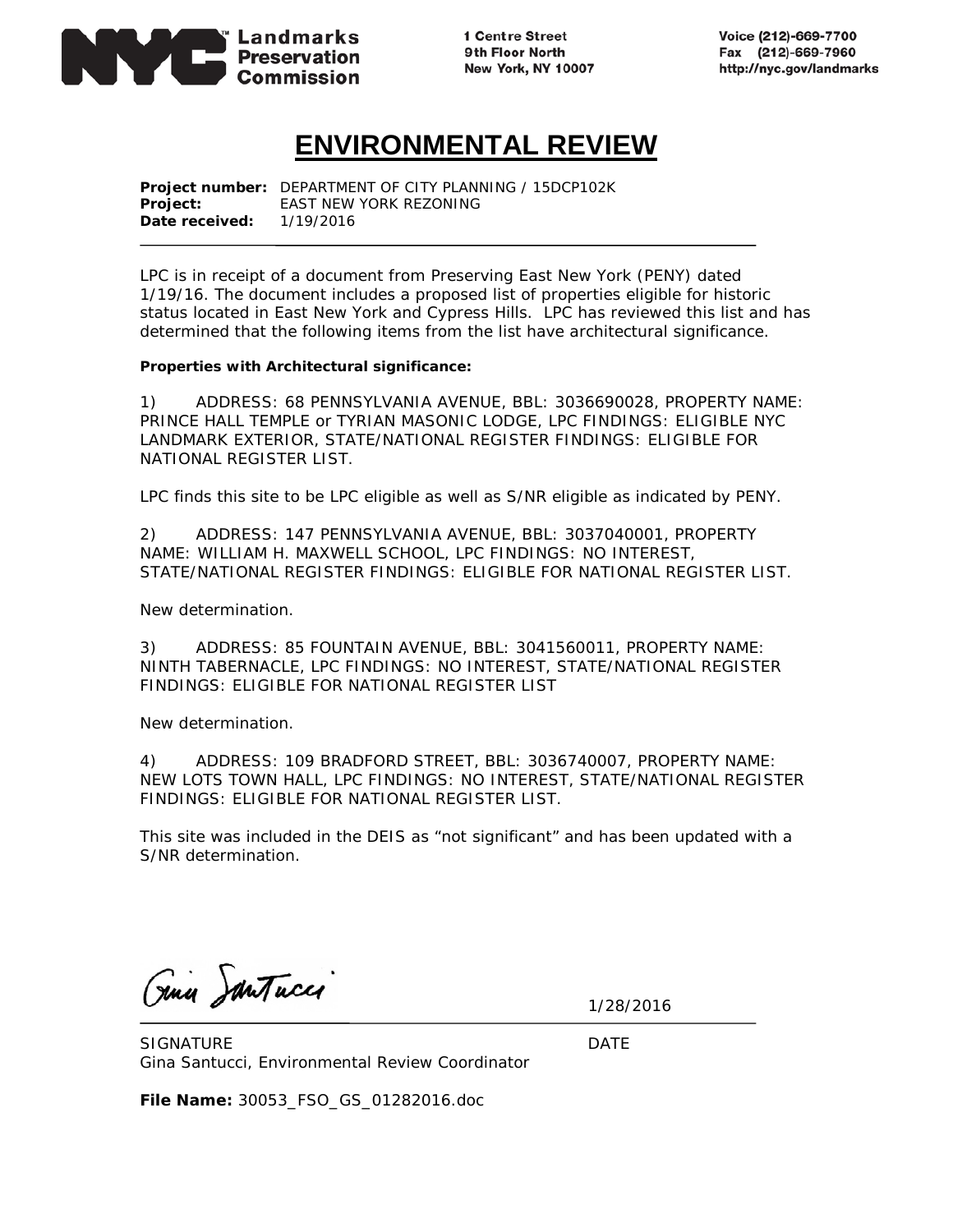| EW YORK CITY    | Department of Transportation                                                                                                                                                                                                                                                                                                                 | الوالد والمستحقق والمتحدث والمستحقق والمتقارع فالمتناقص والمتناقص<br>The matter of the committee of the |
|-----------------|----------------------------------------------------------------------------------------------------------------------------------------------------------------------------------------------------------------------------------------------------------------------------------------------------------------------------------------------|---------------------------------------------------------------------------------------------------------|
|                 |                                                                                                                                                                                                                                                                                                                                              | POLLY TROTTENBERG, Commissioner<br>THE REPORT OF STREET                                                 |
| To:             | Robert Dobruskin, Director                                                                                                                                                                                                                                                                                                                   | 医红染色 化异硫酸                                                                                               |
|                 | <b>Environmental Assessment and Review Division</b><br>Department of City Planning                                                                                                                                                                                                                                                           | $\sim$ $\frac{1}{22}$                                                                                   |
| From:           | Naim Rasheed, Senior Director (Law<br>Traffic Engineering and Planning <sup>12</sup> 2001 11 20 per send for a solid and the property of the send of the send                                                                                                                                                                                |                                                                                                         |
| Re: 2014 That I | East New York Rezoning, Brooklyn want all and the continuum and the state of the<br>CEQR No.: 15DCP102K<br>Final Environmental Impact Statement<br>and the property of the contract of the contract of the contract of the contract of the contract of the contract of the contract of the contract of the contract of the contract of the c | le Balance Brancodes e condosante de la finit                                                           |
| Date:           | We see February 10, 2016 and a fill of the start and 3 minutes in a summer state they the                                                                                                                                                                                                                                                    |                                                                                                         |

We have completed our review of the above referenced FEIS. The proposed project involves zoning map and text amendments for an approximately 190-block square area in eastern Brooklyn. The proposed rezoning area consists of the East New York, Cypress Hills and Ocean Hill neighborhoods in Community Districts 5 and 16. The proposed action consists of an incremental development of 6,492 dwelling units (DU), including 3,538 affordable DU, 513,390 square foot (sf) of commercial uses, 457,870 sf of community facilities, including a 1000-seat PS/IS school, 1,070 accessory parking spaces, as well as a reduction of 27,035 sf of industrial uses. The study area extends to Broadway and Fulton Street on the north, Euclid and Lincoln Avenues and Crescent Street on the east, Pitkin and Belmont avenues on the south, and Eastern Parkway Extension, Sackman Street, and Mother Gaston Boulevard on the west. The Build Year is 2030.

A total of 81 projected development sites were identified and considered in the transportation analysis. In total, 74 intersections (56 signalized and 18 unsignalized) were selected for the traffic analysis and 204 pedestrian elements (79 sidewalks, 58 corner areas and 67 crosswalks) were selected for analysis.

Significant adverse impacts were identified at 47 study area intersections during one or more of the analyzed peak hours: 59 lane groups at 41 intersections during the weekday AM peak hour, 40 lane groups at 25 intersections in the weekday midday peak hour, 67 lane groups at 39 intersections in the weekday PM peak hour, and 38 lane groups at 26 intersections during the Saturday midday peak hour. Significant pedestrian impacts were identified at four pedestrian elements: two sidewalks, one crosswalk, and one corner.

The proposed mitigation measures include a new traffic signal at the intersection of Fulton and Chestnut Streets, signal phasing and/or timing modifications, parking regulation modifications, geometric reconfiguration and street widening. The proposed measures would fully mitigate significant traffic impacts at all but 18 lane groups at 11 intersections during the

with my more up to provide

**NYC Department of Transportation** Division of Transportation Planning and Management 55 Water Street, New York, NY 10041 T:212-839-7710 F: 212-839-7777 www.nyc.gov/dot